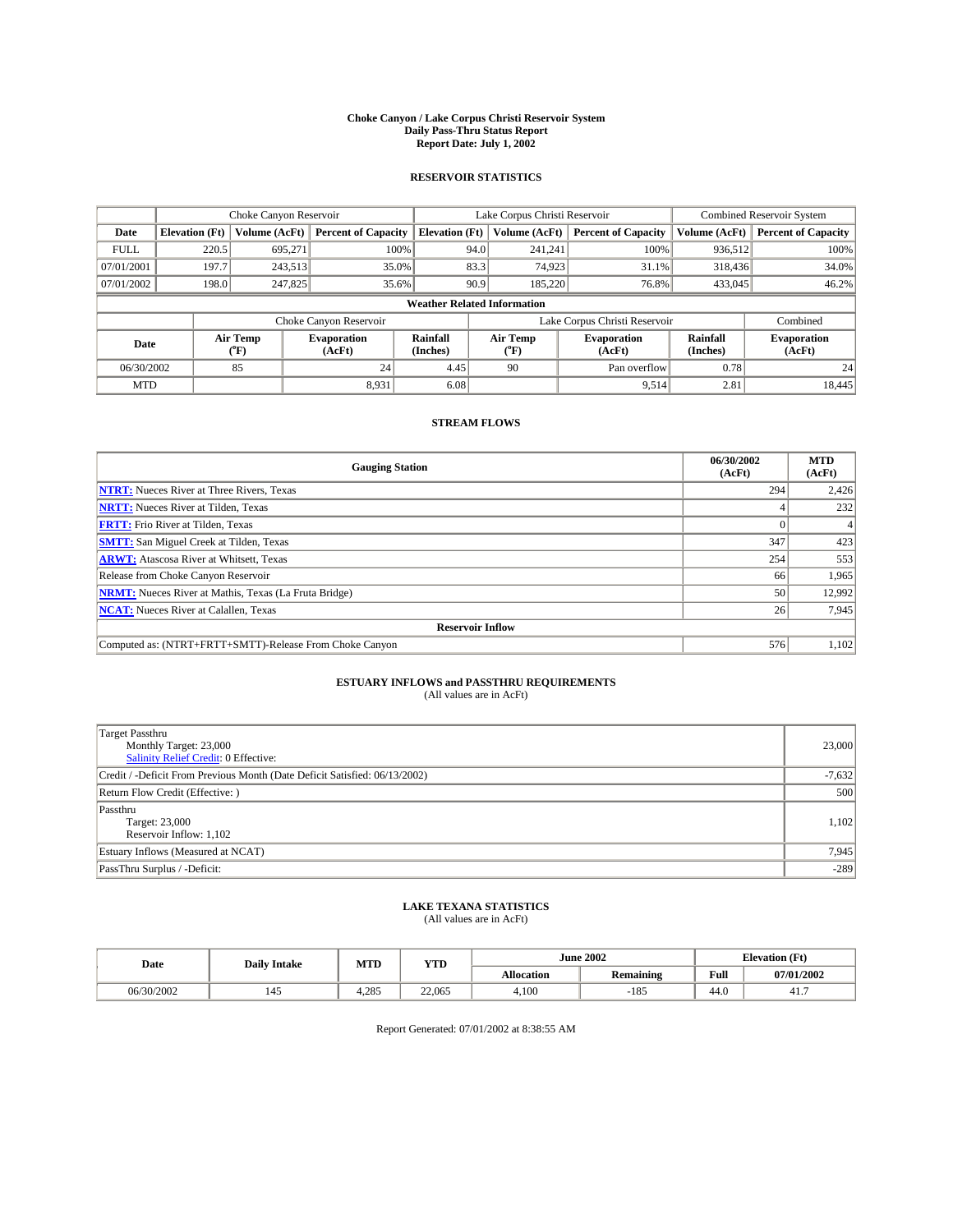#### **Choke Canyon / Lake Corpus Christi Reservoir System Daily Pass-Thru Status Report Report Date: July 2, 2002**

### **RESERVOIR STATISTICS**

|             |                                    |                  | Lake Corpus Christi Reservoir |                             |      |                  | Combined Reservoir System     |                      |                              |  |
|-------------|------------------------------------|------------------|-------------------------------|-----------------------------|------|------------------|-------------------------------|----------------------|------------------------------|--|
| Date        | <b>Elevation</b> (Ft)              | Volume (AcFt)    | <b>Percent of Capacity</b>    | <b>Elevation</b> (Ft)       |      | Volume (AcFt)    | <b>Percent of Capacity</b>    | Volume (AcFt)        | <b>Percent of Capacity</b>   |  |
| <b>FULL</b> | 220.5                              | 695.271          |                               | 100%                        | 94.0 | 241,241          | 100%                          | 936.512              | 100%                         |  |
| 07/02/2001  | 197.6                              | 242,961          | 34.9%                         |                             | 83.2 | 74.616           | 30.9%                         | 317,577              | 33.9%                        |  |
| 07/02/2002  | 199.8                              | 274,497          | 39.5%                         |                             | 92.3 | 208,677          | 86.5%                         | 483,174              | 51.6%                        |  |
|             | <b>Weather Related Information</b> |                  |                               |                             |      |                  |                               |                      |                              |  |
|             |                                    |                  | Choke Canyon Reservoir        |                             |      |                  | Lake Corpus Christi Reservoir |                      | Combined                     |  |
| Date        |                                    | Air Temp<br>(°F) | <b>Evaporation</b><br>(AcFt)  | <b>Rainfall</b><br>(Inches) |      | Air Temp<br>("F) | <b>Evaporation</b><br>(AcFt)  | Rainfall<br>(Inches) | <b>Evaporation</b><br>(AcFt) |  |
| 07/01/2002  |                                    | 83               |                               | 0.01                        |      | 90               |                               | 0.12                 |                              |  |
| <b>MTD</b>  |                                    |                  |                               | 0.01                        |      |                  |                               | 0.12                 | 9                            |  |

## **STREAM FLOWS**

| <b>Gauging Station</b>                                       | 07/01/2002<br>(AcFt) | <b>MTD</b><br>(AcFt) |
|--------------------------------------------------------------|----------------------|----------------------|
| <b>NTRT:</b> Nueces River at Three Rivers, Texas             | 2,819                | 2,819                |
| <b>NRTT:</b> Nueces River at Tilden, Texas                   | 1,058                | 1,058                |
| <b>FRTT:</b> Frio River at Tilden, Texas                     | 7.980                | 7,980                |
| <b>SMTT:</b> San Miguel Creek at Tilden, Texas               | 14,987               | 14,987               |
| <b>ARWT:</b> Atascosa River at Whitsett, Texas               | 1,654                | 1,654                |
| Release from Choke Canyon Reservoir                          | 66                   | 66                   |
| <b>NRMT:</b> Nueces River at Mathis, Texas (La Fruta Bridge) | 153                  | 153                  |
| <b>NCAT:</b> Nueces River at Calallen, Texas                 |                      |                      |
| <b>Reservoir Inflow</b>                                      |                      |                      |
| Computed as: (NTRT+FRTT+SMTT)-Release From Choke Canyon      | 25,720               | 25,720               |

## **ESTUARY INFLOWS and PASSTHRU REQUIREMENTS**<br>(All values are in AcFt)

| <b>Target Passthru</b><br>Monthly Target: 4,500<br>Salinity Relief Credit: 0 Effective: | 4,500  |
|-----------------------------------------------------------------------------------------|--------|
| Credit / -Deficit From Previous Month (Date Deficit Satisfied: )                        | $-289$ |
| Return Flow Credit (Effective: )                                                        |        |
| Passthru<br>Target: 4,500<br>Reservoir Inflow: 25,720                                   | 4.500  |
| Estuary Inflows (Measured at NCAT)                                                      |        |
| PassThru Surplus / -Deficit:                                                            | 0      |

# **LAKE TEXANA STATISTICS** (All values are in AcFt)

| Date       | <b>Daily Intake</b> | MTD        | <b>YTD</b> |                   | <b>July 2002</b>         | <b>Elevation</b> (Ft) |                |
|------------|---------------------|------------|------------|-------------------|--------------------------|-----------------------|----------------|
|            |                     |            |            | <b>Allocation</b> | Remaining                | Full                  | 07/02/2002     |
| 07/01/2002 | 145                 | . .<br>145 | 22.210     | 4,100             | 3 055<br>J. <i>J.J.J</i> | 44.0                  | $\sim$<br>42.2 |

Report Generated: 07/02/2002 at 8:29:29 AM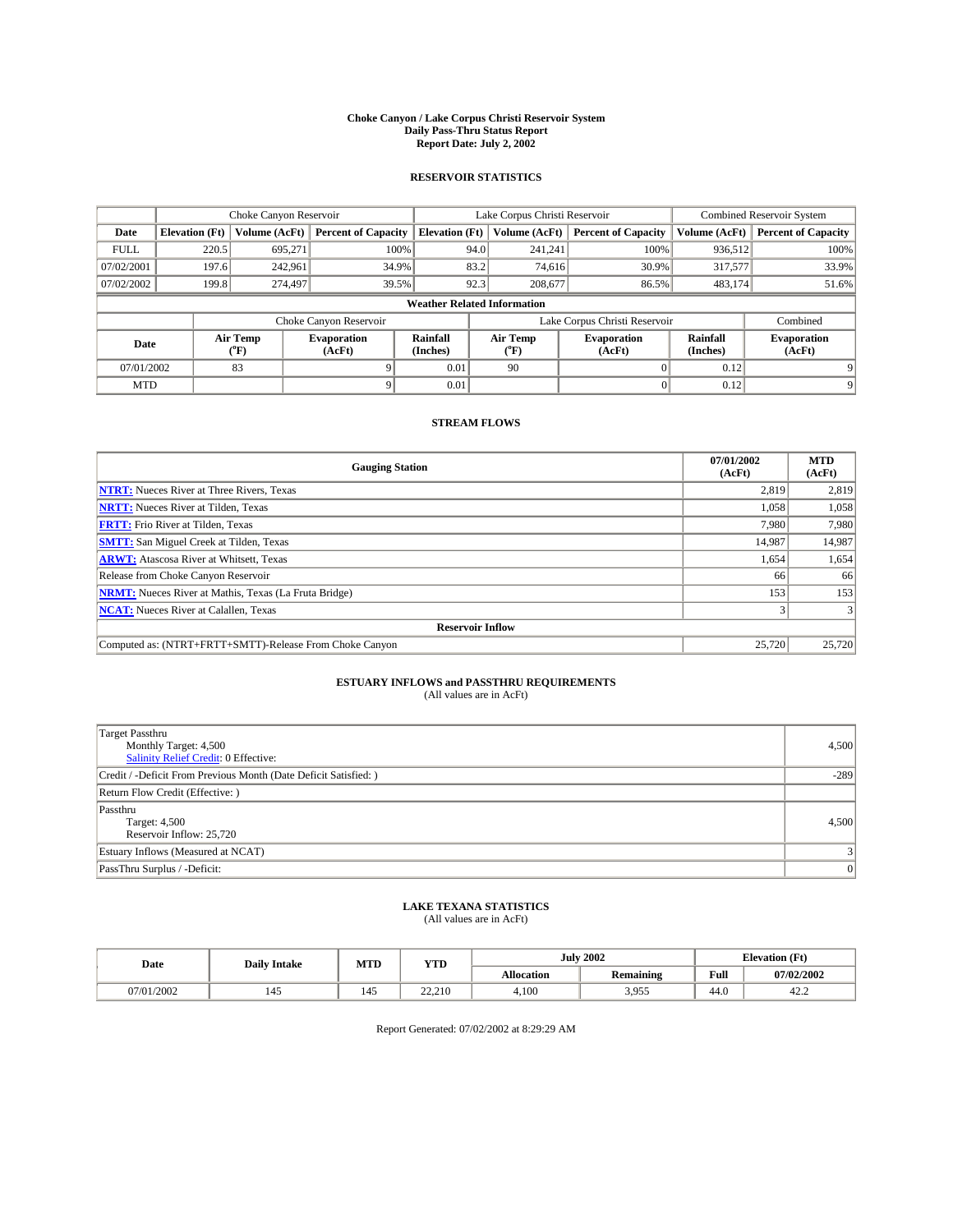#### **Choke Canyon / Lake Corpus Christi Reservoir System Daily Pass-Thru Status Report Report Date: July 3, 2002**

### **RESERVOIR STATISTICS**

|             | Choke Canyon Reservoir             |                  | Lake Corpus Christi Reservoir |                       |      |                  | <b>Combined Reservoir System</b> |                      |                              |  |
|-------------|------------------------------------|------------------|-------------------------------|-----------------------|------|------------------|----------------------------------|----------------------|------------------------------|--|
| Date        | <b>Elevation</b> (Ft)              | Volume (AcFt)    | <b>Percent of Capacity</b>    | <b>Elevation (Ft)</b> |      | Volume (AcFt)    | <b>Percent of Capacity</b>       | Volume (AcFt)        | <b>Percent of Capacity</b>   |  |
| <b>FULL</b> | 220.5                              | 695,271          | 100%                          |                       | 94.0 | 241,241          | 100%                             | 936.512              | 100%                         |  |
| 07/03/2001  | 197.6                              | 242,823          | 34.9%                         |                       | 83.3 | 75,232           | 31.2%                            | 318,055              | 34.0%                        |  |
| 07/03/2002  | 202.5                              | 316,012          | 45.5%                         |                       | 92.9 | 220,438          | 91.4%                            | 536,450              | 57.3%                        |  |
|             | <b>Weather Related Information</b> |                  |                               |                       |      |                  |                                  |                      |                              |  |
|             |                                    |                  | Choke Canyon Reservoir        |                       |      |                  | Lake Corpus Christi Reservoir    |                      | Combined                     |  |
| Date        |                                    | Air Temp<br>(°F) | <b>Evaporation</b><br>(AcFt)  | Rainfall<br>(Inches)  |      | Air Temp<br>("F) | <b>Evaporation</b><br>(AcFt)     | Rainfall<br>(Inches) | <b>Evaporation</b><br>(AcFt) |  |
| 07/02/2002  |                                    | 90               | 209                           | 0.00                  |      | 92               | 292                              | 0.00                 | 501                          |  |
| <b>MTD</b>  |                                    |                  | 218                           | 0.01                  |      |                  | 292                              | 0.12                 | 510                          |  |

## **STREAM FLOWS**

| <b>Gauging Station</b>                                       | 07/02/2002<br>(AcFt) | <b>MTD</b><br>(AcFt) |
|--------------------------------------------------------------|----------------------|----------------------|
| <b>NTRT:</b> Nueces River at Three Rivers, Texas             | 8,992                | 11,811               |
| <b>NRTT:</b> Nueces River at Tilden, Texas                   | 2,541                | 3,599                |
| <b>FRTT:</b> Frio River at Tilden, Texas                     | 14,352               | 22,331               |
| <b>SMTT:</b> San Miguel Creek at Tilden, Texas               | 31,363               | 46,350               |
| <b>ARWT:</b> Atascosa River at Whitsett, Texas               | 13,101               | 14,755               |
| Release from Choke Canyon Reservoir                          | 66                   | 131                  |
| <b>NRMT:</b> Nueces River at Mathis, Texas (La Fruta Bridge) | 343                  | 496                  |
| <b>NCAT:</b> Nueces River at Calallen, Texas                 | $\Omega$             |                      |
| <b>Reservoir Inflow</b>                                      |                      |                      |
| Computed as: (NTRT+FRTT+SMTT)-Release From Choke Canyon      | 54.641               | 80,361               |

## **ESTUARY INFLOWS and PASSTHRU REQUIREMENTS**<br>(All values are in AcFt)

| <b>Target Passthru</b><br>Monthly Target: 4,500<br><b>Salinity Relief Credit: 0 Effective:</b> | 4,500          |
|------------------------------------------------------------------------------------------------|----------------|
| Credit / -Deficit From Previous Month (Date Deficit Satisfied: )                               | $-289$         |
| Return Flow Credit (Effective:)                                                                |                |
| Passthru<br>Target: 4,500<br>Reservoir Inflow: 80,361                                          | 4.500          |
| Estuary Inflows (Measured at NCAT)                                                             |                |
| PassThru Surplus / -Deficit:                                                                   | $\overline{0}$ |

# **LAKE TEXANA STATISTICS** (All values are in AcFt)

| Date      | <b>Daily Intake</b> | MTD | <b>VTT</b><br>1 I D |                   | <b>July 2002</b> | <b>Elevation (Ft)</b> |            |
|-----------|---------------------|-----|---------------------|-------------------|------------------|-----------------------|------------|
|           |                     |     |                     | <b>Allocation</b> | <b>Remaining</b> | Full                  | 07/03/2002 |
| 7/02/2002 | 145                 | 290 | 2222<br>ر ر د د د   | 4.100             | 3.810            | 44.v                  | 42.5       |

Report Generated: 07/03/2002 at 8:35:47 AM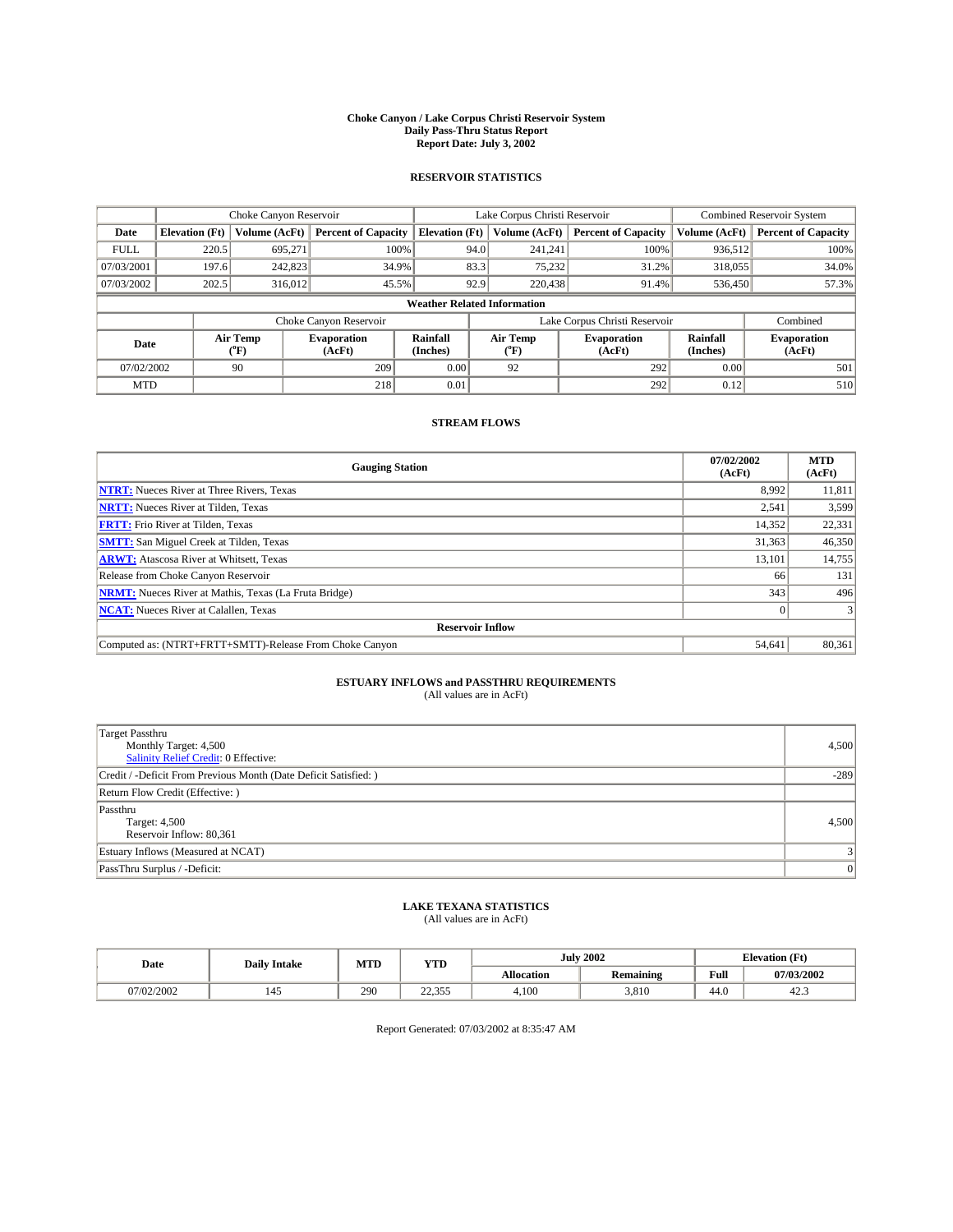#### **Choke Canyon / Lake Corpus Christi Reservoir System Daily Pass-Thru Status Report Report Date: July 4, 2002**

### **RESERVOIR STATISTICS**

|             | Choke Canyon Reservoir             |                  | Lake Corpus Christi Reservoir |                       |      |                  | <b>Combined Reservoir System</b> |                      |                              |  |
|-------------|------------------------------------|------------------|-------------------------------|-----------------------|------|------------------|----------------------------------|----------------------|------------------------------|--|
| Date        | <b>Elevation</b> (Ft)              | Volume (AcFt)    | <b>Percent of Capacity</b>    | <b>Elevation (Ft)</b> |      | Volume (AcFt)    | <b>Percent of Capacity</b>       | Volume (AcFt)        | <b>Percent of Capacity</b>   |  |
| <b>FULL</b> | 220.5                              | 695,271          | 100%                          |                       | 94.0 | 241,241          | 100%                             | 936.512              | 100%                         |  |
| 07/04/2001  | 197.7                              | 244,067          | $35.1\%$                      |                       | 83.3 | 74,923           | $31.1\%$                         | 318,990              | 34.1%                        |  |
| 07/04/2002  | 204.2                              | 344,140          | 49.5%                         |                       | 93.5 | 231.124          | 95.8%                            | 575,264              | 61.4%                        |  |
|             | <b>Weather Related Information</b> |                  |                               |                       |      |                  |                                  |                      |                              |  |
|             |                                    |                  | Choke Canyon Reservoir        |                       |      |                  | Lake Corpus Christi Reservoir    |                      | Combined                     |  |
| Date        |                                    | Air Temp<br>(°F) | <b>Evaporation</b><br>(AcFt)  | Rainfall<br>(Inches)  |      | Air Temp<br>("F) | <b>Evaporation</b><br>(AcFt)     | Rainfall<br>(Inches) | <b>Evaporation</b><br>(AcFt) |  |
| 07/03/2002  |                                    | 93               | 350                           | 0.00                  |      | 97               | 463                              | 0.00                 | 813                          |  |
| <b>MTD</b>  |                                    |                  | 568                           | 0.01                  |      |                  | 755                              | 0.12                 | 1,323                        |  |

## **STREAM FLOWS**

| <b>Gauging Station</b>                                       | 07/03/2002<br>(AcFt) | <b>MTD</b><br>(AcFt) |
|--------------------------------------------------------------|----------------------|----------------------|
| <b>NTRT:</b> Nueces River at Three Rivers, Texas             | 21,637               | 33,447               |
| <b>NRTT:</b> Nueces River at Tilden, Texas                   | 4.288                | 7,886                |
| <b>FRTT:</b> Frio River at Tilden, Texas                     | 17.786               | 40,117               |
| <b>SMTT:</b> San Miguel Creek at Tilden, Texas               | 13.597               | 59,947               |
| <b>ARWT:</b> Atascosa River at Whitsett, Texas               | 14,848               | 29,602               |
| Release from Choke Canyon Reservoir                          |                      | 109                  |
| <b>NRMT:</b> Nueces River at Mathis, Texas (La Fruta Bridge) | 705                  | 1,201                |
| <b>NCAT:</b> Nueces River at Calallen, Texas                 | 34                   | 37                   |
| <b>Reservoir Inflow</b>                                      |                      |                      |
| Computed as: (NTRT+FRTT+SMTT)-Release From Choke Canyon      | 53,019               | 133,402              |

## **ESTUARY INFLOWS and PASSTHRU REQUIREMENTS**<br>(All values are in AcFt)

| <b>Target Passthru</b><br>Monthly Target: 4,500<br>Salinity Relief Credit: 0 Effective: | 4,500           |
|-----------------------------------------------------------------------------------------|-----------------|
| Credit / -Deficit From Previous Month (Date Deficit Satisfied: )                        | $-289$          |
| Return Flow Credit (Effective:)                                                         |                 |
| Passthru<br>Target: 4,500<br>Reservoir Inflow: 133,402                                  | 4.500           |
| Estuary Inflows (Measured at NCAT)                                                      | 37 <sup>1</sup> |
| PassThru Surplus / -Deficit:                                                            | 0               |

# **LAKE TEXANA STATISTICS** (All values are in AcFt)

| Date      | <b>Daily Intake</b> | MTD           | <b>VTT</b><br>1 I.D       | <b>July 2002</b>  |           | Elevation (Ft)<br>$\sim$ |            |
|-----------|---------------------|---------------|---------------------------|-------------------|-----------|--------------------------|------------|
|           |                     |               |                           | <b>Allocation</b> | Remaining | Full                     | 07/04/2002 |
| 7/03/2002 | 145                 | $\sim$<br>43. | $\sim$<br>، دە،<br>22.501 | 4.100             | 3,665     | 44.0                     | 42.6       |

Report Generated: 07/04/2002 at 7:46:08 AM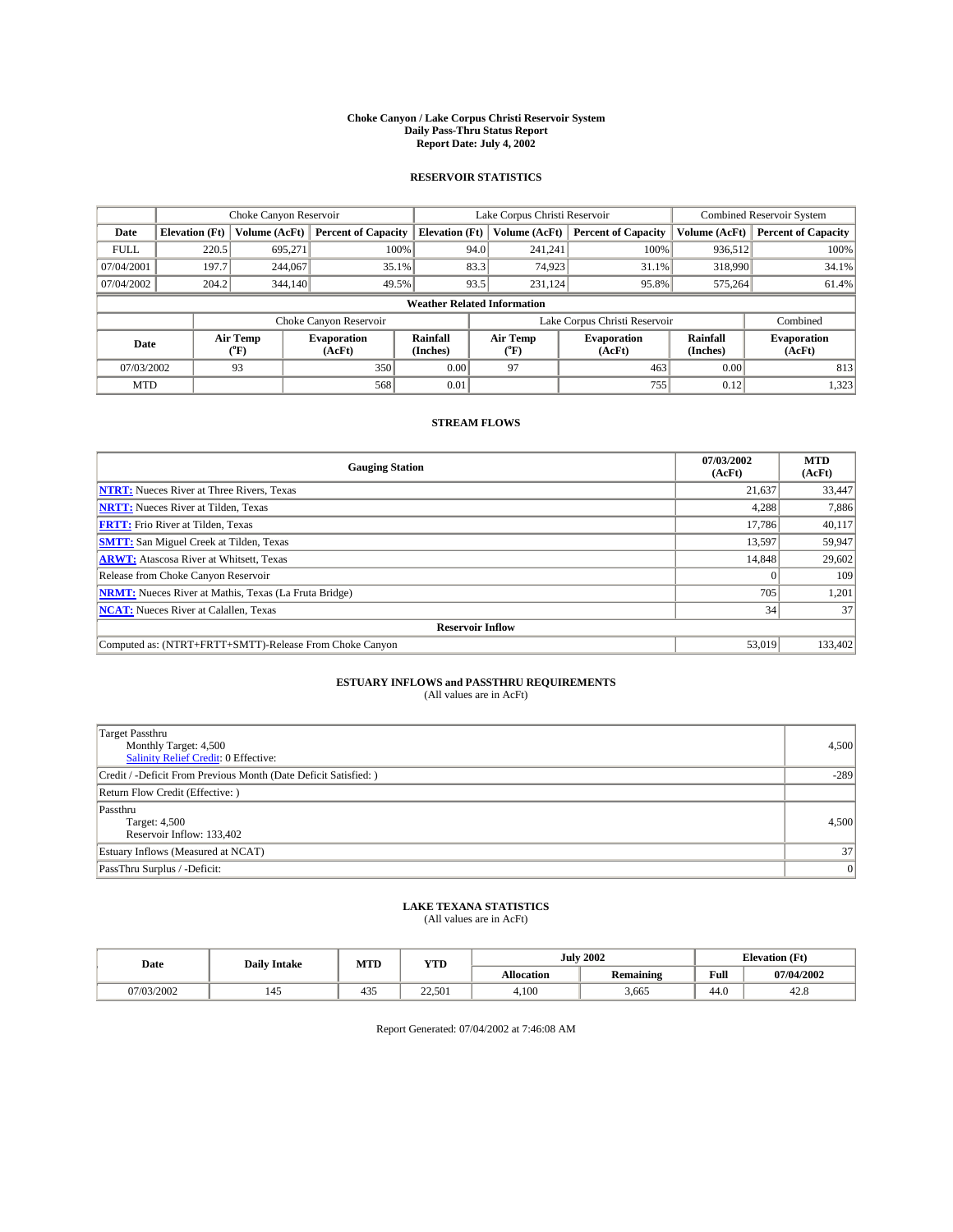#### **Choke Canyon / Lake Corpus Christi Reservoir System Daily Pass-Thru Status Report Report Date: July 5, 2002**

### **RESERVOIR STATISTICS**

|             |                                    |                  | Lake Corpus Christi Reservoir |                       |      |                          | <b>Combined Reservoir System</b> |                      |                              |  |
|-------------|------------------------------------|------------------|-------------------------------|-----------------------|------|--------------------------|----------------------------------|----------------------|------------------------------|--|
| Date        | <b>Elevation</b> (Ft)              | Volume (AcFt)    | <b>Percent of Capacity</b>    | <b>Elevation</b> (Ft) |      | Volume (AcFt)            | <b>Percent of Capacity</b>       | Volume (AcFt)        | <b>Percent of Capacity</b>   |  |
| <b>FULL</b> | 220.5                              | 695.271          |                               | 100%                  | 94.0 | 241,241                  | 100%                             | 936,512              | 100%                         |  |
| 07/05/2001  | 197.7                              | 243,652          | $35.0\%$                      |                       | 83.3 | 74,821                   | 31.0%                            | 318,473              | 34.0%                        |  |
| 07/05/2002  | 206.9                              | 393.244          | 56.6%                         |                       | 94.0 | 241,241                  | 100.0%                           | 634,485              | 67.7%                        |  |
|             | <b>Weather Related Information</b> |                  |                               |                       |      |                          |                                  |                      |                              |  |
|             |                                    |                  | Choke Canyon Reservoir        |                       |      |                          | Lake Corpus Christi Reservoir    |                      | Combined                     |  |
| Date        |                                    | Air Temp<br>(°F) | <b>Evaporation</b><br>(AcFt)  | Rainfall<br>(Inches)  |      | Air Temp<br>$\rm ^{o}F)$ | <b>Evaporation</b><br>(AcFt)     | Rainfall<br>(Inches) | <b>Evaporation</b><br>(AcFt) |  |
| 07/04/2002  |                                    | 90               | 183                           | 1.20                  |      | 90                       | Pan overflow                     | 2.18                 | 183                          |  |
| <b>MTD</b>  |                                    |                  | 751                           | 1.21                  |      |                          | 755                              | 2.30                 | 1,506                        |  |

## **STREAM FLOWS**

| <b>Gauging Station</b>                                       | 07/04/2002<br>(AcFt) | <b>MTD</b><br>(AcFt) |
|--------------------------------------------------------------|----------------------|----------------------|
| <b>NTRT:</b> Nueces River at Three Rivers, Texas             | 26,004               | 59,451               |
| <b>NRTT:</b> Nueces River at Tilden, Texas                   | 3,454                | 11.340               |
| <b>FRTT:</b> Frio River at Tilden, Texas                     | 32,157               | 72,274               |
| <b>SMTT:</b> San Miguel Creek at Tilden, Texas               | 17.349               | 77,296               |
| <b>ARWT:</b> Atascosa River at Whitsett, Texas               | 11.930               | 41,532               |
| Release from Choke Canyon Reservoir                          | $\Omega$             | 109                  |
| <b>NRMT:</b> Nueces River at Mathis, Texas (La Fruta Bridge) | 2,104                | 3,305                |
| <b>NCAT:</b> Nueces River at Calallen, Texas                 | 522                  | 559                  |
| <b>Reservoir Inflow</b>                                      |                      |                      |
| Computed as: (NTRT+FRTT+SMTT)-Release From Choke Canyon      | 75.509               | 208.911              |

## **ESTUARY INFLOWS and PASSTHRU REQUIREMENTS**<br>(All values are in AcFt)

| Target Passthru<br>Monthly Target: 4,500<br>Salinity Relief Credit: 0 Effective: | 4,500    |
|----------------------------------------------------------------------------------|----------|
| Credit / -Deficit From Previous Month (Date Deficit Satisfied: 07/05/2002)       | $-289$   |
| Return Flow Credit (Effective:)                                                  | 500      |
| Passthru<br>Target: 4,500<br>Reservoir Inflow: 208,911                           | 4,500    |
| Estuary Inflows (Measured at NCAT)                                               | 559      |
| PassThru Surplus / -Deficit:                                                     | $-3,730$ |

## **LAKE TEXANA STATISTICS** (All values are in AcFt)

| Date      | <b>Daily Intake</b> | MTD | <b>YTD</b> |                   | <b>July 2002</b> | <b>Elevation</b> (Ft) |            |
|-----------|---------------------|-----|------------|-------------------|------------------|-----------------------|------------|
|           |                     |     |            | <b>Allocation</b> | Remaining        | Full                  | 07/05/2002 |
| 7/04/2002 | 146                 | 581 | 22,646     | 4,100             | 510<br>زاليدر    | 44.0                  | 42.6       |

Report Generated: 07/05/2002 at 8:47:00 AM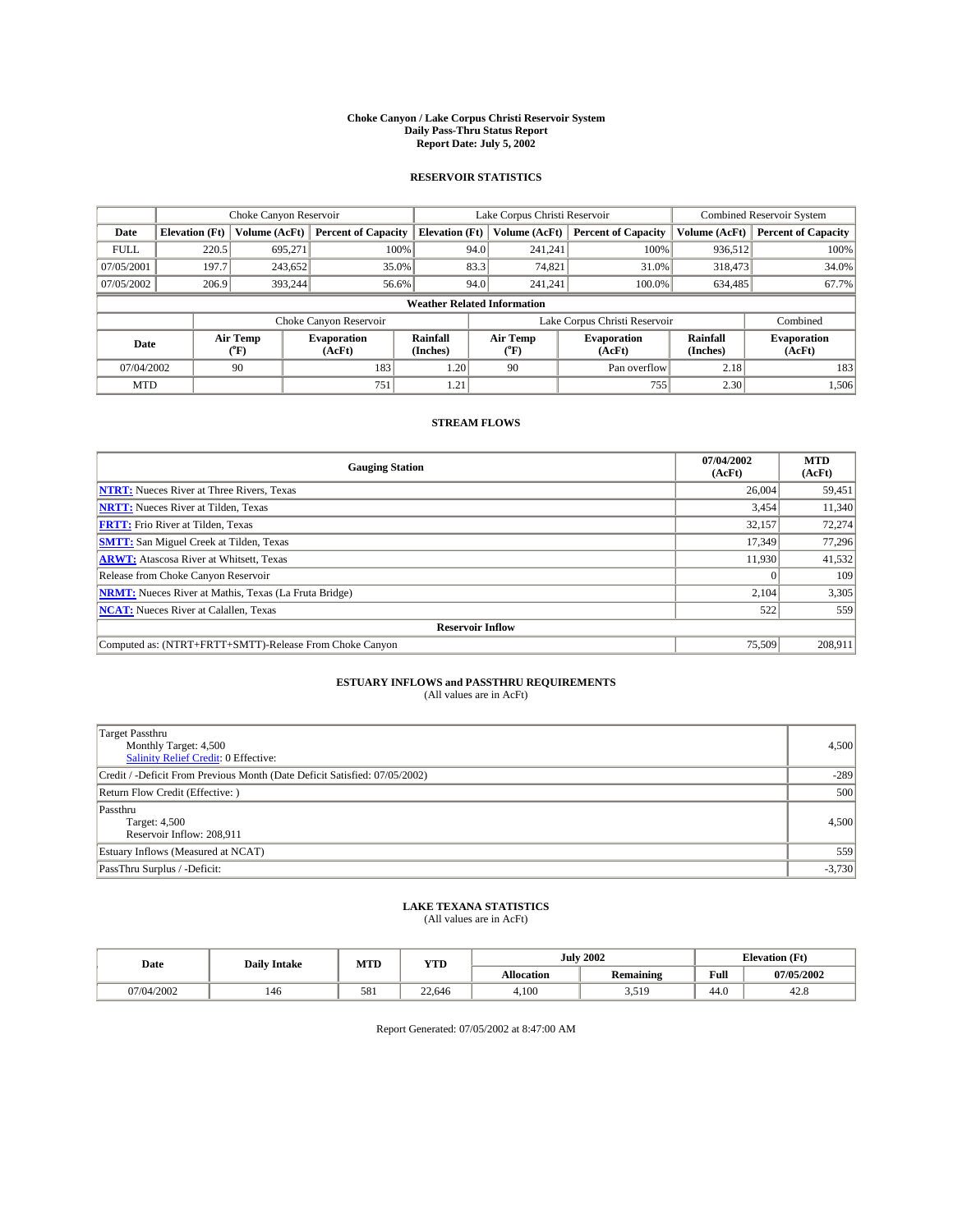#### **Choke Canyon / Lake Corpus Christi Reservoir System Daily Pass-Thru Status Report Report Date: July 6, 2002**

### **RESERVOIR STATISTICS**

|             | Choke Canyon Reservoir             |                          |                              |                       | Lake Corpus Christi Reservoir |                  |                               |                      | <b>Combined Reservoir System</b> |  |  |
|-------------|------------------------------------|--------------------------|------------------------------|-----------------------|-------------------------------|------------------|-------------------------------|----------------------|----------------------------------|--|--|
| Date        | <b>Elevation</b> (Ft)              | Volume (AcFt)            | <b>Percent of Capacity</b>   | <b>Elevation</b> (Ft) |                               | Volume (AcFt)    | <b>Percent of Capacity</b>    | Volume (AcFt)        | <b>Percent of Capacity</b>       |  |  |
| <b>FULL</b> | 220.5                              | 695,271                  | 100%                         |                       | 94.0                          | 241,241          | 100%                          | 936,512              | 100%                             |  |  |
| 07/06/2001  | 197.7                              | 243,237                  | $35.0\%$                     |                       | 83.2                          | 74,412           | 30.8%                         | 317.649              | 33.9%                            |  |  |
| 07/06/2002  | 209.7                              | 446,416                  | 64.2%                        |                       | 94.0                          | 241.241          | $100.0\%$                     | 687,657              | 73.4%                            |  |  |
|             | <b>Weather Related Information</b> |                          |                              |                       |                               |                  |                               |                      |                                  |  |  |
|             |                                    |                          | Choke Canyon Reservoir       |                       |                               |                  | Lake Corpus Christi Reservoir |                      | Combined                         |  |  |
| Date        |                                    | Air Temp<br>$\rm ^{o}F)$ | <b>Evaporation</b><br>(AcFt) | Rainfall<br>(Inches)  |                               | Air Temp<br>("F) | <b>Evaporation</b><br>(AcFt)  | Rainfall<br>(Inches) | <b>Evaporation</b><br>(AcFt)     |  |  |
| 07/05/2002  |                                    | 90                       | 278                          | 0.06                  |                               | 92               | 370                           | 0.00                 | 648                              |  |  |
| <b>MTD</b>  |                                    |                          | 1,029                        | 1.27                  |                               |                  | 1,125                         | 2.30                 | 2,154                            |  |  |

## **STREAM FLOWS**

| <b>Gauging Station</b>                                       | 07/05/2002<br>(AcFt) | <b>MTD</b><br>(AcFt) |  |  |  |  |  |
|--------------------------------------------------------------|----------------------|----------------------|--|--|--|--|--|
| <b>NTRT:</b> Nueces River at Three Rivers, Texas             | 24,813               | 84,263               |  |  |  |  |  |
| <b>NRTT:</b> Nueces River at Tilden, Texas                   | 2.342                | 13,683               |  |  |  |  |  |
| <b>FRTT:</b> Frio River at Tilden, Texas                     | 34,539               | 106,813              |  |  |  |  |  |
| <b>SMTT:</b> San Miguel Creek at Tilden, Texas               | 20,843               | 98,138               |  |  |  |  |  |
| <b>ARWT:</b> Atascosa River at Whitsett, Texas               | 10,084               | 51,616               |  |  |  |  |  |
| Release from Choke Canyon Reservoir                          | $\theta$             | 109                  |  |  |  |  |  |
| <b>NRMT:</b> Nueces River at Mathis, Texas (La Fruta Bridge) | 14,471               | 17,776               |  |  |  |  |  |
| <b>NCAT:</b> Nueces River at Calallen, Texas                 | 1,731                | 2,289                |  |  |  |  |  |
| <b>Reservoir Inflow</b>                                      |                      |                      |  |  |  |  |  |
| Computed as: (NTRT+FRTT+SMTT)-Release From Choke Canyon      | 80.194               | 289,105              |  |  |  |  |  |

## **ESTUARY INFLOWS and PASSTHRU REQUIREMENTS**<br>(All values are in AcFt)

| Target Passthru<br>Monthly Target: 4,500<br>Salinity Relief Credit: 0 Effective: | 4,500    |
|----------------------------------------------------------------------------------|----------|
| Credit / -Deficit From Previous Month (Date Deficit Satisfied: 07/05/2002)       | $-289$   |
| Return Flow Credit (Effective:)                                                  | 500      |
| Passthru<br>Target: 4,500<br>Reservoir Inflow: 289,105                           | 4,500    |
| Estuary Inflows (Measured at NCAT)                                               | 2,289    |
| PassThru Surplus / -Deficit:                                                     | $-2,000$ |

## **LAKE TEXANA STATISTICS** (All values are in AcFt)

| Date              | <b>Daily Intake</b> | MTD                | <b>VTT</b><br>1. L.D      |            | <b>July 2002</b> | <b>Elevation</b> (Ft) |            |
|-------------------|---------------------|--------------------|---------------------------|------------|------------------|-----------------------|------------|
|                   |                     |                    |                           | Allocation | Remaining        | Full                  | 07/06/2002 |
| 7/05/2002<br>7702 | 146                 | $\sim$ $\sim$<br>. | 22.792<br>フム<br><u>__</u> | 4.100      | 2.272<br>3,313   | 44.0                  | 45.0       |

Report Generated: 07/06/2002 at 7:55:50 AM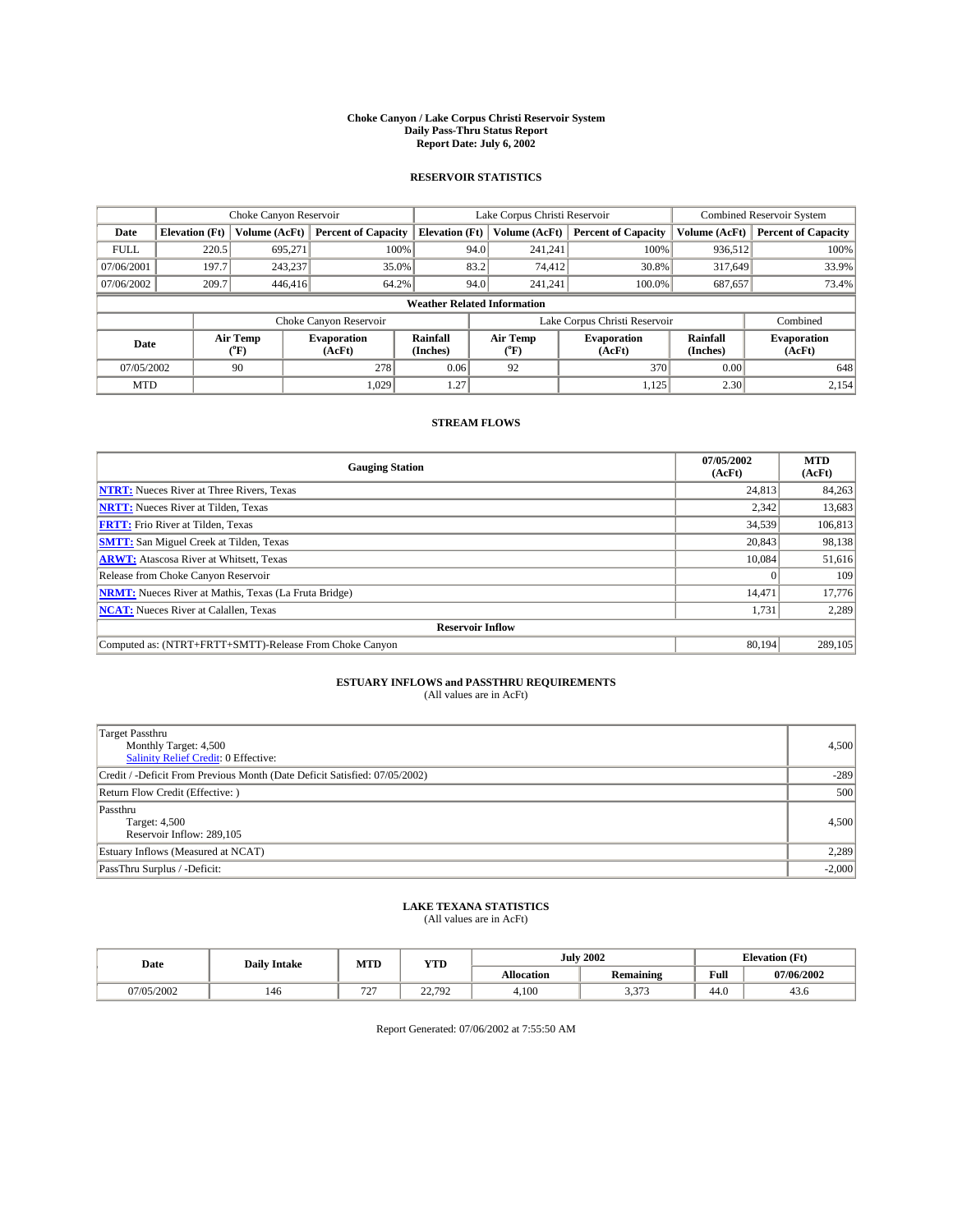#### **Choke Canyon / Lake Corpus Christi Reservoir System Daily Pass-Thru Status Report Report Date: July 7, 2002**

### **RESERVOIR STATISTICS**

|             | Choke Canyon Reservoir             |                             |                              |                             | Lake Corpus Christi Reservoir |                  |                               |                      | Combined Reservoir System    |  |  |
|-------------|------------------------------------|-----------------------------|------------------------------|-----------------------------|-------------------------------|------------------|-------------------------------|----------------------|------------------------------|--|--|
| Date        | <b>Elevation</b> (Ft)              | Volume (AcFt)               | <b>Percent of Capacity</b>   | <b>Elevation</b> (Ft)       |                               | Volume (AcFt)    | <b>Percent of Capacity</b>    | Volume (AcFt)        | <b>Percent of Capacity</b>   |  |  |
| <b>FULL</b> | 220.5                              | 695,271                     | 100%                         |                             | 94.0                          | 241,241          | 100%                          | 936.512              | 100%                         |  |  |
| 07/07/2001  | 197.6                              | 242,685                     | 34.9%                        |                             | 83.2                          | 74,005           | 30.7%                         | 316,690              | 33.8%                        |  |  |
| 07/07/2002  | 212.4                              | 501,875                     | 72.2%                        |                             | 94.0                          | 241.241          | $100.0\%$                     | 743,116              | 79.3%                        |  |  |
|             | <b>Weather Related Information</b> |                             |                              |                             |                               |                  |                               |                      |                              |  |  |
|             |                                    |                             | Choke Canyon Reservoir       |                             |                               |                  | Lake Corpus Christi Reservoir |                      | Combined                     |  |  |
| Date        |                                    | Air Temp<br>${}^{\circ}$ F) | <b>Evaporation</b><br>(AcFt) | <b>Rainfall</b><br>(Inches) |                               | Air Temp<br>("F) | <b>Evaporation</b><br>(AcFt)  | Rainfall<br>(Inches) | <b>Evaporation</b><br>(AcFt) |  |  |
| 07/06/2002  |                                    | 92                          | 345                          | 0.00                        |                               | 93               | 202                           | 0.00                 | 547                          |  |  |
| <b>MTD</b>  |                                    |                             | 1,374                        | 1.27                        |                               |                  | 1,327                         | 2.30                 | 2,701                        |  |  |

## **STREAM FLOWS**

| <b>Gauging Station</b>                                       | 07/06/2002<br>(AcFt) | <b>MTD</b><br>(AcFt) |
|--------------------------------------------------------------|----------------------|----------------------|
| <b>NTRT:</b> Nueces River at Three Rivers, Texas             | 24,019               | 108,282              |
| <b>NRTT:</b> Nueces River at Tilden, Texas                   | 3,077                | 16,759               |
| <b>FRTT:</b> Frio River at Tilden, Texas                     | 31,760               | 138,573              |
| <b>SMTT:</b> San Miguel Creek at Tilden, Texas               | 24,019               | 122,157              |
| <b>ARWT:</b> Atascosa River at Whitsett, Texas               | 12,109               | 63,724               |
| Release from Choke Canyon Reservoir                          | $\theta$             | 109                  |
| <b>NRMT:</b> Nueces River at Mathis, Texas (La Fruta Bridge) | 26,996               | 44,772               |
| <b>NCAT:</b> Nueces River at Calallen, Texas                 | 2,759                | 5,049                |
| <b>Reservoir Inflow</b>                                      |                      |                      |
| Computed as: (NTRT+FRTT+SMTT)-Release From Choke Canyon      | 79.797               | 368,902              |

## **ESTUARY INFLOWS and PASSTHRU REQUIREMENTS**<br>(All values are in AcFt)

| <b>Target Passthru</b><br>Monthly Target: 4,500<br>Salinity Relief Credit: 0 Effective: | 4,500  |
|-----------------------------------------------------------------------------------------|--------|
| Credit / -Deficit From Previous Month (Date Deficit Satisfied: 07/05/2002)              | $-289$ |
| Return Flow Credit (Effective:)                                                         | 500    |
| Passthru<br>Target: 4,500<br>Reservoir Inflow: 368,902                                  | 4,500  |
| Estuary Inflows (Measured at NCAT)                                                      | 5,049  |
| PassThru Surplus / -Deficit:                                                            | 760    |

## **LAKE TEXANA STATISTICS** (All values are in AcFt)

| Date       | <b>Daily Intake</b> | MTD                            | <b>YTD</b> |                   | <b>July 2002</b>      | <b>Elevation</b> (Ft) |            |
|------------|---------------------|--------------------------------|------------|-------------------|-----------------------|-----------------------|------------|
|            |                     |                                |            | <b>Allocation</b> | .<br><b>Remaining</b> | Full                  | 07/07/2002 |
| )7/06/2002 | 146                 | $\Omega$<br>$\circ$ $\prime$ . | 22.938     | 4,100             | 0.27<br>. عصور        | $\sqrt{ }$<br>44.0    | 45.0       |

Report Generated: 07/07/2002 at 9:14:29 AM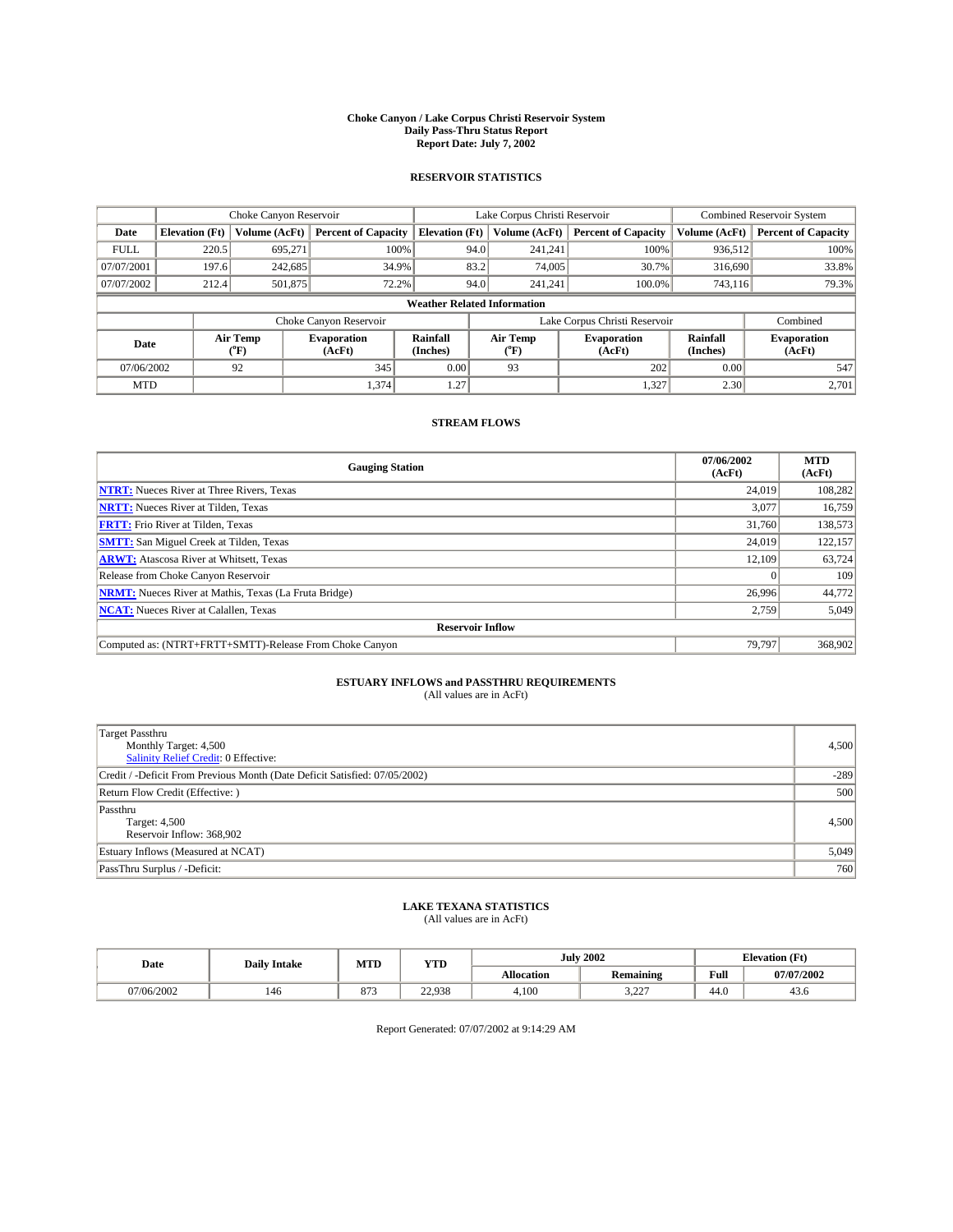#### **Choke Canyon / Lake Corpus Christi Reservoir System Daily Pass-Thru Status Report Report Date: July 8, 2002**

### **RESERVOIR STATISTICS**

|             | Choke Canyon Reservoir             |                             |                              |                             | Lake Corpus Christi Reservoir |                  |                               |                      | Combined Reservoir System    |  |  |
|-------------|------------------------------------|-----------------------------|------------------------------|-----------------------------|-------------------------------|------------------|-------------------------------|----------------------|------------------------------|--|--|
| Date        | <b>Elevation</b> (Ft)              | Volume (AcFt)               | <b>Percent of Capacity</b>   | <b>Elevation</b> (Ft)       |                               | Volume (AcFt)    | <b>Percent of Capacity</b>    | Volume (AcFt)        | <b>Percent of Capacity</b>   |  |  |
| <b>FULL</b> | 220.5                              | 695,271                     |                              | 100%                        | 94.0                          | 241,241          | 100%                          | 936.512              | 100%                         |  |  |
| 07/08/2001  | 197.6                              | 242,409                     | 34.9%                        |                             | 83.1                          | 73,600           | 30.5%                         | 316,009              | 33.7%                        |  |  |
| 07/08/2002  | 214.5                              | 547,927                     | 78.8%                        |                             | 94.0                          | 241.241          | $100.0\%$                     | 789,168              | 84.3%                        |  |  |
|             | <b>Weather Related Information</b> |                             |                              |                             |                               |                  |                               |                      |                              |  |  |
|             |                                    |                             | Choke Canyon Reservoir       |                             |                               |                  | Lake Corpus Christi Reservoir |                      | Combined                     |  |  |
| Date        |                                    | Air Temp<br>${}^{\circ}$ F) | <b>Evaporation</b><br>(AcFt) | <b>Rainfall</b><br>(Inches) |                               | Air Temp<br>("F) | <b>Evaporation</b><br>(AcFt)  | Rainfall<br>(Inches) | <b>Evaporation</b><br>(AcFt) |  |  |
| 07/07/2002  |                                    | 92                          | 387                          | 0.00                        |                               | 94               | 359                           | 0.00                 | 746                          |  |  |
| <b>MTD</b>  |                                    |                             | 1,761                        | 1.27                        |                               |                  | 1,686                         | 2.30                 | 3,447                        |  |  |

### **STREAM FLOWS**

| <b>Gauging Station</b>                                       | 07/07/2002<br>(AcFt) | <b>MTD</b><br>(AcFt) |
|--------------------------------------------------------------|----------------------|----------------------|
| <b>NTRT:</b> Nueces River at Three Rivers, Texas             | 21,835               | 130,117              |
| <b>NRTT:</b> Nueces River at Tilden, Texas                   | 3.077                | 19,836               |
| <b>FRTT:</b> Frio River at Tilden, Texas                     | 32,554               | 171,127              |
| <b>SMTT:</b> San Miguel Creek at Tilden, Texas               | 13,617               | 135,774              |
| <b>ARWT:</b> Atascosa River at Whitsett, Texas               | 11.017               | 74,741               |
| Release from Choke Canyon Reservoir                          | $\theta$             | 109                  |
| <b>NRMT:</b> Nueces River at Mathis, Texas (La Fruta Bridge) | 26.401               | 71,172               |
| <b>NCAT:</b> Nueces River at Calallen, Texas                 | 3,553                | 8,602                |
| <b>Reservoir Inflow</b>                                      |                      |                      |
| Computed as: (NTRT+FRTT+SMTT)-Release From Choke Canyon      | 68,006               | 436,908              |

## **ESTUARY INFLOWS and PASSTHRU REQUIREMENTS**<br>(All values are in AcFt)

| Target Passthru<br>Monthly Target: 4,500<br>Salinity Relief Credit: 0 Effective: | 4,500  |
|----------------------------------------------------------------------------------|--------|
| Credit / -Deficit From Previous Month (Date Deficit Satisfied: 07/05/2002)       | $-289$ |
| Return Flow Credit (Effective: )                                                 | 500    |
| Passthru<br>Target: 4,500<br>Reservoir Inflow: 436,908                           | 4,500  |
| Estuary Inflows (Measured at NCAT)                                               | 8,602  |
| PassThru Surplus / -Deficit:                                                     | 4,313  |

## **LAKE TEXANA STATISTICS** (All values are in AcFt)

| Date       | <b>Daily Intake</b> | MTD  | <b>YTD</b> |                   | <b>July 2002</b> | <b>Elevation</b> (Ft) |            |
|------------|---------------------|------|------------|-------------------|------------------|-----------------------|------------|
|            |                     |      |            | <b>Allocation</b> | Remaining        | Full                  | 07/08/2002 |
| 07/07/2002 | 1 J U               | .009 | 23,074     | 4,100             | 3,091            | 44.0                  | 43.0       |

Report Generated: 07/08/2002 at 7:44:11 AM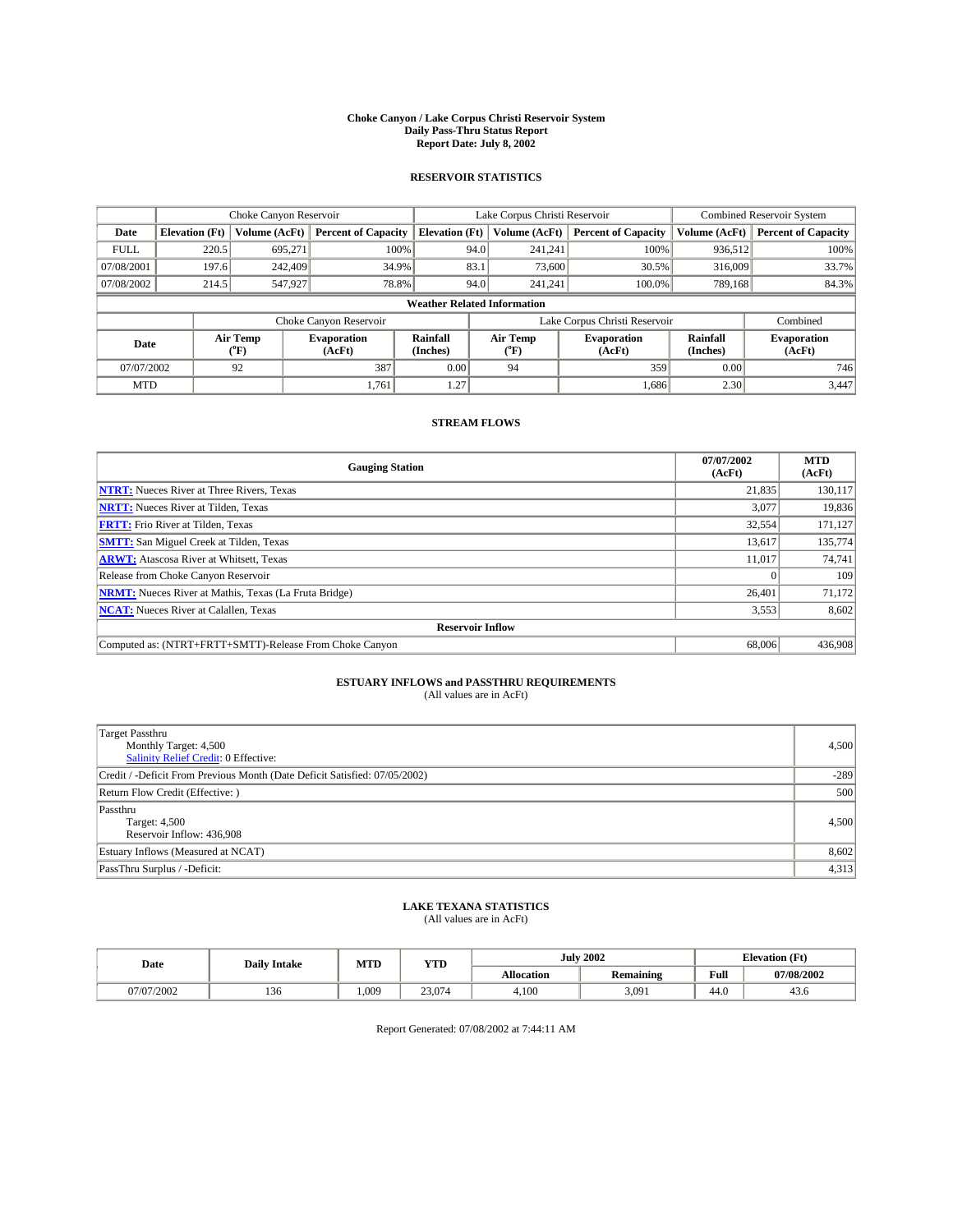#### **Choke Canyon / Lake Corpus Christi Reservoir System Daily Pass-Thru Status Report Report Date: July 9, 2002**

### **RESERVOIR STATISTICS**

|             | Choke Canyon Reservoir             |                             |                              |                             | Lake Corpus Christi Reservoir |                  |                               |                      | <b>Combined Reservoir System</b> |  |  |
|-------------|------------------------------------|-----------------------------|------------------------------|-----------------------------|-------------------------------|------------------|-------------------------------|----------------------|----------------------------------|--|--|
| Date        | <b>Elevation</b> (Ft)              | Volume (AcFt)               | <b>Percent of Capacity</b>   | <b>Elevation</b> (Ft)       |                               | Volume (AcFt)    | <b>Percent of Capacity</b>    | Volume (AcFt)        | <b>Percent of Capacity</b>       |  |  |
| <b>FULL</b> | 220.5                              | 695,271                     | 100%                         |                             | 94.0                          | 241,241          | 100%                          | 936.512              | 100%                             |  |  |
| 07/09/2001  | 197.6                              | 241,859                     | 34.8%                        |                             | 83.1                          | 72,997           | 30.3%                         | 314,856              | 33.6%                            |  |  |
| 07/09/2002  | 216.6                              | 595,338                     | 85.6%                        |                             | 94.0                          | 241.241          | $100.0\%$                     | 836,579              | 89.3%                            |  |  |
|             | <b>Weather Related Information</b> |                             |                              |                             |                               |                  |                               |                      |                                  |  |  |
|             |                                    |                             | Choke Canyon Reservoir       |                             |                               |                  | Lake Corpus Christi Reservoir |                      | Combined                         |  |  |
| Date        |                                    | Air Temp<br>${}^{\circ}$ F) | <b>Evaporation</b><br>(AcFt) | <b>Rainfall</b><br>(Inches) |                               | Air Temp<br>("F) | <b>Evaporation</b><br>(AcFt)  | Rainfall<br>(Inches) | <b>Evaporation</b><br>(AcFt)     |  |  |
| 07/08/2002  |                                    | 93                          | 409                          | 0.15                        |                               | 92               | 348                           | 0.52                 | 757                              |  |  |
| <b>MTD</b>  |                                    |                             | 2,170                        | 1.42                        |                               |                  | 2,034                         | 2.82                 | 4,204                            |  |  |

## **STREAM FLOWS**

| <b>Gauging Station</b>                                       | 07/08/2002<br>(AcFt) | <b>MTD</b><br>(AcFt) |
|--------------------------------------------------------------|----------------------|----------------------|
| <b>NTRT:</b> Nueces River at Three Rivers, Texas             | 20.247               | 150,364              |
| <b>NRTT:</b> Nueces River at Tilden, Texas                   | 7,821                | 27,657               |
| <b>FRTT:</b> Frio River at Tilden, Texas                     | 36,723               | 207,849              |
| <b>SMTT:</b> San Miguel Creek at Tilden, Texas               | 6,570                | 142,344              |
| <b>ARWT:</b> Atascosa River at Whitsett, Texas               | 6,908                | 81,649               |
| Release from Choke Canyon Reservoir                          | $\theta$             | 109                  |
| <b>NRMT:</b> Nueces River at Mathis, Texas (La Fruta Bridge) | 24,813               | 95,985               |
| <b>NCAT:</b> Nueces River at Calallen, Texas                 | $\theta$             | 8,602                |
| <b>Reservoir Inflow</b>                                      |                      |                      |
| Computed as: (NTRT+FRTT+SMTT)-Release From Choke Canyon      | 63.540               | 500,448              |

## **ESTUARY INFLOWS and PASSTHRU REQUIREMENTS**<br>(All values are in AcFt)

| Target Passthru<br>Monthly Target: 6,500<br>Salinity Relief Credit: 0 Effective: | 6,500  |
|----------------------------------------------------------------------------------|--------|
| Credit / -Deficit From Previous Month (Date Deficit Satisfied: 07/05/2002)       | $-289$ |
| Return Flow Credit (Effective: )                                                 | 500    |
| Passthru<br>Target: 6,500<br>Reservoir Inflow: 500,448                           | 6,500  |
| Estuary Inflows (Measured at NCAT)                                               | 8,602  |
| PassThru Surplus / -Deficit:                                                     | 2,313  |

## **LAKE TEXANA STATISTICS** (All values are in AcFt)

| Date      | <b>Daily Intake</b> | MTD                | <b>VTT</b><br>1 I D |                   | <b>July 2002</b> |                    | <b>Elevation</b> (Ft) |
|-----------|---------------------|--------------------|---------------------|-------------------|------------------|--------------------|-----------------------|
|           |                     |                    |                     | <b>Allocation</b> | <b>Remaining</b> | Full               | 07/09/2002            |
| 7/08/2002 | 145                 | $-$<br>154<br>1.17 | 22.210<br>نلك دكت   | 4,100             | 2,946            | $\sqrt{2}$<br>44.V | 45                    |

Report Generated: 07/09/2002 at 9:25:43 AM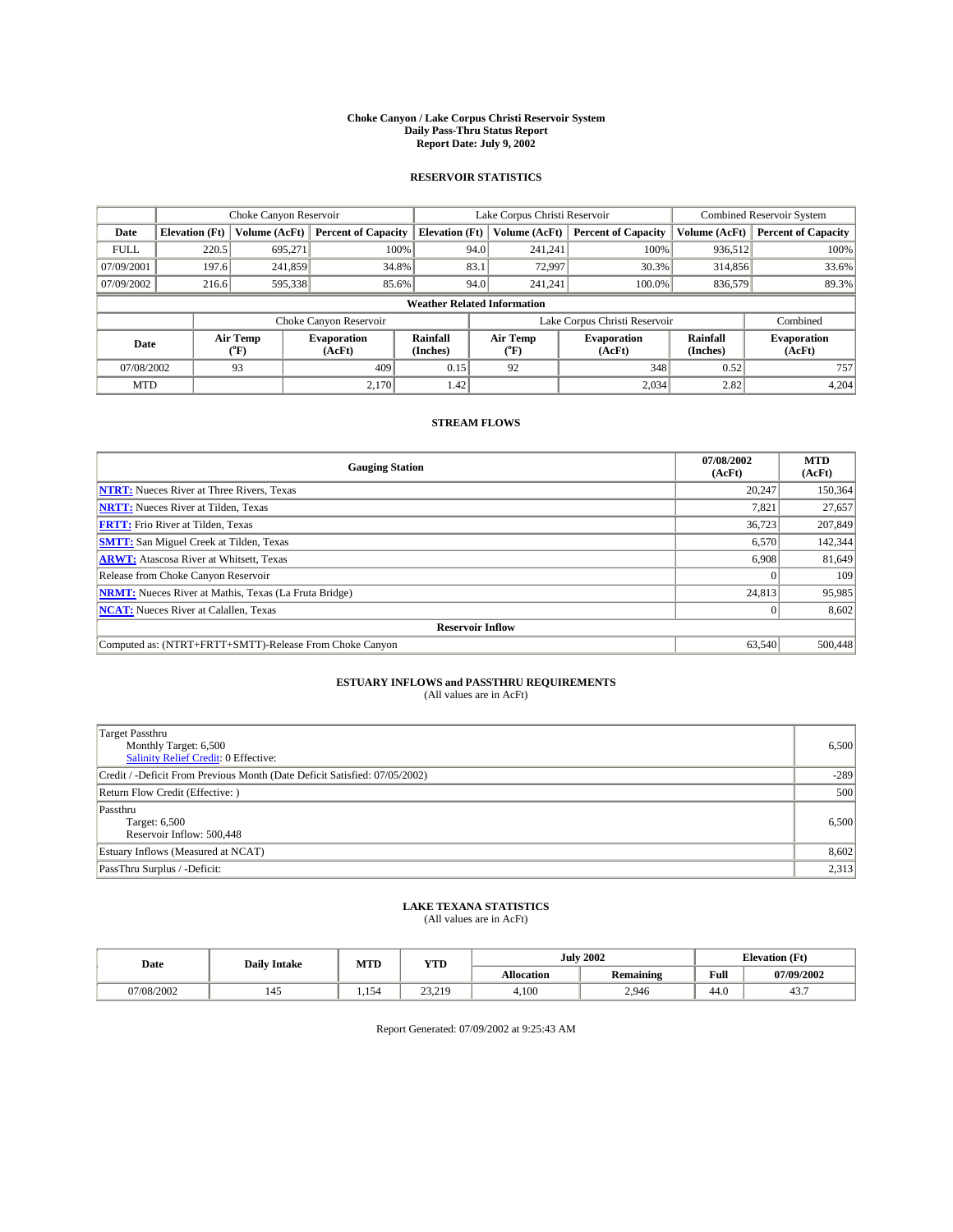#### **Choke Canyon / Lake Corpus Christi Reservoir System Daily Pass-Thru Status Report Report Date: July 10, 2002**

### **RESERVOIR STATISTICS**

|             | Choke Canyon Reservoir             |                             | Lake Corpus Christi Reservoir |                             |      |                  | <b>Combined Reservoir System</b> |                      |                              |  |
|-------------|------------------------------------|-----------------------------|-------------------------------|-----------------------------|------|------------------|----------------------------------|----------------------|------------------------------|--|
| Date        | <b>Elevation</b> (Ft)              | Volume (AcFt)               | <b>Percent of Capacity</b>    | <b>Elevation</b> (Ft)       |      | Volume (AcFt)    | <b>Percent of Capacity</b>       | Volume (AcFt)        | <b>Percent of Capacity</b>   |  |
| <b>FULL</b> | 220.5                              | 695,271                     |                               | 100%                        | 94.0 | 241,241          | 100%                             | 936.512              | 100%                         |  |
| 07/10/2001  | 197.5                              | 241,583                     | 34.7%                         |                             | 83.0 | 72,697           | 30.1%                            | 314.280              | 33.6%                        |  |
| 07/10/2002  | 218.5                              | 641,622                     | 92.3%                         |                             | 94.0 | 241.241          | $100.0\%$                        | 882,863              | 94.3%                        |  |
|             | <b>Weather Related Information</b> |                             |                               |                             |      |                  |                                  |                      |                              |  |
|             |                                    |                             | Choke Canyon Reservoir        |                             |      |                  | Lake Corpus Christi Reservoir    |                      | Combined                     |  |
| Date        |                                    | Air Temp<br>${}^{\circ}$ F) | <b>Evaporation</b><br>(AcFt)  | <b>Rainfall</b><br>(Inches) |      | Air Temp<br>("F) | <b>Evaporation</b><br>(AcFt)     | Rainfall<br>(Inches) | <b>Evaporation</b><br>(AcFt) |  |
| 07/09/2002  |                                    | 87                          | 86                            | 1.51                        |      | 86               | 157                              | 0.46                 | 243                          |  |
| <b>MTD</b>  |                                    |                             | 2,256                         | 2.93                        |      |                  | 2,191                            | 3.28                 | 4,447                        |  |

## **STREAM FLOWS**

| <b>Gauging Station</b>                                       | 07/09/2002<br>(AcFt) | <b>MTD</b><br>(AcFt) |  |  |  |  |  |
|--------------------------------------------------------------|----------------------|----------------------|--|--|--|--|--|
| <b>NTRT:</b> Nueces River at Three Rivers, Texas             | 16,337               | 166,700              |  |  |  |  |  |
| <b>NRTT:</b> Nueces River at Tilden, Texas                   | 20,644               | 48,301               |  |  |  |  |  |
| <b>FRTT:</b> Frio River at Tilden, Texas                     |                      | 207,849              |  |  |  |  |  |
| <b>SMTT:</b> San Miguel Creek at Tilden, Texas               | 1,384                | 143,728              |  |  |  |  |  |
| <b>ARWT:</b> Atascosa River at Whitsett, Texas               | 3,414                | 85,063               |  |  |  |  |  |
| Release from Choke Canyon Reservoir                          | 11.910               | 12.019               |  |  |  |  |  |
| <b>NRMT:</b> Nueces River at Mathis, Texas (La Fruta Bridge) | 24,813               | 120,797              |  |  |  |  |  |
| <b>NCAT:</b> Nueces River at Calallen, Texas                 | $\Omega$             | 8,602                |  |  |  |  |  |
| <b>Reservoir Inflow</b>                                      |                      |                      |  |  |  |  |  |
| Computed as: (NTRT+FRTT+SMTT)-Release From Choke Canyon      | 5.810                | 506,258              |  |  |  |  |  |

## **ESTUARY INFLOWS and PASSTHRU REQUIREMENTS**<br>(All values are in AcFt)

| Target Passthru<br>Monthly Target: 6,500<br>Salinity Relief Credit: 0 Effective: | 6,500  |
|----------------------------------------------------------------------------------|--------|
| Credit / -Deficit From Previous Month (Date Deficit Satisfied: 07/05/2002)       | $-289$ |
| Return Flow Credit (Effective: )                                                 | 500    |
| Passthru<br>Target: 6,500<br>Reservoir Inflow: 506,258                           | 6,500  |
| Estuary Inflows (Measured at NCAT)                                               | 8,602  |
| PassThru Surplus / -Deficit:                                                     | 2,313  |

## **LAKE TEXANA STATISTICS** (All values are in AcFt)

| Date       | <b>Daily Intake</b> | MTD   | <b>YTD</b> |                   | <b>July 2002</b>                  | <b>Elevation</b> (Ft) |            |
|------------|---------------------|-------|------------|-------------------|-----------------------------------|-----------------------|------------|
|            |                     |       |            | <b>Allocation</b> | $\sim$ $\sim$<br><b>Remaining</b> | Full                  | 07/10/2002 |
| 07/09/2002 | 144                 | 1.298 | 23.363     | 4,100             | 2,802                             | $\sim$<br>44.0        | 45.,       |

Report Generated: 07/10/2002 at 9:38:13 AM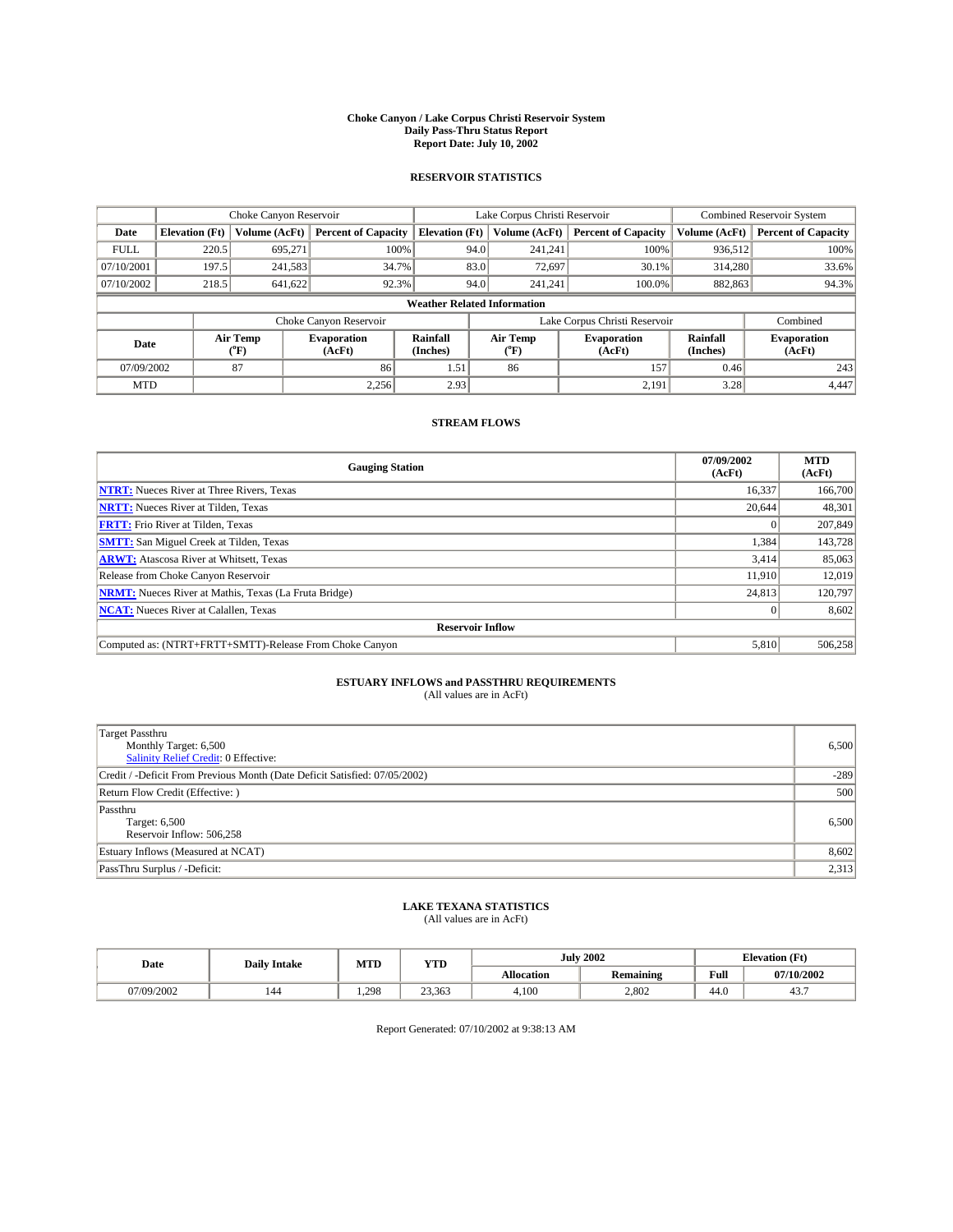#### **Choke Canyon / Lake Corpus Christi Reservoir System Daily Pass-Thru Status Report Report Date: July 11, 2002**

### **RESERVOIR STATISTICS**

|             | Choke Canyon Reservoir             |                             | Lake Corpus Christi Reservoir |                             |      |                  | <b>Combined Reservoir System</b> |                      |                              |  |
|-------------|------------------------------------|-----------------------------|-------------------------------|-----------------------------|------|------------------|----------------------------------|----------------------|------------------------------|--|
| Date        | <b>Elevation</b> (Ft)              | Volume (AcFt)               | <b>Percent of Capacity</b>    | <b>Elevation</b> (Ft)       |      | Volume (AcFt)    | <b>Percent of Capacity</b>       | Volume (AcFt)        | <b>Percent of Capacity</b>   |  |
| <b>FULL</b> | 220.5                              | 695,271                     |                               | 100%                        | 94.0 | 241,241          | 100%                             | 936.512              | 100%                         |  |
| 07/11/2001  | 197.5                              | 241,034                     |                               | 34.7%                       | 83.0 | 72,101           | 29.9%                            | 313,135              | 33.4%                        |  |
| 07/11/2002  | 220.2                              | 683,950                     | 98.4%                         |                             | 94.0 | 241.241          | $100.0\%$                        | 925,191              | 98.8%                        |  |
|             | <b>Weather Related Information</b> |                             |                               |                             |      |                  |                                  |                      |                              |  |
|             |                                    |                             | Choke Canyon Reservoir        |                             |      |                  | Lake Corpus Christi Reservoir    |                      | Combined                     |  |
| Date        |                                    | Air Temp<br>${}^{\circ}$ F) | <b>Evaporation</b><br>(AcFt)  | <b>Rainfall</b><br>(Inches) |      | Air Temp<br>("F) | <b>Evaporation</b><br>(AcFt)     | Rainfall<br>(Inches) | <b>Evaporation</b><br>(AcFt) |  |
| 07/10/2002  |                                    | 87                          | 223                           | 0.51                        |      | 87               | 123                              | 0.15                 | 346                          |  |
| <b>MTD</b>  |                                    |                             | 2,479                         | 3.44                        |      |                  | 2,314                            | 3.43                 | 4,793                        |  |

### **STREAM FLOWS**

| <b>Gauging Station</b>                                       | 07/10/2002<br>(AcFt) | <b>MTD</b><br>(AcFt) |  |  |  |  |  |
|--------------------------------------------------------------|----------------------|----------------------|--|--|--|--|--|
| <b>NTRT:</b> Nueces River at Three Rivers, Texas             | 22,034               | 188,734              |  |  |  |  |  |
| <b>NRTT:</b> Nueces River at Tilden, Texas                   | 25.210               | 73,511               |  |  |  |  |  |
| <b>FRTT:</b> Frio River at Tilden, Texas                     | $\Omega$             | 207,849              |  |  |  |  |  |
| <b>SMTT:</b> San Miguel Creek at Tilden, Texas               | 351                  | 144,079              |  |  |  |  |  |
| <b>ARWT:</b> Atascosa River at Whitsett, Texas               | 871                  | 85,935               |  |  |  |  |  |
| Release from Choke Canyon Reservoir                          | 17.865               | 29,884               |  |  |  |  |  |
| <b>NRMT:</b> Nueces River at Mathis, Texas (La Fruta Bridge) | 26,202               | 146,999              |  |  |  |  |  |
| <b>NCAT:</b> Nueces River at Calallen, Texas                 | $\theta$             | 8,602                |  |  |  |  |  |
| <b>Reservoir Inflow</b>                                      |                      |                      |  |  |  |  |  |
| Computed as: (NTRT+FRTT+SMTT)-Release From Choke Canyon      | 4.520                | 510,778              |  |  |  |  |  |

# **ESTUARY INFLOWS and PASSTHRU REQUIREMENTS**<br>(All values are in AcFt)

| Target Passthru<br>Monthly Target: 6,500<br>Salinity Relief Credit: 0 Effective: | 6,500  |
|----------------------------------------------------------------------------------|--------|
| Credit / -Deficit From Previous Month (Date Deficit Satisfied: 07/05/2002)       | $-289$ |
| Return Flow Credit (Effective: )                                                 | 500    |
| Passthru<br>Target: 6,500<br>Reservoir Inflow: 510,778                           | 6,500  |
| Estuary Inflows (Measured at NCAT)                                               | 8,602  |
| PassThru Surplus / -Deficit:                                                     | 2,313  |

# **LAKE TEXANA STATISTICS** (All values are in AcFt)

| (All values are in Act t) |  |  |
|---------------------------|--|--|
|                           |  |  |

| Date       | <b>Daily Intake</b> | MTD  | <b>YTD</b> |                   | <b>July 2002</b> | <b>Elevation</b> (Ft) |                |
|------------|---------------------|------|------------|-------------------|------------------|-----------------------|----------------|
|            |                     |      |            | <b>Allocation</b> | Remaining        | Full                  | 1/2002<br>07/2 |
| 07/10/2002 | 144                 | .442 | 23.507     | 4,100             | 2,658            | 44.0                  | 43.0           |

Report Generated: 07/11/2002 at 11:06:51 AM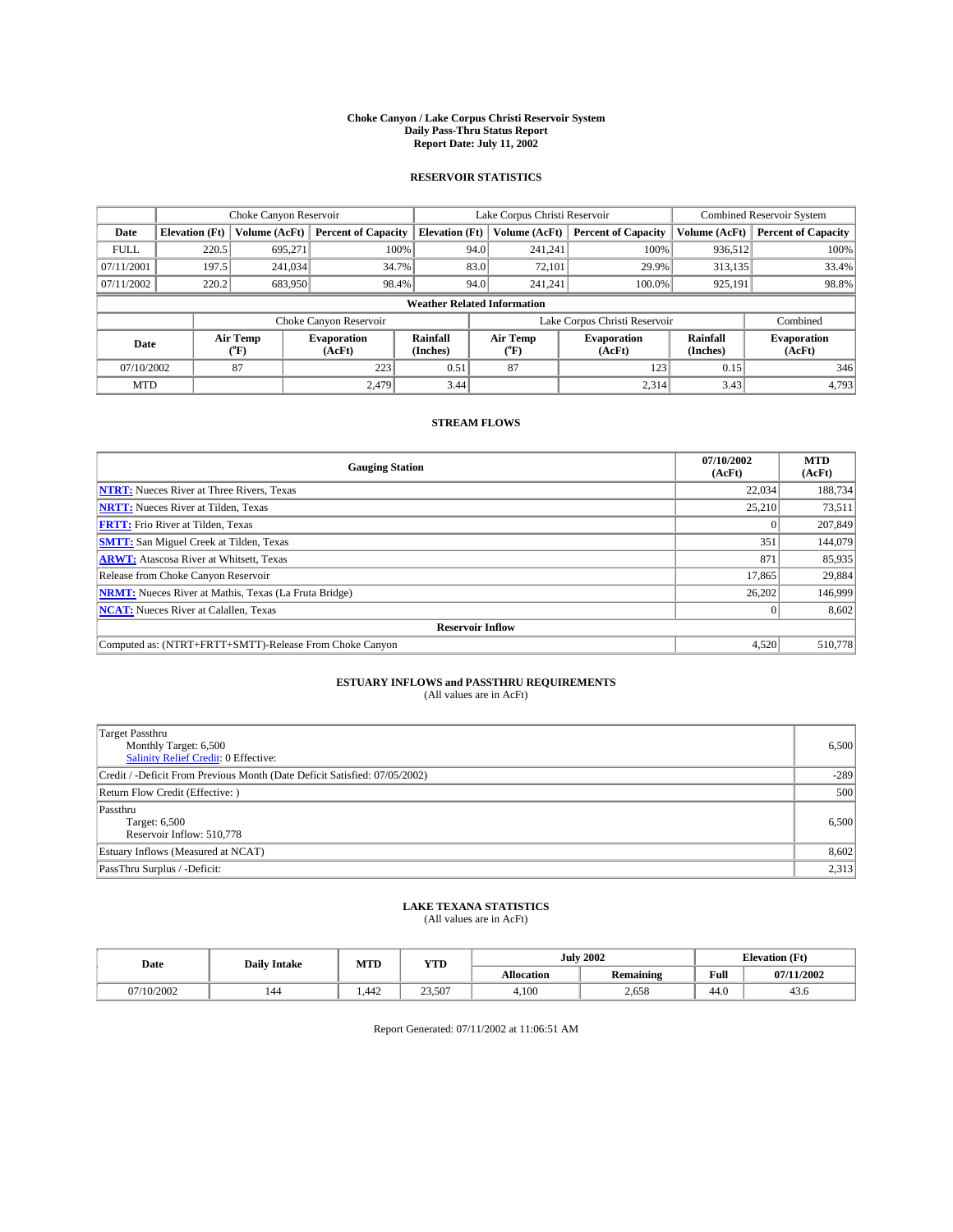#### **Choke Canyon / Lake Corpus Christi Reservoir System Daily Pass-Thru Status Report Report Date: July 12, 2002**

### **RESERVOIR STATISTICS**

|             | Choke Canyon Reservoir |                  | Lake Corpus Christi Reservoir |                                    |      |                  | <b>Combined Reservoir System</b> |                      |                              |
|-------------|------------------------|------------------|-------------------------------|------------------------------------|------|------------------|----------------------------------|----------------------|------------------------------|
| Date        | <b>Elevation</b> (Ft)  | Volume (AcFt)    | <b>Percent of Capacity</b>    | <b>Elevation</b> (Ft)              |      | Volume (AcFt)    | <b>Percent of Capacity</b>       | Volume (AcFt)        | <b>Percent of Capacity</b>   |
| <b>FULL</b> | 220.5                  | 695,271          | 100%                          |                                    | 94.0 | 241,241          | 100%                             | 936,512              | 100%                         |
| 07/12/2001  | 197.5                  | 240,485          | 34.6%                         |                                    | 83.0 | 71,805           | 29.8%                            | 312,290              | 33.3%                        |
| 07/12/2002  | 220.5                  | 695.271          | $100.0\%$                     |                                    | 94.0 | 241.241          | $100.0\%$                        | 936,512              | 100.0%                       |
|             |                        |                  |                               | <b>Weather Related Information</b> |      |                  |                                  |                      |                              |
|             |                        |                  | Choke Canyon Reservoir        |                                    |      |                  | Lake Corpus Christi Reservoir    |                      | Combined                     |
| Date        |                        | Air Temp<br>(°F) | <b>Evaporation</b><br>(AcFt)  | <b>Rainfall</b><br>(Inches)        |      | Air Temp<br>("F) | <b>Evaporation</b><br>(AcFt)     | Rainfall<br>(Inches) | <b>Evaporation</b><br>(AcFt) |
| 07/11/2002  |                        | 90               | 405                           | 0.00                               |      | 94               | 336                              | 0.00                 | 741                          |
| <b>MTD</b>  |                        |                  | 2,884                         | 3.44                               |      |                  | 2,650                            | 3.43                 | 5,534                        |

## **STREAM FLOWS**

| <b>Gauging Station</b>                                       | 07/11/2002<br>(AcFt) | <b>MTD</b><br>(AcFt) |  |  |  |  |  |
|--------------------------------------------------------------|----------------------|----------------------|--|--|--|--|--|
| <b>NTRT:</b> Nueces River at Three Rivers, Texas             | 31,562               | 220,295              |  |  |  |  |  |
| <b>NRTT:</b> Nueces River at Tilden, Texas                   | 24,217               | 97.728               |  |  |  |  |  |
| <b>FRTT:</b> Frio River at Tilden, Texas                     | 34,738               | 242,587              |  |  |  |  |  |
| <b>SMTT:</b> San Miguel Creek at Tilden, Texas               | 298                  | 144,377              |  |  |  |  |  |
| <b>ARWT:</b> Atascosa River at Whitsett, Texas               | 617                  | 86,552               |  |  |  |  |  |
| Release from Choke Canyon Reservoir                          | 17.865               | 47,749               |  |  |  |  |  |
| <b>NRMT:</b> Nueces River at Mathis, Texas (La Fruta Bridge) | 19,671               | 166,671              |  |  |  |  |  |
| <b>NCAT:</b> Nueces River at Calallen, Texas                 | $\Omega$             | 8,602                |  |  |  |  |  |
| <b>Reservoir Inflow</b>                                      |                      |                      |  |  |  |  |  |
| Computed as: (NTRT+FRTT+SMTT)-Release From Choke Canyon      | 48.732               | 559,510              |  |  |  |  |  |

## **ESTUARY INFLOWS and PASSTHRU REQUIREMENTS**<br>(All values are in AcFt)

| Target Passthru<br>Monthly Target: 6,500<br>Salinity Relief Credit: 0 Effective: | 6,500  |
|----------------------------------------------------------------------------------|--------|
| Credit / -Deficit From Previous Month (Date Deficit Satisfied: 07/05/2002)       | $-289$ |
| Return Flow Credit (Effective: )                                                 | 500    |
| Passthru<br>Target: 6,500<br>Reservoir Inflow: 559,510                           | 6,500  |
| Estuary Inflows (Measured at NCAT)                                               | 8,602  |
| PassThru Surplus / -Deficit:                                                     | 2,313  |

## **LAKE TEXANA STATISTICS** (All values are in AcFt)

| Date   | <b>Daily Intake</b> | MTD   | <b>YTD</b> |                   | <b>July 2002</b>             | <b>Elevation</b> (Ft) |            |
|--------|---------------------|-------|------------|-------------------|------------------------------|-----------------------|------------|
|        |                     |       |            | <b>Allocation</b> | Remaining                    | Full                  | 07/12/2002 |
| 1/2002 | 144                 | 1.586 | 23,651     | 4,100             | ⊾1 ^<br>$\sim$ $\sim$ $\sim$ | $\sim$<br>44.O        | 45.0       |

Report Generated: 07/12/2002 at 9:07:58 AM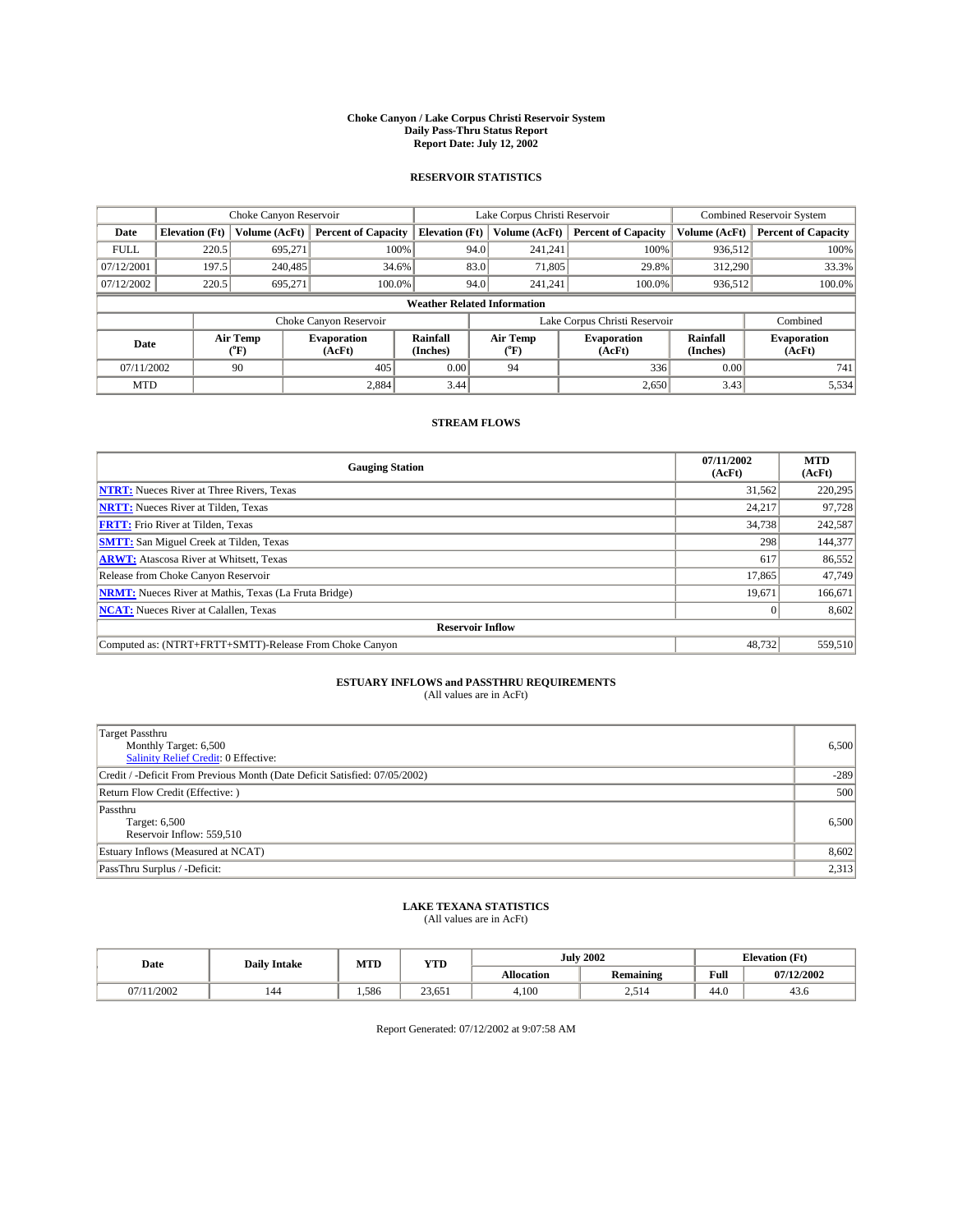#### **Choke Canyon / Lake Corpus Christi Reservoir System Daily Pass-Thru Status Report Report Date: July 13, 2002**

### **RESERVOIR STATISTICS**

|             | Choke Canyon Reservoir             |                             | Lake Corpus Christi Reservoir |                             |                               |                  | Combined Reservoir System    |                      |                              |  |
|-------------|------------------------------------|-----------------------------|-------------------------------|-----------------------------|-------------------------------|------------------|------------------------------|----------------------|------------------------------|--|
| Date        | <b>Elevation</b> (Ft)              | Volume (AcFt)               | <b>Percent of Capacity</b>    | <b>Elevation</b> (Ft)       |                               | Volume (AcFt)    | <b>Percent of Capacity</b>   | Volume (AcFt)        | <b>Percent of Capacity</b>   |  |
| <b>FULL</b> | 220.5                              | 695,271                     |                               | 100%                        | 94.0                          | 241,241          | 100%                         | 936.512              | 100%                         |  |
| 07/13/2001  | 197.4                              | 240,075                     | 34.5%                         |                             | 82.9                          | 71,020           | 29.4%                        | 311.095              | 33.2%                        |  |
| 07/13/2002  | 220.5                              | 695.271                     | 100.0%                        |                             | 94.0                          | 241.241          | $100.0\%$                    | 936,512              | 100.0%                       |  |
|             | <b>Weather Related Information</b> |                             |                               |                             |                               |                  |                              |                      |                              |  |
|             |                                    |                             | Choke Canyon Reservoir        |                             | Lake Corpus Christi Reservoir |                  |                              |                      | Combined                     |  |
| Date        |                                    | Air Temp<br>${}^{\circ}$ F) | <b>Evaporation</b><br>(AcFt)  | <b>Rainfall</b><br>(Inches) |                               | Air Temp<br>("F) | <b>Evaporation</b><br>(AcFt) | Rainfall<br>(Inches) | <b>Evaporation</b><br>(AcFt) |  |
| 07/12/2002  |                                    | 92                          | 450                           | 0.00                        |                               | 96               | 336                          | 0.00                 | 786                          |  |
| <b>MTD</b>  |                                    |                             | 3,334                         | 3.44                        |                               |                  | 2,986                        | 3.43                 | 6,320                        |  |

## **STREAM FLOWS**

| <b>Gauging Station</b>                                       | 07/12/2002<br>(AcFt) | <b>MTD</b><br>(AcFt) |  |  |  |  |  |
|--------------------------------------------------------------|----------------------|----------------------|--|--|--|--|--|
| <b>NTRT:</b> Nueces River at Three Rivers, Texas             |                      | 220,295              |  |  |  |  |  |
| <b>NRTT:</b> Nueces River at Tilden, Texas                   | 27.989               | 125,716              |  |  |  |  |  |
| <b>FRTT:</b> Frio River at Tilden, Texas                     | 19,671               | 262,258              |  |  |  |  |  |
| <b>SMTT:</b> San Miguel Creek at Tilden, Texas               | 195                  | 144,572              |  |  |  |  |  |
| <b>ARWT:</b> Atascosa River at Whitsett, Texas               | 401                  | 86,953               |  |  |  |  |  |
| Release from Choke Canyon Reservoir                          | 17,865               | 65,614               |  |  |  |  |  |
| <b>NRMT:</b> Nueces River at Mathis, Texas (La Fruta Bridge) | 20,247               | 186,918              |  |  |  |  |  |
| <b>NCAT:</b> Nueces River at Calallen, Texas                 |                      | 8,602                |  |  |  |  |  |
| <b>Reservoir Inflow</b>                                      |                      |                      |  |  |  |  |  |
| Computed as: NRTT+FRTT+SMTT+ARWT                             | 48,255               | 607,765              |  |  |  |  |  |

## **ESTUARY INFLOWS and PASSTHRU REQUIREMENTS**

(All values are in AcFt)

| <b>Target Passthru</b><br>Monthly Target: 6,500<br>Salinity Relief Credit: 0 Effective: | 6,500  |
|-----------------------------------------------------------------------------------------|--------|
| Credit / -Deficit From Previous Month (Date Deficit Satisfied: 07/05/2002)              | $-289$ |
| Return Flow Credit (Effective:)                                                         | 500    |
| Passthru<br>Target: 6,500<br>Reservoir Inflow: 607,765                                  | 6,500  |
| Estuary Inflows (Measured at NCAT)                                                      | 8,602  |
| PassThru Surplus / -Deficit:                                                            | 2,313  |

## **LAKE TEXANA STATISTICS** (All values are in AcFt)

| Date     | <b>Daily Intake</b> | MTD  | <b>YTD</b>       |                   | <b>July 2002</b>                  | <b>Elevation</b> (Ft) |            |
|----------|---------------------|------|------------------|-------------------|-----------------------------------|-----------------------|------------|
|          |                     |      |                  | <b>Allocation</b> | $\sim$ $\sim$<br><b>Remaining</b> | Full                  | 07/13/2002 |
| /12/2002 | 144                 | .730 | 23.795<br>23,193 | 4,100             | 270<br>2.370                      | $\sqrt{ }$<br>44.0    | 45.0       |

Report Generated: 07/13/2002 at 7:44:57 AM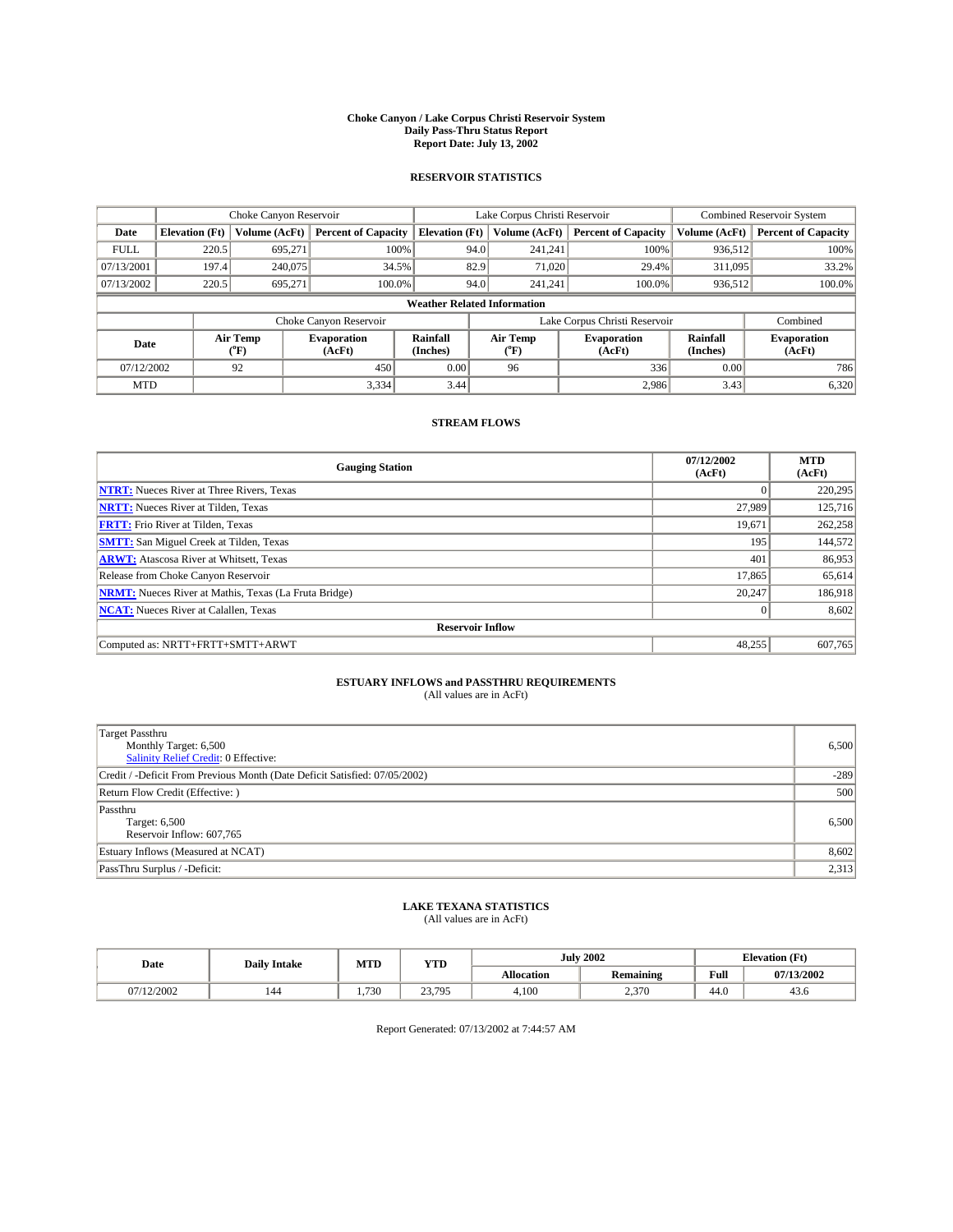#### **Choke Canyon / Lake Corpus Christi Reservoir System Daily Pass-Thru Status Report Report Date: July 14, 2002**

### **RESERVOIR STATISTICS**

|             | Choke Canyon Reservoir |                  | Lake Corpus Christi Reservoir |                                    |                               |                  | <b>Combined Reservoir System</b> |                      |                              |
|-------------|------------------------|------------------|-------------------------------|------------------------------------|-------------------------------|------------------|----------------------------------|----------------------|------------------------------|
| Date        | <b>Elevation</b> (Ft)  | Volume (AcFt)    | <b>Percent of Capacity</b>    | <b>Elevation (Ft)</b>              |                               | Volume (AcFt)    | <b>Percent of Capacity</b>       | Volume (AcFt)        | <b>Percent of Capacity</b>   |
| <b>FULL</b> | 220.5                  | 695,271          | 100%                          |                                    | 94.0                          | 241,241          | 100%                             | 936.512              | 100%                         |
| 07/14/2001  | 197.4                  | 239,528          | 34.5%                         |                                    | 82.8                          | 70.728           | 29.3%                            | 310.256              | 33.1%                        |
| 07/14/2002  | 220.5                  | 695.271          | 100.0%                        |                                    | 94.0                          | 241.241          | $100.0\%$                        | 936,512              | 100.0%                       |
|             |                        |                  |                               | <b>Weather Related Information</b> |                               |                  |                                  |                      |                              |
|             |                        |                  | Choke Canyon Reservoir        |                                    | Lake Corpus Christi Reservoir |                  |                                  |                      | Combined                     |
| Date        |                        | Air Temp<br>(°F) | <b>Evaporation</b><br>(AcFt)  | Rainfall<br>(Inches)               |                               | Air Temp<br>("F) | <b>Evaporation</b><br>(AcFt)     | Rainfall<br>(Inches) | <b>Evaporation</b><br>(AcFt) |
| 07/13/2002  |                        | 93               | 495                           | 0.00                               |                               | 98               | 280                              | 0.00                 | 775                          |
| <b>MTD</b>  |                        |                  | 3,829                         | 3.44                               |                               |                  | 3,266                            | 3.43                 | 7,095                        |

## **STREAM FLOWS**

| <b>Gauging Station</b>                                       | 07/13/2002<br>(AcFt) | <b>MTD</b><br>(AcFt) |  |  |  |  |  |
|--------------------------------------------------------------|----------------------|----------------------|--|--|--|--|--|
| <b>NTRT:</b> Nueces River at Three Rivers, Texas             |                      | 220,295              |  |  |  |  |  |
| <b>NRTT:</b> Nueces River at Tilden, Texas                   | 31.165               | 156,881              |  |  |  |  |  |
| <b>FRTT:</b> Frio River at Tilden, Texas                     | 8,952                | 271,211              |  |  |  |  |  |
| <b>SMTT:</b> San Miguel Creek at Tilden, Texas               | 159                  | 144,730              |  |  |  |  |  |
| <b>ARWT:</b> Atascosa River at Whitsett, Texas               | 262                  | 87,215               |  |  |  |  |  |
| Release from Choke Canyon Reservoir                          | 8,933                | 74,547               |  |  |  |  |  |
| <b>NRMT:</b> Nueces River at Mathis, Texas (La Fruta Bridge) | 31,165               | 218,082              |  |  |  |  |  |
| <b>NCAT:</b> Nueces River at Calallen, Texas                 |                      | 8,602                |  |  |  |  |  |
| <b>Reservoir Inflow</b>                                      |                      |                      |  |  |  |  |  |
| Computed as: NRTT+FRTT+SMTT+ARWT                             | 40,538               | 648,303              |  |  |  |  |  |

## **ESTUARY INFLOWS and PASSTHRU REQUIREMENTS**

(All values are in AcFt)

| <b>Target Passthru</b><br>Monthly Target: 6,500<br><b>Salinity Relief Credit: 0 Effective:</b> | 6,500  |
|------------------------------------------------------------------------------------------------|--------|
| Credit / -Deficit From Previous Month (Date Deficit Satisfied: 07/05/2002)                     | $-289$ |
| Return Flow Credit (Effective:)                                                                | 500    |
| Passthru<br>Target: 6,500<br>Reservoir Inflow: 648,303                                         | 6,500  |
| Estuary Inflows (Measured at NCAT)                                                             | 8,602  |
| PassThru Surplus / -Deficit:                                                                   | 2,313  |

## **LAKE TEXANA STATISTICS** (All values are in AcFt)

| Date    | <b>Daily Intake</b> | MTD   | <b>YTD</b> |                   | <b>July 2002</b> | <b>Elevation</b> (Ft) |            |
|---------|---------------------|-------|------------|-------------------|------------------|-----------------------|------------|
|         |                     |       |            | <b>Allocation</b> | <b>Remaining</b> | Full                  | 07/14/2002 |
| 13/2002 | 143                 | 1.873 | 23,938     | 4,100             | $\sim$<br>ے بے   | $\sqrt{ }$<br>44.0    | 45.0       |

Report Generated: 07/14/2002 at 10:07:16 AM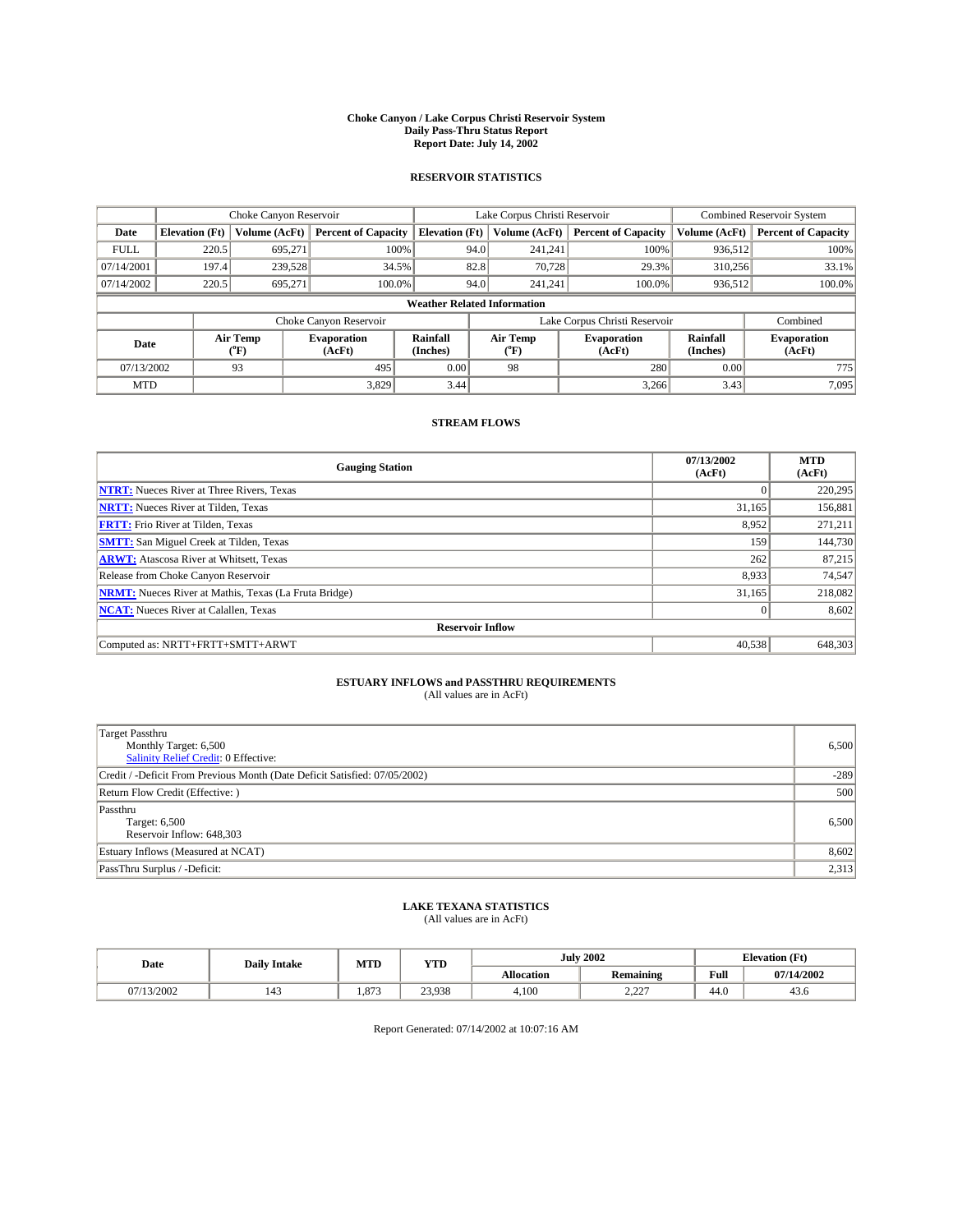#### **Choke Canyon / Lake Corpus Christi Reservoir System Daily Pass-Thru Status Report Report Date: July 15, 2002**

### **RESERVOIR STATISTICS**

|             | Choke Canyon Reservoir |                  | Lake Corpus Christi Reservoir |                                    |                               |                  | Combined Reservoir System    |                      |                              |
|-------------|------------------------|------------------|-------------------------------|------------------------------------|-------------------------------|------------------|------------------------------|----------------------|------------------------------|
| Date        | <b>Elevation</b> (Ft)  | Volume (AcFt)    | <b>Percent of Capacity</b>    | <b>Elevation</b> (Ft)              |                               | Volume (AcFt)    | <b>Percent of Capacity</b>   | Volume (AcFt)        | <b>Percent of Capacity</b>   |
| <b>FULL</b> | 220.5                  | 695,271          |                               | 100%                               | 94.0                          | 241,241          | 100%                         | 936.512              | 100%                         |
| 07/15/2001  | 197.4                  | 239.118          | 34.4%                         |                                    | 82.8                          | 70.052           | 29.0%                        | 309,170              | 33.0%                        |
| 07/15/2002  | 220.5                  | 695.271          | 100.0%                        |                                    | 94.0                          | 241.241          | $100.0\%$                    | 936,512              | 100.0%                       |
|             |                        |                  |                               | <b>Weather Related Information</b> |                               |                  |                              |                      |                              |
|             |                        |                  | Choke Canyon Reservoir        |                                    | Lake Corpus Christi Reservoir |                  |                              |                      | Combined                     |
| Date        |                        | Air Temp<br>(°F) | <b>Evaporation</b><br>(AcFt)  | Rainfall<br>(Inches)               |                               | Air Temp<br>("F) | <b>Evaporation</b><br>(AcFt) | Rainfall<br>(Inches) | <b>Evaporation</b><br>(AcFt) |
| 07/14/2002  |                        | 96               | 480                           | 4.47                               |                               | 94               | Pan overflow                 | 2.31                 | 480                          |
| <b>MTD</b>  |                        |                  | 4,309                         | 7.91                               |                               |                  | 3,266                        | 5.74                 | 7,575                        |

## **STREAM FLOWS**

| <b>Gauging Station</b>                                       | 07/14/2002<br>(AcFt) | <b>MTD</b><br>(AcFt) |  |  |  |  |  |
|--------------------------------------------------------------|----------------------|----------------------|--|--|--|--|--|
| <b>NTRT:</b> Nueces River at Three Rivers, Texas             | 34,936               | 255,231              |  |  |  |  |  |
| <b>NRTT:</b> Nueces River at Tilden, Texas                   | 26,004               | 182.884              |  |  |  |  |  |
| <b>FRTT:</b> Frio River at Tilden, Texas                     | 6,173                | 277,384              |  |  |  |  |  |
| <b>SMTT:</b> San Miguel Creek at Tilden, Texas               | 353                  | 145,084              |  |  |  |  |  |
| <b>ARWT:</b> Atascosa River at Whitsett, Texas               | 274                  | 87,489               |  |  |  |  |  |
| Release from Choke Canyon Reservoir                          | 6.699                | 81,246               |  |  |  |  |  |
| <b>NRMT:</b> Nueces River at Mathis, Texas (La Fruta Bridge) | 36,524               | 254,606              |  |  |  |  |  |
| <b>NCAT:</b> Nueces River at Calallen, Texas                 | $\Omega$             | 8,602                |  |  |  |  |  |
| <b>Reservoir Inflow</b>                                      |                      |                      |  |  |  |  |  |
| Computed as: (NTRT+FRTT+SMTT)-Release From Choke Canyon      | 34.763               | 683,066              |  |  |  |  |  |

## **ESTUARY INFLOWS and PASSTHRU REQUIREMENTS**<br>(All values are in AcFt)

| <b>Target Passthru</b><br>Monthly Target: 6,500<br>Salinity Relief Credit: 0 Effective: | 6,500  |
|-----------------------------------------------------------------------------------------|--------|
| Credit / -Deficit From Previous Month (Date Deficit Satisfied: 07/05/2002)              | $-289$ |
| Return Flow Credit (Effective:)                                                         | 500    |
| Passthru<br>Target: 6,500<br>Reservoir Inflow: 683,066                                  | 6,500  |
| Estuary Inflows (Measured at NCAT)                                                      | 8,602  |
| PassThru Surplus / -Deficit:                                                            | 2,313  |

## **LAKE TEXANA STATISTICS** (All values are in AcFt)

| Date      | <b>Daily Intake</b> | MTD   | <b>YTD</b> |                   | <b>July 2002</b> | <b>Elevation</b> (Ft) |            |  |
|-----------|---------------------|-------|------------|-------------------|------------------|-----------------------|------------|--|
|           |                     |       |            | <b>Allocation</b> | Remaining        | Full                  | 07/15/2002 |  |
| 7/14/2002 | 143                 | 2.016 | 24.081     | 4,100             | 2,084            | $\sim$<br>44.U        | 45.0       |  |

Report Generated: 07/15/2002 at 8:39:22 AM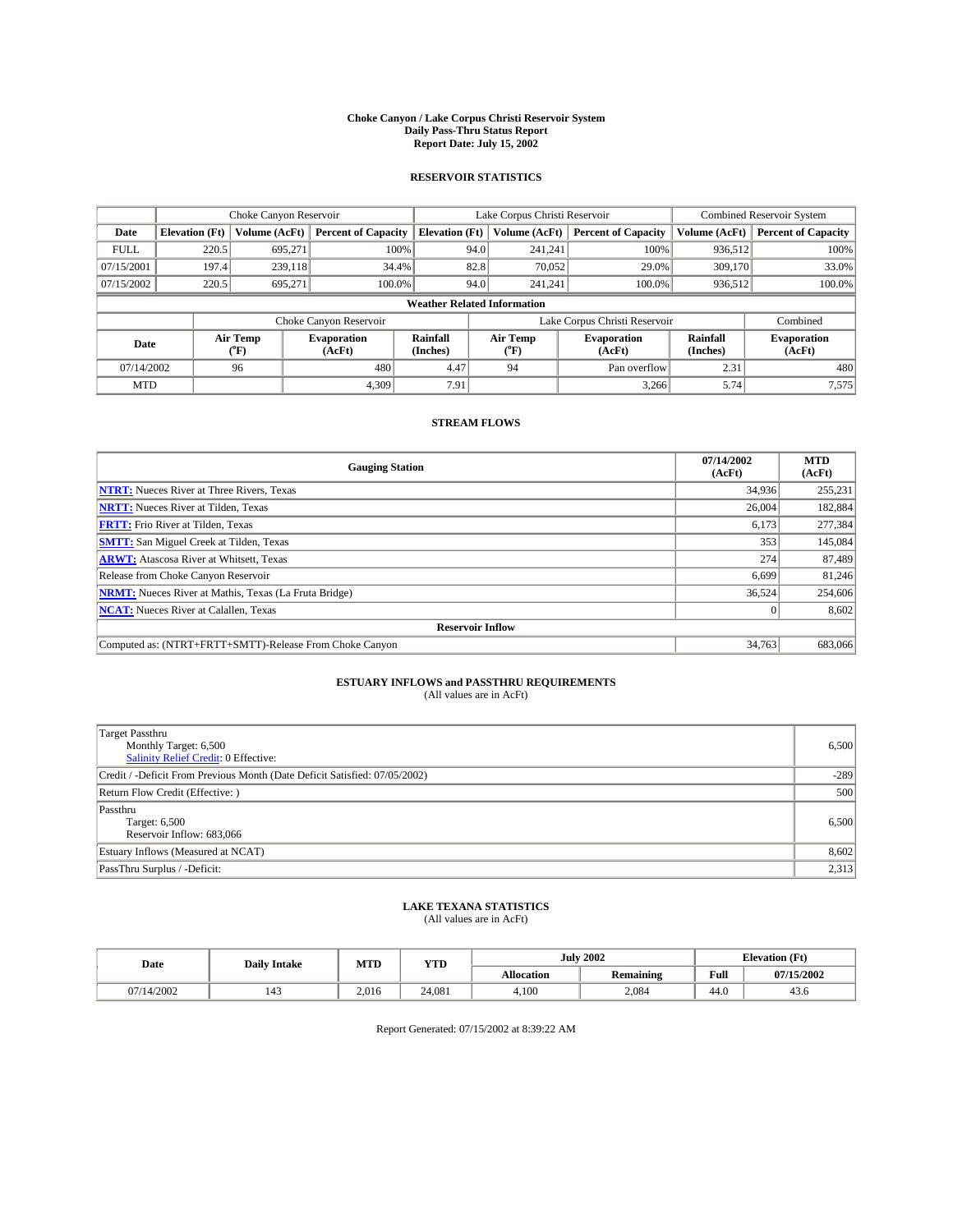#### **Choke Canyon / Lake Corpus Christi Reservoir System Daily Pass-Thru Status Report Report Date: July 16, 2002**

### **RESERVOIR STATISTICS**

|             | Choke Canyon Reservoir |                          | Lake Corpus Christi Reservoir |                                    |                               |                 | <b>Combined Reservoir System</b> |                      |                              |
|-------------|------------------------|--------------------------|-------------------------------|------------------------------------|-------------------------------|-----------------|----------------------------------|----------------------|------------------------------|
| Date        | <b>Elevation</b> (Ft)  | Volume (AcFt)            | <b>Percent of Capacity</b>    | <b>Elevation (Ft)</b>              |                               | Volume (AcFt)   | <b>Percent of Capacity</b>       | Volume (AcFt)        | <b>Percent of Capacity</b>   |
| <b>FULL</b> | 220.5                  | 695,271                  |                               | 100%                               | 94.0                          | 241,241         | 100%                             | 936.512              | 100%                         |
| 07/16/2001  | 197.3                  | 238,709                  |                               | 34.3%                              | 82.7                          | 69,764          | 28.9%                            | 308,473              | 32.9%                        |
| 07/16/2002  | 220.5                  | 695.271                  | 100.0%                        |                                    | 94.0                          | 241.241         | $100.0\%$                        | 936,512              | 100.0%                       |
|             |                        |                          |                               | <b>Weather Related Information</b> |                               |                 |                                  |                      |                              |
|             |                        |                          | Choke Canyon Reservoir        |                                    | Lake Corpus Christi Reservoir |                 |                                  |                      | Combined                     |
| Date        |                        | Air Temp<br>$\rm ^{o}F)$ | <b>Evaporation</b><br>(AcFt)  | Rainfall<br>(Inches)               |                               | Air Temp<br>"F) | <b>Evaporation</b><br>(AcFt)     | Rainfall<br>(Inches) | <b>Evaporation</b><br>(AcFt) |
| 07/15/2002  |                        | 84                       | 105                           | 0.58                               |                               | 83              | Pan overflow                     | 0.54                 | 105                          |
| <b>MTD</b>  |                        |                          | 4.414                         | 8.49                               |                               |                 | 3,266                            | 6.28                 | 7,680                        |

## **STREAM FLOWS**

| <b>Gauging Station</b>                                       | 07/15/2002<br>(AcFt) | <b>MTD</b><br>(AcFt) |  |  |  |  |  |
|--------------------------------------------------------------|----------------------|----------------------|--|--|--|--|--|
| <b>NTRT:</b> Nueces River at Three Rivers, Texas             |                      | 255,231              |  |  |  |  |  |
| <b>NRTT:</b> Nueces River at Tilden, Texas                   | 31.959               | 214,843              |  |  |  |  |  |
| <b>FRTT:</b> Frio River at Tilden, Texas                     | 12,287               | 289,671              |  |  |  |  |  |
| <b>SMTT:</b> San Miguel Creek at Tilden, Texas               | 2,481                | 147,565              |  |  |  |  |  |
| <b>ARWT:</b> Atascosa River at Whitsett, Texas               | 5,757                | 93,245               |  |  |  |  |  |
| Release from Choke Canyon Reservoir                          | 26,798               | 108,044              |  |  |  |  |  |
| <b>NRMT:</b> Nueces River at Mathis, Texas (La Fruta Bridge) | 49,228               | 303,834              |  |  |  |  |  |
| <b>NCAT:</b> Nueces River at Calallen, Texas                 |                      | 8,602                |  |  |  |  |  |
| <b>Reservoir Inflow</b>                                      |                      |                      |  |  |  |  |  |
| Computed as: NRTT+FRTT+SMTT+ARWT                             | 52,483               | 735,550              |  |  |  |  |  |

## **ESTUARY INFLOWS and PASSTHRU REQUIREMENTS**

(All values are in AcFt)

| <b>Target Passthru</b><br>Monthly Target: 6,500<br><b>Salinity Relief Credit: 0 Effective:</b> | 6,500  |
|------------------------------------------------------------------------------------------------|--------|
| Credit / -Deficit From Previous Month (Date Deficit Satisfied: 07/05/2002)                     | $-289$ |
| Return Flow Credit (Effective:)                                                                | 500    |
| Passthru<br>Target: 6,500<br>Reservoir Inflow: 735,550                                         | 6,500  |
| Estuary Inflows (Measured at NCAT)                                                             | 8,602  |
| PassThru Surplus / -Deficit:                                                                   | 2,313  |

## **LAKE TEXANA STATISTICS** (All values are in AcFt)

| Date    | <b>Daily Intake</b> | MTD                              | <b>YTD</b> |                   | <b>July 2002</b> | <b>Elevation</b> (Ft) |            |
|---------|---------------------|----------------------------------|------------|-------------------|------------------|-----------------------|------------|
|         |                     |                                  |            | <b>Allocation</b> | <b>Remaining</b> | Full                  | 07/16/2002 |
| 15/2002 | 141                 | $\sim$ $\sim$ $\sim$<br><u>_</u> | 24.222     | 4,100             | 1.943            | $\sim$<br>44.0        | 44.5       |

Report Generated: 07/16/2002 at 10:45:25 AM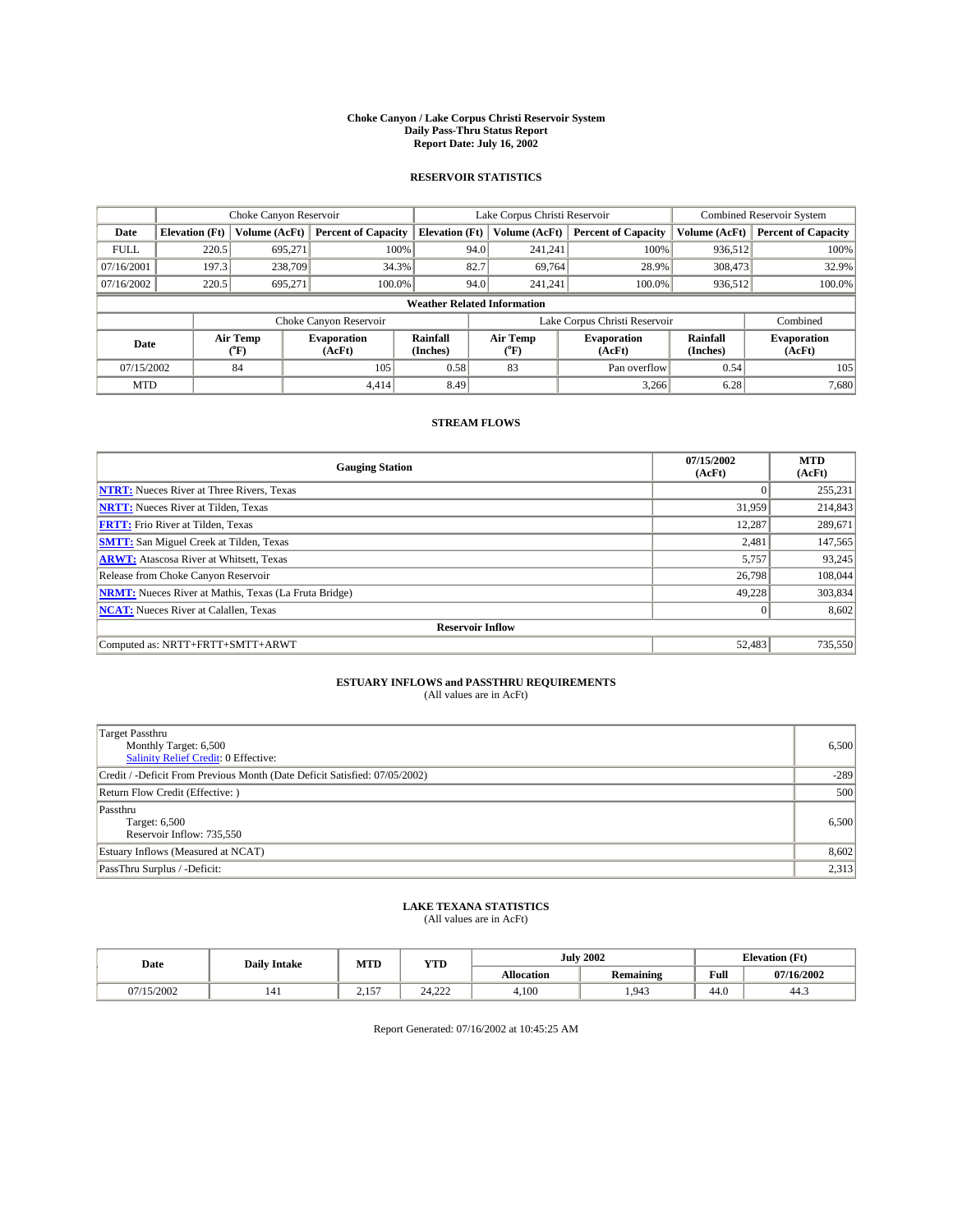#### **Choke Canyon / Lake Corpus Christi Reservoir System Daily Pass-Thru Status Report Report Date: July 17, 2002**

### **RESERVOIR STATISTICS**

|             | Choke Canyon Reservoir             |                  | Lake Corpus Christi Reservoir |                       |                               |                          | <b>Combined Reservoir System</b> |                      |                              |  |
|-------------|------------------------------------|------------------|-------------------------------|-----------------------|-------------------------------|--------------------------|----------------------------------|----------------------|------------------------------|--|
| Date        | <b>Elevation</b> (Ft)              | Volume (AcFt)    | <b>Percent of Capacity</b>    | <b>Elevation (Ft)</b> |                               | Volume (AcFt)            | <b>Percent of Capacity</b>       | Volume (AcFt)        | <b>Percent of Capacity</b>   |  |
| <b>FULL</b> | 220.5                              | 695,271          |                               | 100%                  | 94.0                          | 241,241                  | 100%                             | 936.512              | 100%                         |  |
| 07/17/2001  | 197.3                              | 238,436          | 34.3%                         |                       | 82.7                          | 69,477                   | 28.8%                            | 307,913              | 32.9%                        |  |
| 07/17/2002  | 220.5                              | 695.271          | 100.0%                        |                       | 94.0                          | 241.241                  | $100.0\%$                        | 936,512              | 100.0%                       |  |
|             | <b>Weather Related Information</b> |                  |                               |                       |                               |                          |                                  |                      |                              |  |
|             |                                    |                  | Choke Canyon Reservoir        |                       | Lake Corpus Christi Reservoir |                          |                                  |                      | Combined                     |  |
| Date        |                                    | Air Temp<br>(°F) | <b>Evaporation</b><br>(AcFt)  | Rainfall<br>(Inches)  |                               | Air Temp<br>$\rm ^{o}F)$ | <b>Evaporation</b><br>(AcFt)     | Rainfall<br>(Inches) | <b>Evaporation</b><br>(AcFt) |  |
| 07/16/2002  |                                    | 83               | 105                           | 0.07                  |                               | 85                       | Pan overflow                     | 1.75                 | 105                          |  |
| <b>MTD</b>  |                                    |                  | 4,519                         | 8.56                  |                               |                          | 3,266                            | 8.03                 | 7,785                        |  |

## **STREAM FLOWS**

| <b>Gauging Station</b>                                       | 07/16/2002<br>(AcFt) | <b>MTD</b><br>(AcFt) |  |  |  |  |  |
|--------------------------------------------------------------|----------------------|----------------------|--|--|--|--|--|
| <b>NTRT:</b> Nueces River at Three Rivers, Texas             |                      | 255,231              |  |  |  |  |  |
| <b>NRTT:</b> Nueces River at Tilden, Texas                   | 58,955               | 273,797              |  |  |  |  |  |
| <b>FRTT:</b> Frio River at Tilden, Texas                     | 9,687                | 299,358              |  |  |  |  |  |
| <b>SMTT:</b> San Miguel Creek at Tilden, Texas               | 790                  | 148,355              |  |  |  |  |  |
| <b>ARWT:</b> Atascosa River at Whitsett, Texas               | 3,970                | 97,215               |  |  |  |  |  |
| Release from Choke Canyon Reservoir                          | 13,399               | 121,442              |  |  |  |  |  |
| <b>NRMT:</b> Nueces River at Mathis, Texas (La Fruta Bridge) | 79.797               | 383,631              |  |  |  |  |  |
| <b>NCAT:</b> Nueces River at Calallen, Texas                 |                      | 8,602                |  |  |  |  |  |
| <b>Reservoir Inflow</b>                                      |                      |                      |  |  |  |  |  |
| Computed as: NRTT+FRTT+SMTT+ARWT                             | 73.401               | 808,951              |  |  |  |  |  |

## **ESTUARY INFLOWS and PASSTHRU REQUIREMENTS**

(All values are in AcFt)

| <b>Target Passthru</b><br>Monthly Target: 6,500<br><b>Salinity Relief Credit: 0 Effective:</b> | 6,500  |
|------------------------------------------------------------------------------------------------|--------|
| Credit / -Deficit From Previous Month (Date Deficit Satisfied: 07/05/2002)                     | $-289$ |
| Return Flow Credit (Effective:)                                                                | 500    |
| Passthru<br>Target: 6,500<br>Reservoir Inflow: 808,951                                         | 6,500  |
| Estuary Inflows (Measured at NCAT)                                                             | 8,602  |
| PassThru Surplus / -Deficit:                                                                   | 2,313  |

## **LAKE TEXANA STATISTICS** (All values are in AcFt)

| Date     | <b>Daily Intake</b> | MTD   | <b>YTD</b> |                   | <b>July 2002</b> | <b>Elevation</b> (Ft) |            |
|----------|---------------------|-------|------------|-------------------|------------------|-----------------------|------------|
|          |                     |       |            | <b>Allocation</b> | <b>Remaining</b> | Full                  | 07/17/2002 |
| /16/2002 | 145                 | 2.302 | 24.367     | 4,100             | . ,798           | $\sqrt{ }$<br>44.0    | 44.3       |

Report Generated: 07/17/2002 at 8:06:06 AM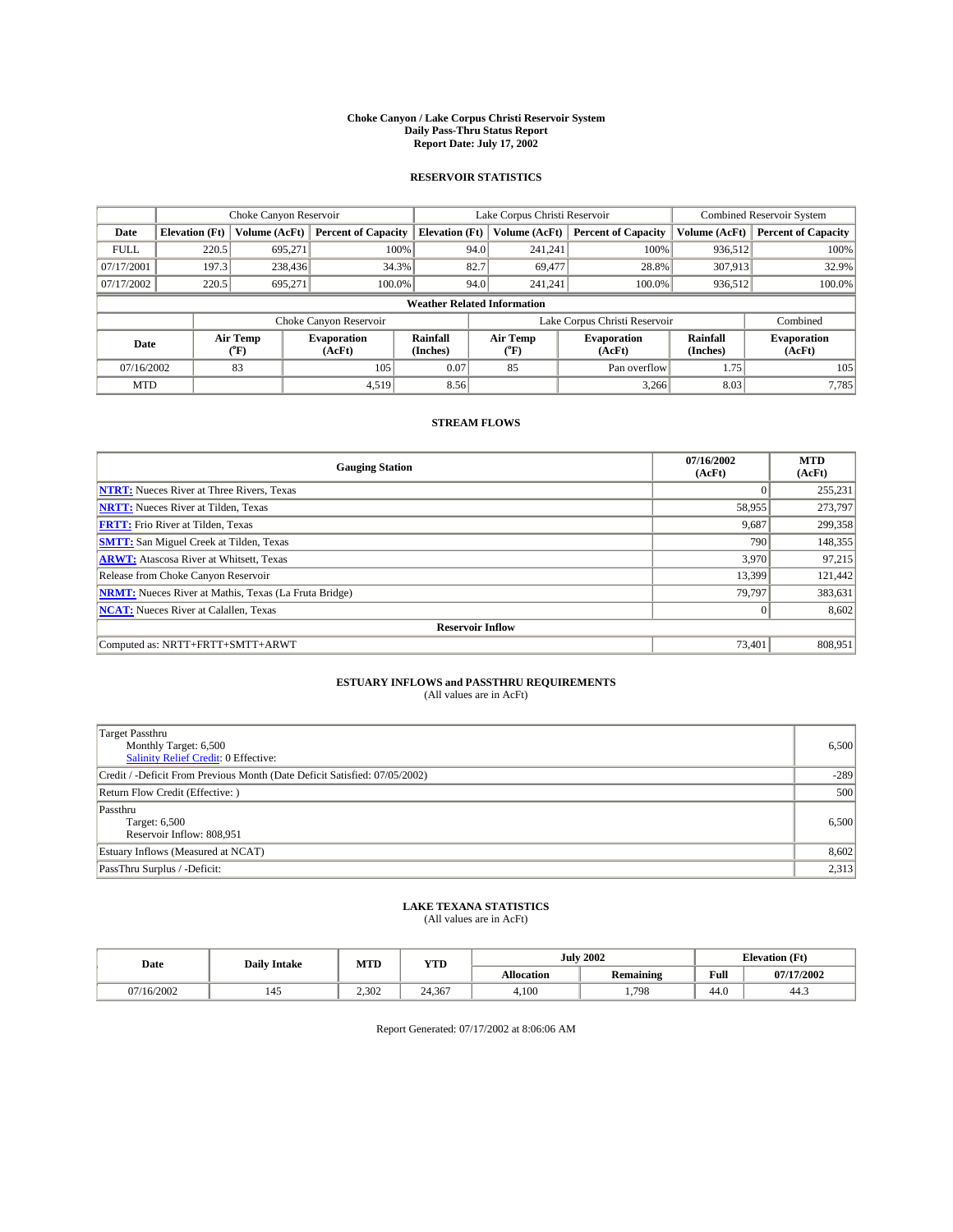#### **Choke Canyon / Lake Corpus Christi Reservoir System Daily Pass-Thru Status Report Report Date: July 18, 2002**

### **RESERVOIR STATISTICS**

|             | Choke Canyon Reservoir             |                  | Lake Corpus Christi Reservoir |                             |                               |                  | Combined Reservoir System    |                      |                              |  |
|-------------|------------------------------------|------------------|-------------------------------|-----------------------------|-------------------------------|------------------|------------------------------|----------------------|------------------------------|--|
| Date        | <b>Elevation</b> (Ft)              | Volume (AcFt)    | <b>Percent of Capacity</b>    | <b>Elevation</b> (Ft)       |                               | Volume (AcFt)    | <b>Percent of Capacity</b>   | Volume (AcFt)        | <b>Percent of Capacity</b>   |  |
| <b>FULL</b> | 220.5                              | 695,271          |                               | 100%                        | 94.0                          | 241,241          | 100%                         | 936.512              | 100%                         |  |
| 07/18/2001  | 197.3                              | 237,892          | 34.2%                         |                             | 82.7                          | 69,001           | 28.6%                        | 306,893              | 32.8%                        |  |
| 07/18/2002  | 220.5                              | 695.271          | 100.0%                        |                             | 94.0                          | 241.241          | $100.0\%$                    | 936,512              | 100.0%                       |  |
|             | <b>Weather Related Information</b> |                  |                               |                             |                               |                  |                              |                      |                              |  |
|             |                                    |                  | Choke Canyon Reservoir        |                             | Lake Corpus Christi Reservoir |                  |                              |                      | Combined                     |  |
| Date        |                                    | Air Temp<br>(°F) | <b>Evaporation</b><br>(AcFt)  | <b>Rainfall</b><br>(Inches) |                               | Air Temp<br>("F) | <b>Evaporation</b><br>(AcFt) | Rainfall<br>(Inches) | <b>Evaporation</b><br>(AcFt) |  |
| 07/17/2002  |                                    | 89               | 390                           | 0.00                        |                               | 92               | 493                          | 0.00                 | 883                          |  |
| <b>MTD</b>  |                                    |                  | 4.909                         | 8.56                        |                               |                  | 3,759                        | 8.03                 | 8,668                        |  |

### **STREAM FLOWS**

| <b>Gauging Station</b>                                       | 07/17/2002<br>(AcFt) | <b>MTD</b><br>(AcFt) |  |  |  |  |  |
|--------------------------------------------------------------|----------------------|----------------------|--|--|--|--|--|
| <b>NTRT:</b> Nueces River at Three Rivers, Texas             |                      | 255,231              |  |  |  |  |  |
| <b>NRTT:</b> Nueces River at Tilden, Texas                   | 48,236               | 322,033              |  |  |  |  |  |
| <b>FRTT:</b> Frio River at Tilden, Texas                     | 10,997               | 310,355              |  |  |  |  |  |
| <b>SMTT:</b> San Miguel Creek at Tilden, Texas               | 2.997                | 151,352              |  |  |  |  |  |
| <b>ARWT:</b> Atascosa River at Whitsett, Texas               | 1,961                | 99,177               |  |  |  |  |  |
| Release from Choke Canyon Reservoir                          | 17,865               | 139,307              |  |  |  |  |  |
| <b>NRMT:</b> Nueces River at Mathis, Texas (La Fruta Bridge) | 87,936               | 471,567              |  |  |  |  |  |
| <b>NCAT:</b> Nueces River at Calallen, Texas                 |                      | 8,602                |  |  |  |  |  |
| <b>Reservoir Inflow</b>                                      |                      |                      |  |  |  |  |  |
| Computed as: NRTT+FRTT+SMTT+ARWT                             | 64,191               | 873,142              |  |  |  |  |  |

## **ESTUARY INFLOWS and PASSTHRU REQUIREMENTS**

(All values are in AcFt)

| <b>Target Passthru</b><br>Monthly Target: 6,500<br>Salinity Relief Credit: 0 Effective: | 6,500  |
|-----------------------------------------------------------------------------------------|--------|
| Credit / -Deficit From Previous Month (Date Deficit Satisfied: 07/05/2002)              | $-289$ |
| Return Flow Credit (Effective:)                                                         | 500    |
| Passthru<br>Target: 6,500<br>Reservoir Inflow: 873,142                                  | 6,500  |
| Estuary Inflows (Measured at NCAT)                                                      | 8,602  |
| PassThru Surplus / -Deficit:                                                            | 2,313  |

# **LAKE TEXANA STATISTICS** (All values are in AcFt)

| Date    | <b>Daily Intake</b> | MTD   | <b>YTD</b> |                   | <b>July 2002</b> |                    | <b>Elevation</b> (Ft) |
|---------|---------------------|-------|------------|-------------------|------------------|--------------------|-----------------------|
|         |                     |       |            | <b>Allocation</b> | <b>Remaining</b> | Full               | 07/18/2002            |
| 17/2002 | 145                 | 2.447 | 24.512     | 4,100             | .653             | $\sqrt{ }$<br>44.0 | 44.3                  |

Report Generated: 07/18/2002 at 8:25:22 AM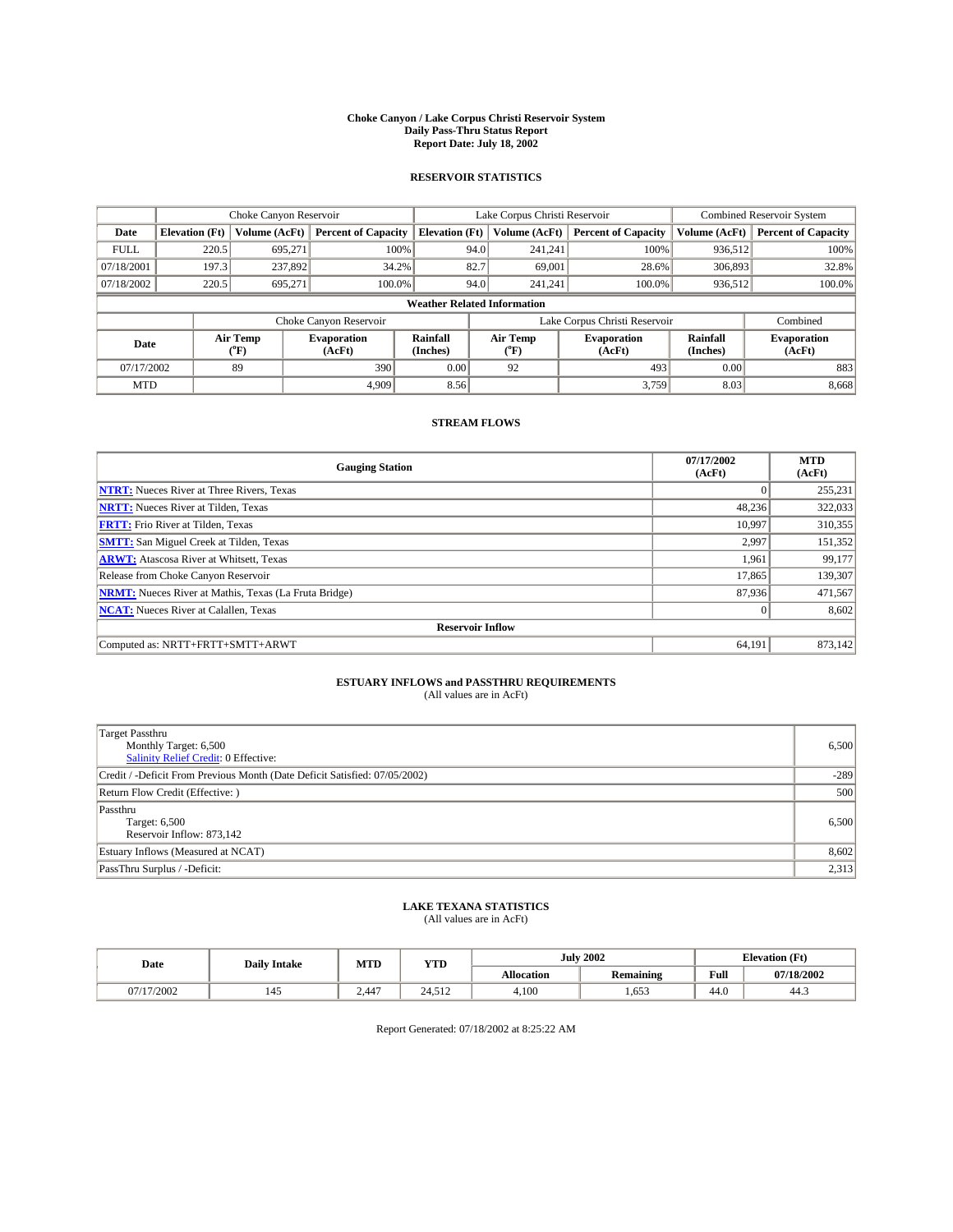#### **Choke Canyon / Lake Corpus Christi Reservoir System Daily Pass-Thru Status Report Report Date: July 19, 2002**

### **RESERVOIR STATISTICS**

|             | Choke Canyon Reservoir             |                  | Lake Corpus Christi Reservoir |                       |                               |                  | <b>Combined Reservoir System</b> |                      |                              |
|-------------|------------------------------------|------------------|-------------------------------|-----------------------|-------------------------------|------------------|----------------------------------|----------------------|------------------------------|
| Date        | <b>Elevation</b> (Ft)              | Volume (AcFt)    | <b>Percent of Capacity</b>    | <b>Elevation (Ft)</b> |                               | Volume (AcFt)    | <b>Percent of Capacity</b>       | Volume (AcFt)        | <b>Percent of Capacity</b>   |
| <b>FULL</b> | 220.5                              | 695,271          | 100%                          |                       | 94.0                          | 241,241          | 100%                             | 936.512              | 100%                         |
| 07/19/2001  | 197.2                              | 237.484          | $34.2\%$                      |                       | 82.6                          | 68.717           | 28.5%                            | 306.201              | 32.7%                        |
| 07/19/2002  | 220.5                              | 695.271          | 100.0%                        |                       | 94.0                          | 241.241          | $100.0\%$                        | 936,512              | 100.0%                       |
|             | <b>Weather Related Information</b> |                  |                               |                       |                               |                  |                                  |                      |                              |
|             |                                    |                  | Choke Canyon Reservoir        |                       | Lake Corpus Christi Reservoir |                  |                                  |                      | Combined                     |
| Date        |                                    | Air Temp<br>(°F) | <b>Evaporation</b><br>(AcFt)  | Rainfall<br>(Inches)  |                               | Air Temp<br>("F) | <b>Evaporation</b><br>(AcFt)     | Rainfall<br>(Inches) | <b>Evaporation</b><br>(AcFt) |
| 07/18/2002  |                                    | 90               | 480                           | 0.00                  |                               | 92               | 325                              | 0.00                 | 805                          |
| <b>MTD</b>  |                                    |                  | 5,389                         | 8.56                  |                               |                  | 4,084                            | 8.03                 | 9,473                        |

## **STREAM FLOWS**

| <b>Gauging Station</b>                                       | 07/18/2002<br>(AcFt) | <b>MTD</b><br>(AcFt) |  |  |  |  |  |
|--------------------------------------------------------------|----------------------|----------------------|--|--|--|--|--|
| <b>NTRT:</b> Nueces River at Three Rivers, Texas             |                      | 255,231              |  |  |  |  |  |
| <b>NRTT:</b> Nueces River at Tilden, Texas                   | 60.146               | 382,178              |  |  |  |  |  |
| <b>FRTT:</b> Frio River at Tilden, Texas                     | 15,483               | 325,838              |  |  |  |  |  |
| <b>SMTT:</b> San Miguel Creek at Tilden, Texas               | 1,094                | 152,446              |  |  |  |  |  |
| <b>ARWT:</b> Atascosa River at Whitsett, Texas               | 1,931                | 101,108              |  |  |  |  |  |
| Release from Choke Canyon Reservoir                          | 13,399               | 152,706              |  |  |  |  |  |
| <b>NRMT:</b> Nueces River at Mathis, Texas (La Fruta Bridge) | 75,232               | 546,798              |  |  |  |  |  |
| <b>NCAT:</b> Nueces River at Calallen, Texas                 |                      | 8,602                |  |  |  |  |  |
| <b>Reservoir Inflow</b>                                      |                      |                      |  |  |  |  |  |
| Computed as: NRTT+FRTT+SMTT+ARWT                             | 78.654               | 951.796              |  |  |  |  |  |

## **ESTUARY INFLOWS and PASSTHRU REQUIREMENTS**

(All values are in AcFt)

| <b>Target Passthru</b><br>Monthly Target: 6,500<br><b>Salinity Relief Credit: 0 Effective:</b> | 6,500  |
|------------------------------------------------------------------------------------------------|--------|
| Credit / -Deficit From Previous Month (Date Deficit Satisfied: 07/05/2002)                     | $-289$ |
| Return Flow Credit (Effective:)                                                                | 500    |
| Passthru<br>Target: 6,500<br>Reservoir Inflow: 951,796                                         | 6,500  |
| Estuary Inflows (Measured at NCAT)                                                             | 8,602  |
| PassThru Surplus / -Deficit:                                                                   | 2,313  |

## **LAKE TEXANA STATISTICS** (All values are in AcFt)

| Date       | <b>Daily Intake</b> | MTD<br><b>YTD</b> |        |                   | <b>July 2002</b> |      | <b>Elevation</b> (Ft) |
|------------|---------------------|-------------------|--------|-------------------|------------------|------|-----------------------|
|            |                     |                   |        | <b>Allocation</b> | Remaining        | Full | 07/19/2002            |
| 07/18/2002 | 145                 | 2.592             | 24,657 | 4,100             | 1,508            | 44.0 | 44.3                  |

Report Generated: 07/19/2002 at 8:21:14 AM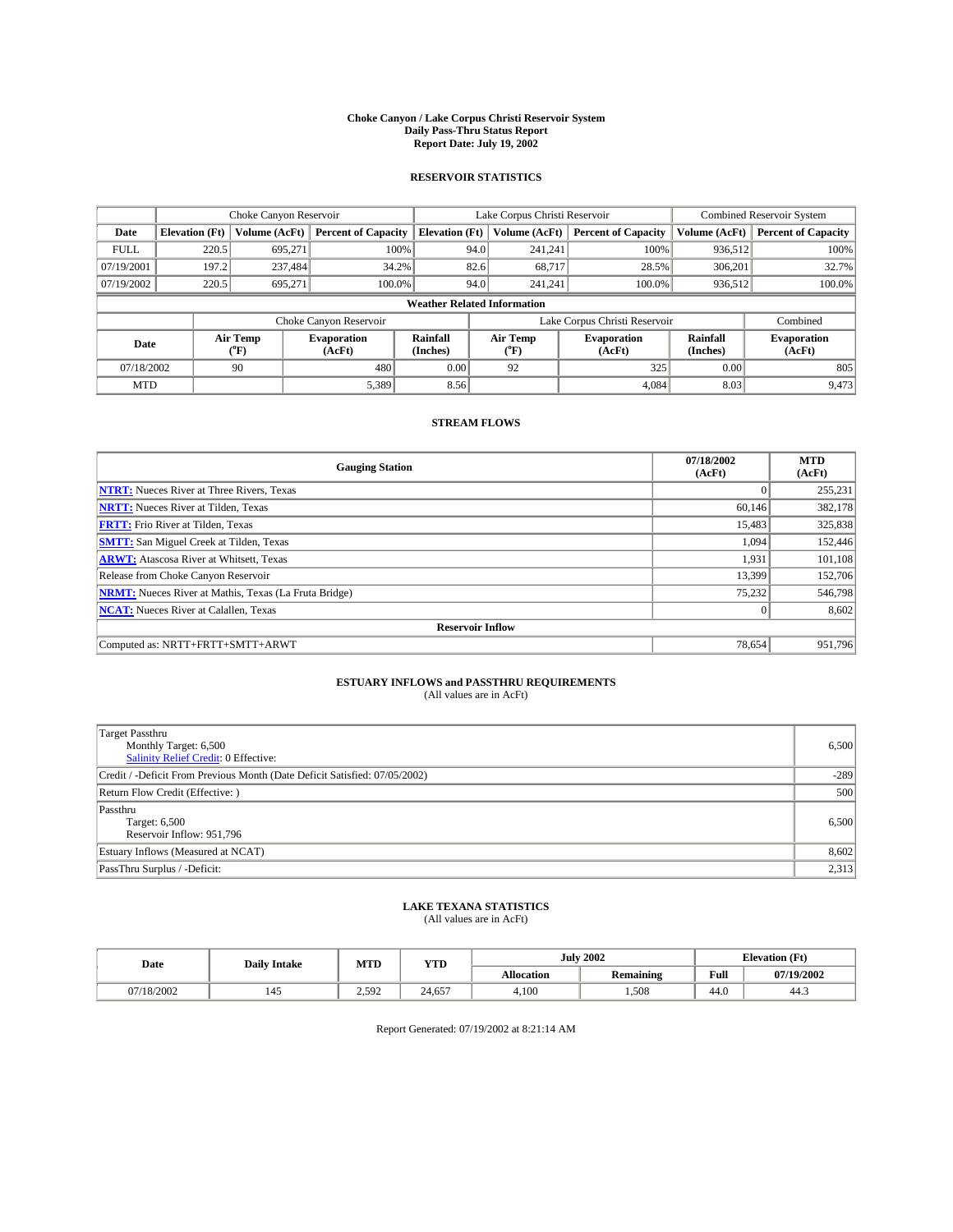#### **Choke Canyon / Lake Corpus Christi Reservoir System Daily Pass-Thru Status Report Report Date: July 20, 2002**

### **RESERVOIR STATISTICS**

|             | Choke Canyon Reservoir |                                    | Lake Corpus Christi Reservoir |                                    |                               |                  | Combined Reservoir System    |                      |                              |
|-------------|------------------------|------------------------------------|-------------------------------|------------------------------------|-------------------------------|------------------|------------------------------|----------------------|------------------------------|
| Date        | <b>Elevation</b> (Ft)  | Volume (AcFt)                      | <b>Percent of Capacity</b>    | <b>Elevation</b> (Ft)              |                               | Volume (AcFt)    | <b>Percent of Capacity</b>   | Volume (AcFt)        | <b>Percent of Capacity</b>   |
| <b>FULL</b> | 220.5                  | 695,271                            | 100%                          |                                    | 94.0                          | 241,241          | 100%                         | 936.512              | 100%                         |
| 07/20/2001  | 197.2                  | 237,077                            | $34.1\%$                      |                                    | 82.6                          | 68,153           | 28.3%                        | 305.230              | 32.6%                        |
| 07/20/2002  | 220.5                  | 695.271                            | $100.0\%$                     |                                    | 94.0                          | 241,241          | $100.0\%$                    | 936,512              | 100.0%                       |
|             |                        |                                    |                               | <b>Weather Related Information</b> |                               |                  |                              |                      |                              |
|             |                        |                                    | Choke Canyon Reservoir        |                                    | Lake Corpus Christi Reservoir |                  |                              |                      | Combined                     |
| Date        |                        | Air Temp<br>${}^{\prime\prime}$ F) | <b>Evaporation</b><br>(AcFt)  | Rainfall<br>(Inches)               |                               | Air Temp<br>("F) | <b>Evaporation</b><br>(AcFt) | Rainfall<br>(Inches) | <b>Evaporation</b><br>(AcFt) |
| 07/19/2002  |                        | 91                                 | 510                           | 0.00                               |                               | 94               | 191                          | 0.00                 | 701                          |
| <b>MTD</b>  |                        |                                    | 5,899                         | 8.56                               |                               |                  | 4,275                        | 8.03                 | 10.174                       |

### **STREAM FLOWS**

| <b>Gauging Station</b>                                       | 07/19/2002<br>(AcFt) | <b>MTD</b><br>(AcFt) |  |  |  |  |  |
|--------------------------------------------------------------|----------------------|----------------------|--|--|--|--|--|
| <b>NTRT:</b> Nueces River at Three Rivers, Texas             |                      | 255,231              |  |  |  |  |  |
| <b>NRTT:</b> Nueces River at Tilden, Texas                   | 65.902               | 448,080              |  |  |  |  |  |
| <b>FRTT:</b> Frio River at Tilden, Texas                     | 16,476               | 342,313              |  |  |  |  |  |
| <b>SMTT:</b> San Miguel Creek at Tilden, Texas               | 425                  | 152,871              |  |  |  |  |  |
| <b>ARWT:</b> Atascosa River at Whitsett, Texas               | 832                  | 101,940              |  |  |  |  |  |
| Release from Choke Canyon Reservoir                          | 13.399               | 166,105              |  |  |  |  |  |
| <b>NRMT:</b> Nueces River at Mathis, Texas (La Fruta Bridge) | 75,430               | 622,228              |  |  |  |  |  |
| <b>NCAT:</b> Nueces River at Calallen, Texas                 | $\Omega$             | 8,602                |  |  |  |  |  |
| <b>Reservoir Inflow</b>                                      |                      |                      |  |  |  |  |  |
| Computed as: NRTT+FRTT+SMTT+ARWT                             | 83,634               | 1,035,430            |  |  |  |  |  |

## **ESTUARY INFLOWS and PASSTHRU REQUIREMENTS**

(All values are in AcFt)

| <b>Target Passthru</b><br>Monthly Target: 6,500<br>Salinity Relief Credit: 1,625 Effective: 07/16/2002 | 4,875  |
|--------------------------------------------------------------------------------------------------------|--------|
| Credit / -Deficit From Previous Month (Date Deficit Satisfied: 07/05/2002)                             | $-289$ |
| Return Flow Credit (Effective: 07/05/2002)                                                             | 500    |
| Passthru<br>Target: 4,875<br>Reservoir Inflow: 1,035,430                                               | 4,875  |
| Estuary Inflows (Measured at NCAT)                                                                     | 8,602  |
| PassThru Surplus / -Deficit:                                                                           | 3,938  |

# **LAKE TEXANA STATISTICS** (All values are in AcFt)

| Date    | <b>Daily Intake</b> | MTD                                | <b>YTD</b> | <b>July 2002</b>  |                                   |                    | <b>Elevation</b> (Ft) |
|---------|---------------------|------------------------------------|------------|-------------------|-----------------------------------|--------------------|-----------------------|
|         |                     |                                    |            | <b>Allocation</b> | $\sim$ $\sim$<br><b>Remaining</b> | Full               | 07/20/2002            |
| 19/2002 | 145                 | $\overline{22}$<br><u>.</u><br>. ت | 24.802     | 4,100             | .363                              | $\sqrt{ }$<br>44.0 | 44.3                  |

Report Generated: 07/20/2002 at 8:39:43 AM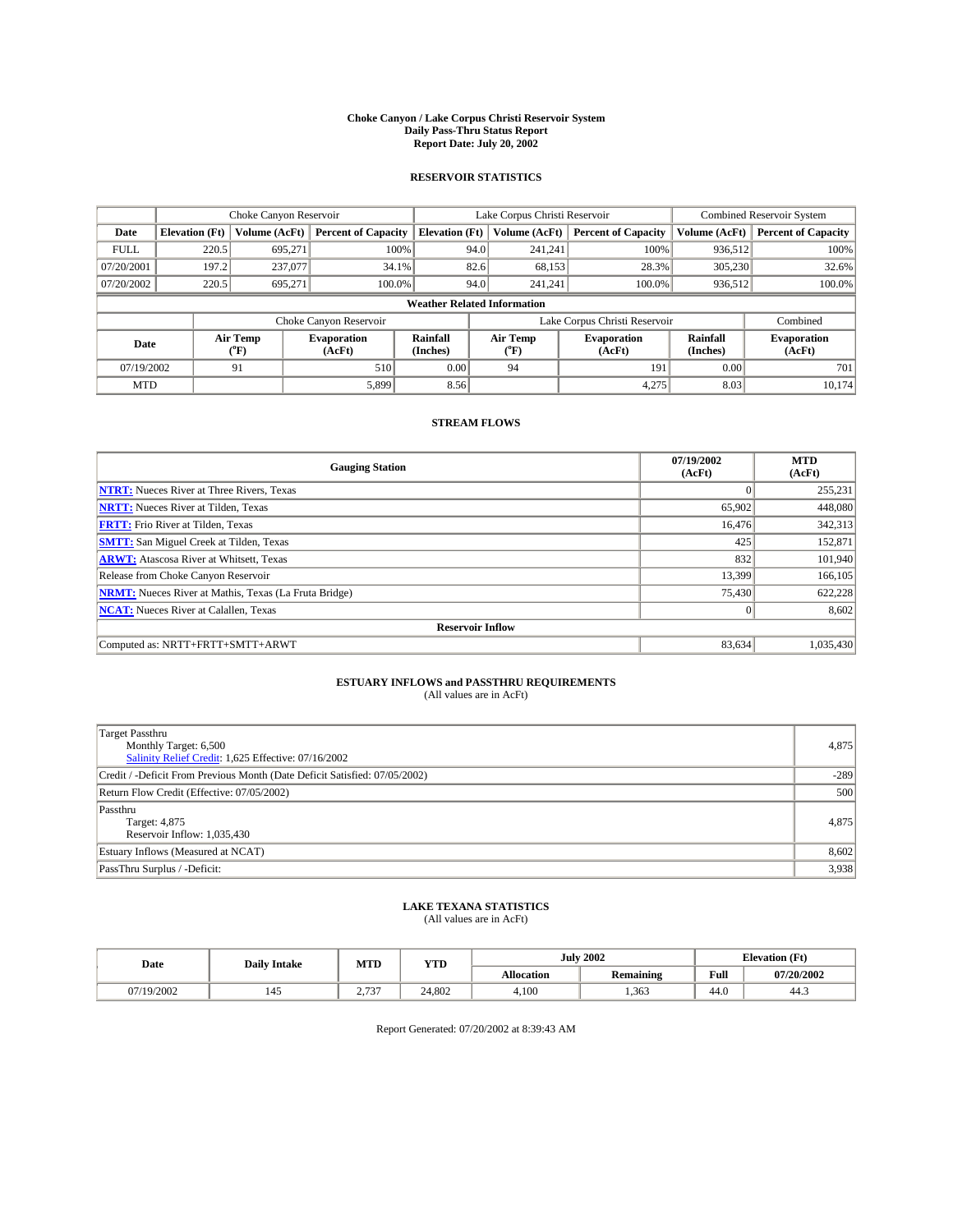#### **Choke Canyon / Lake Corpus Christi Reservoir System Daily Pass-Thru Status Report Report Date: July 21, 2002**

### **RESERVOIR STATISTICS**

|             |                                    | Choke Canyon Reservoir             |                              |                             | Lake Corpus Christi Reservoir | <b>Combined Reservoir System</b> |                      |                              |  |
|-------------|------------------------------------|------------------------------------|------------------------------|-----------------------------|-------------------------------|----------------------------------|----------------------|------------------------------|--|
| Date        | <b>Elevation</b> (Ft)              | Volume (AcFt)                      | <b>Percent of Capacity</b>   | <b>Elevation</b> (Ft)       | Volume (AcFt)                 | <b>Percent of Capacity</b>       | Volume (AcFt)        | <b>Percent of Capacity</b>   |  |
| <b>FULL</b> | 220.5                              | 695,271                            | 100%                         | 94.0                        | 241,241                       | 100%                             | 936,512              | 100%                         |  |
| 07/21/2001  | 197.2                              | 236,805                            | $34.1\%$                     | 82.5                        | 67,687                        | 28.1%                            | 304.492              | 32.5%                        |  |
| 07/21/2002  | 220.5                              | 695,271                            | 100.0%                       | 94.0                        | 241,241                       | $100.0\%$                        | 936,512              | 100.0%                       |  |
|             | <b>Weather Related Information</b> |                                    |                              |                             |                               |                                  |                      |                              |  |
|             |                                    |                                    | Choke Canyon Reservoir       |                             | Lake Corpus Christi Reservoir |                                  |                      | Combined                     |  |
| Date        |                                    | Air Temp<br>${}^{\prime\prime}$ F) | <b>Evaporation</b><br>(AcFt) | <b>Rainfall</b><br>(Inches) | Air Temp<br>("F)              | <b>Evaporation</b><br>(AcFt)     | Rainfall<br>(Inches) | <b>Evaporation</b><br>(AcFt) |  |
| 07/20/2002  |                                    | 90                                 | 450                          | 0.00                        | 93                            | 348                              | 0.00                 | 798                          |  |
| <b>MTD</b>  |                                    |                                    | 6.349                        | 8.56                        |                               | 4,623                            | 8.03                 | 10.972                       |  |

## **STREAM FLOWS**

| <b>Gauging Station</b>                                       | 07/20/2002<br>(AcFt) | <b>MTD</b><br>(AcFt) |  |  |  |  |  |
|--------------------------------------------------------------|----------------------|----------------------|--|--|--|--|--|
| <b>NTRT:</b> Nueces River at Three Rivers, Texas             | $\Omega$             | 255,231              |  |  |  |  |  |
| <b>NRTT:</b> Nueces River at Tilden, Texas                   | 52,801               | 500,881              |  |  |  |  |  |
| <b>FRTT:</b> Frio River at Tilden, Texas                     | 8,774                | 351,087              |  |  |  |  |  |
| <b>SMTT:</b> San Miguel Creek at Tilden, Texas               | 274                  | 153,145              |  |  |  |  |  |
| <b>ARWT:</b> Atascosa River at Whitsett, Texas               | 359                  | 102,299              |  |  |  |  |  |
| Release from Choke Canyon Reservoir                          | 3.176                | 169,281              |  |  |  |  |  |
| <b>NRMT:</b> Nueces River at Mathis, Texas (La Fruta Bridge) | 74,041               | 696,269              |  |  |  |  |  |
| <b>NCAT:</b> Nueces River at Calallen, Texas                 | $\mathbf{0}$         | 8,602                |  |  |  |  |  |
| <b>Reservoir Inflow</b>                                      |                      |                      |  |  |  |  |  |
| Computed as: NRTT+FRTT+SMTT+ARWT                             | 62,208               | 1.097.638            |  |  |  |  |  |

## **ESTUARY INFLOWS and PASSTHRU REQUIREMENTS**

(All values are in AcFt)

| <b>Target Passthru</b><br>Monthly Target: 6,500<br>Salinity Relief Credit: 1,625 Effective: 07/16/2002 | 4,875  |
|--------------------------------------------------------------------------------------------------------|--------|
| Credit / -Deficit From Previous Month (Date Deficit Satisfied: 07/05/2002)                             | $-289$ |
| Return Flow Credit (Effective: 07/05/2002)                                                             | 500    |
| Passthru<br>Target: 4,875<br>Reservoir Inflow: 1,097,638                                               | 4,875  |
| Estuary Inflows (Measured at NCAT)                                                                     | 8,602  |
| PassThru Surplus / -Deficit:                                                                           | 3,938  |

# **LAKE TEXANA STATISTICS** (All values are in AcFt)

| Date       | <b>Daily Intake</b> | MTD   | <b>YTD</b> |                   | <b>July 2002</b> | <b>Elevation</b> (Ft) |            |
|------------|---------------------|-------|------------|-------------------|------------------|-----------------------|------------|
|            |                     |       |            | <b>Allocation</b> | Remaining        | Full                  | 07/21/2002 |
| 07/20/2002 | 142                 | 2.882 | 24.947     | 4,100             | 1.218            | $\sim$<br>44.V        | 44.5       |

Report Generated: 07/21/2002 at 10:40:36 AM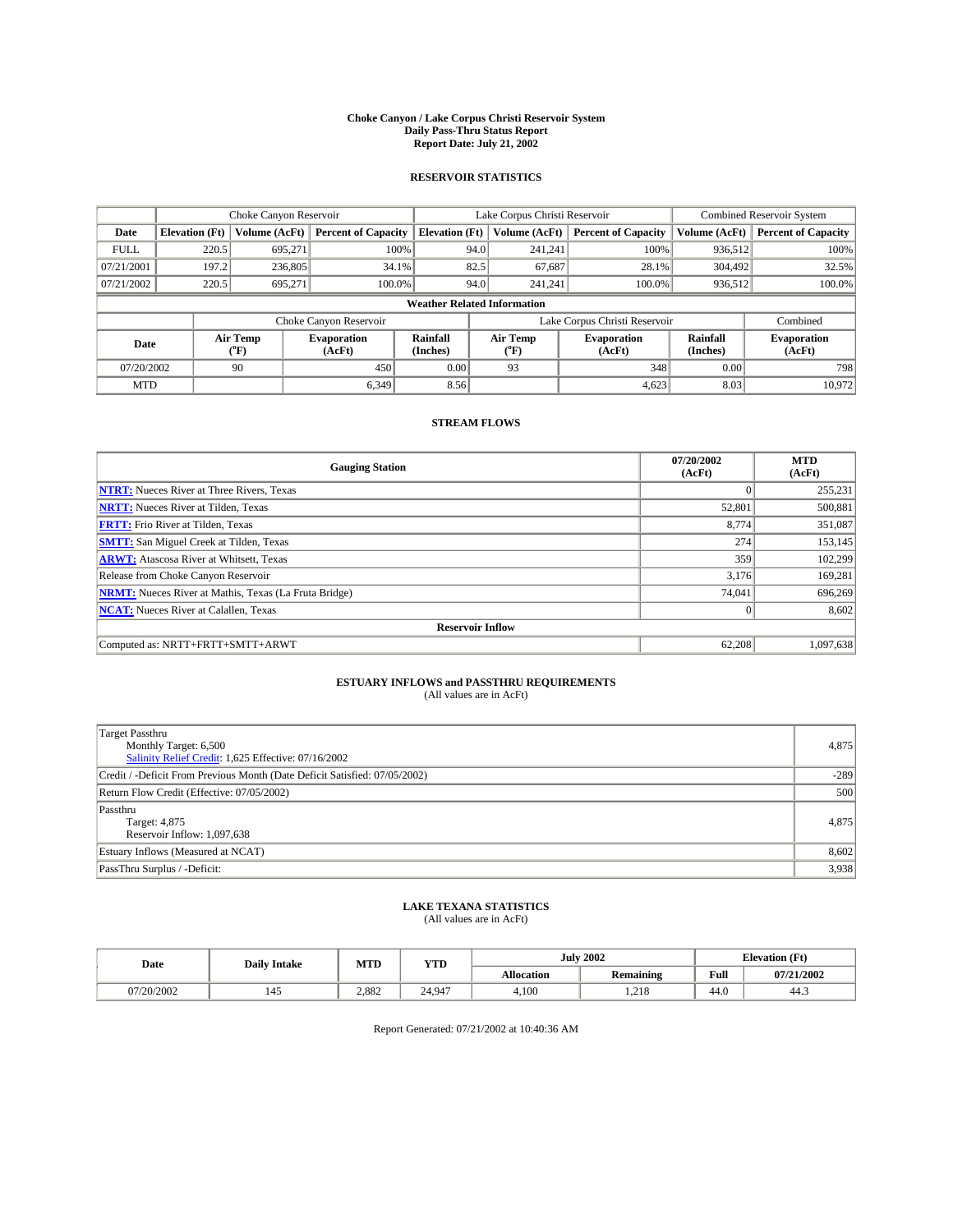#### **Choke Canyon / Lake Corpus Christi Reservoir System Daily Pass-Thru Status Report Report Date: July 22, 2002**

### **RESERVOIR STATISTICS**

|             | Choke Canyon Reservoir |                  |                              |                                    | Lake Corpus Christi Reservoir |                  |                              |                      | Combined Reservoir System    |  |
|-------------|------------------------|------------------|------------------------------|------------------------------------|-------------------------------|------------------|------------------------------|----------------------|------------------------------|--|
| Date        | <b>Elevation</b> (Ft)  | Volume (AcFt)    | <b>Percent of Capacity</b>   | <b>Elevation</b> (Ft)              |                               | Volume (AcFt)    | <b>Percent of Capacity</b>   | Volume (AcFt)        | <b>Percent of Capacity</b>   |  |
| <b>FULL</b> | 220.5                  | 695,271          |                              | 100%                               | 94.0                          | 241,241          | 100%                         | 936.512              | 100%                         |  |
| 07/22/2001  | 197.2                  | 236,399          | 34.0%                        |                                    | 82.5                          | 67.316           | 27.9%                        | 303,715              | 32.4%                        |  |
| 07/22/2002  | 220.5                  | 695.271          | 100.0%                       |                                    | 94.0                          | 241.241          | $100.0\%$                    | 936,512              | 100.0%                       |  |
|             |                        |                  |                              | <b>Weather Related Information</b> |                               |                  |                              |                      |                              |  |
|             |                        |                  | Choke Canyon Reservoir       |                                    | Lake Corpus Christi Reservoir |                  |                              |                      | Combined                     |  |
| Date        |                        | Air Temp<br>(°F) | <b>Evaporation</b><br>(AcFt) | <b>Rainfall</b><br>(Inches)        |                               | Air Temp<br>("F) | <b>Evaporation</b><br>(AcFt) | Rainfall<br>(Inches) | <b>Evaporation</b><br>(AcFt) |  |
| 07/21/2002  |                        | 91               | 435                          | 0.00                               |                               | 93               | 314                          | 0.00                 | 749                          |  |
| <b>MTD</b>  |                        |                  | 6.784                        | 8.56                               |                               |                  | 4,937                        | 8.03                 | 11,721                       |  |

## **STREAM FLOWS**

| <b>Gauging Station</b>                                       | 07/21/2002<br>(AcFt) | <b>MTD</b><br>(AcFt) |  |  |  |  |  |
|--------------------------------------------------------------|----------------------|----------------------|--|--|--|--|--|
| <b>NTRT:</b> Nueces River at Three Rivers, Texas             |                      | 255,231              |  |  |  |  |  |
| <b>NRTT:</b> Nueces River at Tilden, Texas                   | 36,326               | 537,207              |  |  |  |  |  |
| <b>FRTT:</b> Frio River at Tilden, Texas                     | 4,824                | 355,911              |  |  |  |  |  |
| <b>SMTT:</b> San Miguel Creek at Tilden, Texas               | 202                  | 153,347              |  |  |  |  |  |
| <b>ARWT:</b> Atascosa River at Whitsett, Texas               | 236                  | 102,535              |  |  |  |  |  |
| Release from Choke Canyon Reservoir                          | 3,176                | 172,457              |  |  |  |  |  |
| <b>NRMT:</b> Nueces River at Mathis, Texas (La Fruta Bridge) | 67,490               | 763,759              |  |  |  |  |  |
| <b>NCAT:</b> Nueces River at Calallen, Texas                 | $\Omega$             | 8,602                |  |  |  |  |  |
| <b>Reservoir Inflow</b>                                      |                      |                      |  |  |  |  |  |
| Computed as: NRTT+FRTT+SMTT+ARWT                             | 41,588               | 1,139,225            |  |  |  |  |  |

## **ESTUARY INFLOWS and PASSTHRU REQUIREMENTS**

(All values are in AcFt)

| <b>Target Passthru</b><br>Monthly Target: 6,500<br>Salinity Relief Credit: 4,875 Effective: 07/19/2002 | 1,625  |
|--------------------------------------------------------------------------------------------------------|--------|
| Credit / -Deficit From Previous Month (Date Deficit Satisfied: 07/05/2002)                             | $-289$ |
| Return Flow Credit (Effective: 07/05/2002)                                                             | 500    |
| Passthru<br>Target: 1,625<br>Reservoir Inflow: 1,139,225                                               | 1,625  |
| Estuary Inflows (Measured at NCAT)                                                                     | 8,602  |
| PassThru Surplus / -Deficit:                                                                           | 7,188  |

# **LAKE TEXANA STATISTICS** (All values are in AcFt)

| Date       | <b>Daily Intake</b> | MTD   | <b>YTD</b> |                   | <b>July 2002</b>                  | <b>Elevation</b> (Ft) |            |
|------------|---------------------|-------|------------|-------------------|-----------------------------------|-----------------------|------------|
|            |                     |       |            | <b>Allocation</b> | $\sim$ $\sim$<br><b>Remaining</b> | Full                  | 07/22/2002 |
| 07/21/2002 | 145                 | 3.027 | 25.092     | 4,100             | .073                              | $\sqrt{ }$<br>44.0    | 44.3       |

Report Generated: 07/22/2002 at 9:27:01 AM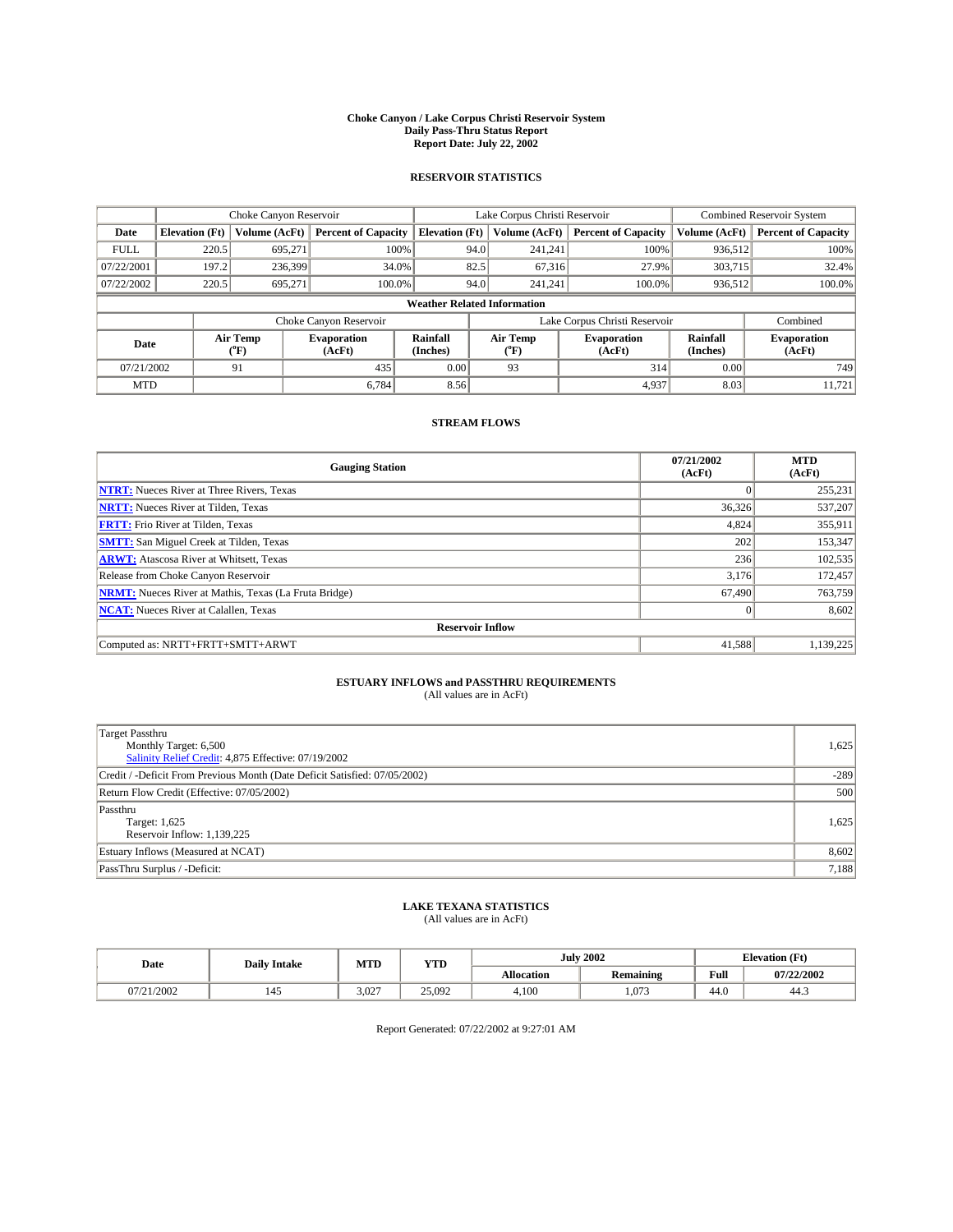#### **Choke Canyon / Lake Corpus Christi Reservoir System Daily Pass-Thru Status Report Report Date: July 23, 2002**

### **RESERVOIR STATISTICS**

|             | Choke Canyon Reservoir |                  | Lake Corpus Christi Reservoir |                                    |                               |                  | <b>Combined Reservoir System</b> |                             |                              |
|-------------|------------------------|------------------|-------------------------------|------------------------------------|-------------------------------|------------------|----------------------------------|-----------------------------|------------------------------|
| Date        | <b>Elevation</b> (Ft)  | Volume (AcFt)    | <b>Percent of Capacity</b>    | <b>Elevation</b> (Ft)              |                               | Volume (AcFt)    | <b>Percent of Capacity</b>       | Volume (AcFt)               | <b>Percent of Capacity</b>   |
| <b>FULL</b> | 220.5                  | 695,271          | 100%                          |                                    | 94.0                          | 241,241          | 100%                             | 936,512                     | 100%                         |
| 07/23/2001  | 197.1                  | 235,723          | 33.9%                         |                                    | 82.4                          | 66.763           | 27.7%                            | 302,486                     | 32.3%                        |
| 07/23/2002  | 220.5                  | 695.271          | $100.0\%$                     |                                    | 94.0                          | 241.241          | $100.0\%$                        | 936,512                     | 100.0%                       |
|             |                        |                  |                               | <b>Weather Related Information</b> |                               |                  |                                  |                             |                              |
|             |                        |                  | Choke Canyon Reservoir        |                                    | Lake Corpus Christi Reservoir |                  |                                  |                             | Combined                     |
| Date        |                        | Air Temp<br>(°F) | <b>Evaporation</b><br>(AcFt)  | <b>Rainfall</b><br>(Inches)        |                               | Air Temp<br>("F) | <b>Evaporation</b><br>(AcFt)     | <b>Rainfall</b><br>(Inches) | <b>Evaporation</b><br>(AcFt) |
| 07/22/2002  |                        | 91               | 510                           | 0.00                               |                               | 93               | 370                              | 0.00                        | 880                          |
| <b>MTD</b>  |                        |                  | 7,294                         | 8.56                               |                               |                  | 5,307                            | 8.03                        | 12,601                       |

## **STREAM FLOWS**

| <b>Gauging Station</b>                                       | 07/22/2002<br>(AcFt) | <b>MTD</b><br>(AcFt) |  |  |  |  |  |  |
|--------------------------------------------------------------|----------------------|----------------------|--|--|--|--|--|--|
| <b>NTRT:</b> Nueces River at Three Rivers, Texas             |                      | 255,231              |  |  |  |  |  |  |
| <b>NRTT:</b> Nueces River at Tilden, Texas                   | 29,577               | 566,783              |  |  |  |  |  |  |
| <b>FRTT:</b> Frio River at Tilden, Texas                     | 3,474                | 359,384              |  |  |  |  |  |  |
| <b>SMTT:</b> San Miguel Creek at Tilden, Texas               | 151                  | 153,498              |  |  |  |  |  |  |
| <b>ARWT:</b> Atascosa River at Whitsett, Texas               | 193                  | 102,728              |  |  |  |  |  |  |
| Release from Choke Canyon Reservoir                          | 3.176                | 175,633              |  |  |  |  |  |  |
| <b>NRMT:</b> Nueces River at Mathis, Texas (La Fruta Bridge) | 62,925               | 826,683              |  |  |  |  |  |  |
| <b>NCAT:</b> Nueces River at Calallen, Texas                 | $\Omega$             | 8,602                |  |  |  |  |  |  |
| <b>Reservoir Inflow</b>                                      |                      |                      |  |  |  |  |  |  |
| Computed as: NRTT+FRTT+SMTT+ARWT                             | 33,394               | 1,172,619            |  |  |  |  |  |  |

## **ESTUARY INFLOWS and PASSTHRU REQUIREMENTS**

(All values are in AcFt)

| <b>Target Passthru</b><br>Monthly Target: 6,500<br>Salinity Relief Credit: 4,875 Effective: 07/19/2002 | 1,625  |
|--------------------------------------------------------------------------------------------------------|--------|
| Credit / -Deficit From Previous Month (Date Deficit Satisfied: 07/05/2002)                             | $-289$ |
| Return Flow Credit (Effective: 07/05/2002)                                                             | 500    |
| Passthru<br>Target: 1,625<br>Reservoir Inflow: 1,172,619                                               | 1,625  |
| Estuary Inflows (Measured at NCAT)                                                                     | 8,602  |
| PassThru Surplus / -Deficit:                                                                           | 7,188  |

# **LAKE TEXANA STATISTICS** (All values are in AcFt)

| Date       | <b>Daily Intake</b> | MTD          | <b>YTD</b>      |                   | <b>July 2002</b> | <b>Elevation</b> (Ft) |            |
|------------|---------------------|--------------|-----------------|-------------------|------------------|-----------------------|------------|
|            |                     |              |                 | <b>Allocation</b> | <b>Remaining</b> | Full                  | 07/23/2002 |
| 07/22/2002 | 145                 | 1.72<br>---- | 2522<br>، بے دے | 4,100             | 928              | $\sim$<br>44.V        | 44.5       |

Report Generated: 07/23/2002 at 8:18:28 AM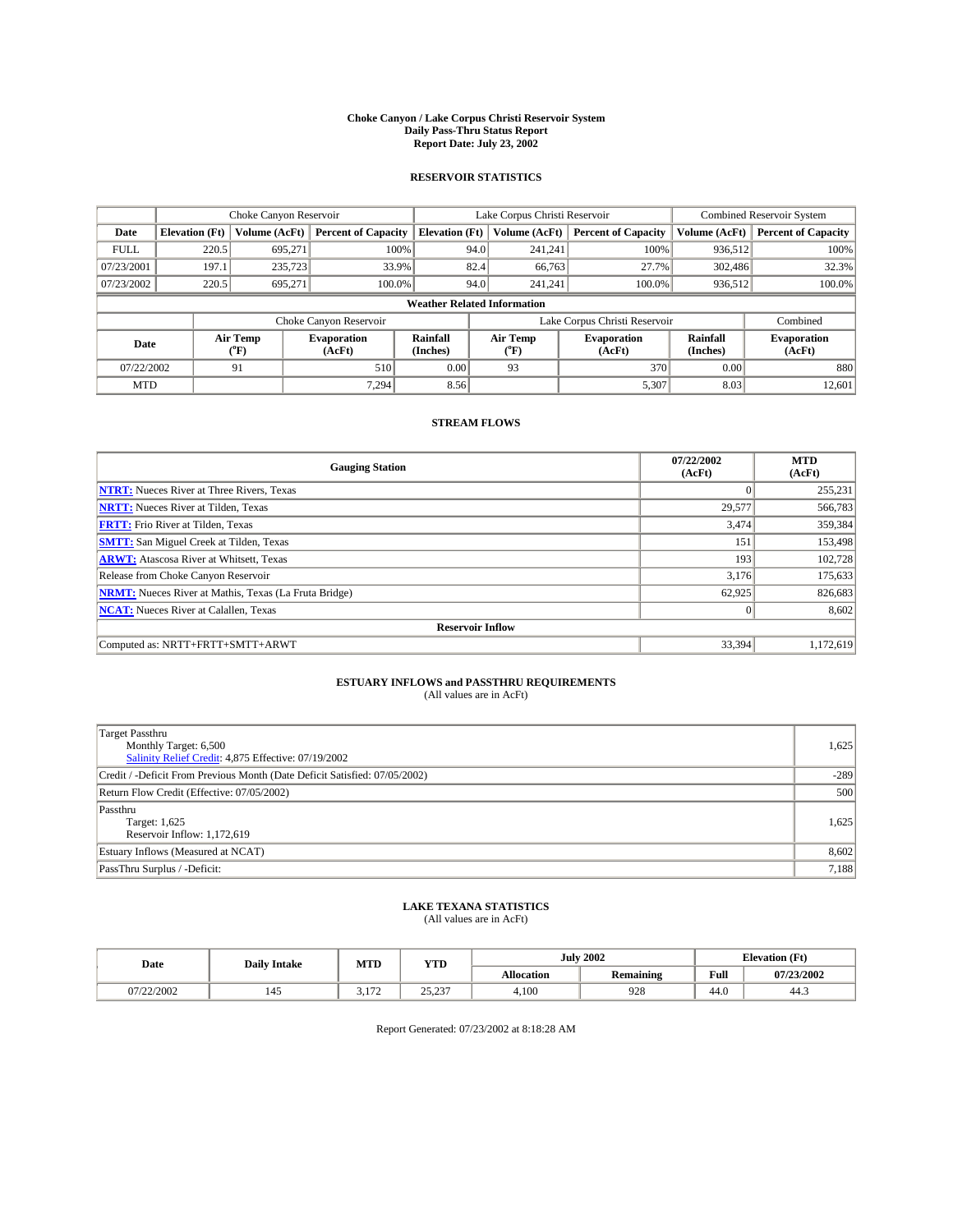#### **Choke Canyon / Lake Corpus Christi Reservoir System Daily Pass-Thru Status Report Report Date: July 24, 2002**

### **RESERVOIR STATISTICS**

|             | Choke Canyon Reservoir |                  |                              |                                    | Lake Corpus Christi Reservoir |                  |                              |                             | Combined Reservoir System    |  |  |
|-------------|------------------------|------------------|------------------------------|------------------------------------|-------------------------------|------------------|------------------------------|-----------------------------|------------------------------|--|--|
| Date        | <b>Elevation</b> (Ft)  | Volume (AcFt)    | <b>Percent of Capacity</b>   | <b>Elevation</b> (Ft)              |                               | Volume (AcFt)    | <b>Percent of Capacity</b>   | Volume (AcFt)               | <b>Percent of Capacity</b>   |  |  |
| <b>FULL</b> | 220.5                  | 695,271          |                              | 100%                               | 94.0                          | 241,241          | 100%                         | 936.512                     | 100%                         |  |  |
| 07/24/2001  | 197.1                  | 235,318          | 33.8%                        |                                    | 82.4                          | 66,398           | 27.5%                        | 301.716                     | 32.2%                        |  |  |
| 07/24/2002  | 220.5                  | 695.271          | 100.0%                       |                                    | 94.0                          | 241.241          | $100.0\%$                    | 936,512                     | 100.0%                       |  |  |
|             |                        |                  |                              | <b>Weather Related Information</b> |                               |                  |                              |                             |                              |  |  |
|             |                        |                  | Choke Canyon Reservoir       |                                    | Lake Corpus Christi Reservoir |                  |                              |                             | Combined                     |  |  |
| Date        |                        | Air Temp<br>(°F) | <b>Evaporation</b><br>(AcFt) | <b>Rainfall</b><br>(Inches)        |                               | Air Temp<br>("F) | <b>Evaporation</b><br>(AcFt) | <b>Rainfall</b><br>(Inches) | <b>Evaporation</b><br>(AcFt) |  |  |
| 07/23/2002  |                        | 93               | 495                          | 0.00                               |                               | 94               | 348                          | 0.00                        | 843                          |  |  |
| <b>MTD</b>  |                        |                  | 7.789                        | 8.56                               |                               |                  | 5,655                        | 8.03                        | 13,444                       |  |  |

## **STREAM FLOWS**

| <b>Gauging Station</b>                                       | 07/23/2002<br>(AcFt) | <b>MTD</b><br>(AcFt) |  |  |  |  |  |  |
|--------------------------------------------------------------|----------------------|----------------------|--|--|--|--|--|--|
| <b>NTRT:</b> Nueces River at Three Rivers, Texas             |                      | 255,231              |  |  |  |  |  |  |
| <b>NRTT:</b> Nueces River at Tilden, Texas                   | 22.828               | 589,611              |  |  |  |  |  |  |
| <b>FRTT:</b> Frio River at Tilden, Texas                     | 2,739                | 362,124              |  |  |  |  |  |  |
| <b>SMTT:</b> San Miguel Creek at Tilden, Texas               | 117                  | 153,615              |  |  |  |  |  |  |
| <b>ARWT:</b> Atascosa River at Whitsett, Texas               | 157                  | 102,885              |  |  |  |  |  |  |
| Release from Choke Canyon Reservoir                          | 1,058                | 176,691              |  |  |  |  |  |  |
| <b>NRMT:</b> Nueces River at Mathis, Texas (La Fruta Bridge) | 56,771               | 883,454              |  |  |  |  |  |  |
| <b>NCAT:</b> Nueces River at Calallen, Texas                 | $\Omega$             | 8,602                |  |  |  |  |  |  |
| <b>Reservoir Inflow</b>                                      |                      |                      |  |  |  |  |  |  |
| Computed as: NRTT+FRTT+SMTT+ARWT                             | 25,841               | 1,198,460            |  |  |  |  |  |  |

## **ESTUARY INFLOWS and PASSTHRU REQUIREMENTS**

(All values are in AcFt)

| <b>Target Passthru</b><br>Monthly Target: 6,500<br>Salinity Relief Credit: 4,875 Effective: 07/19/2002 | 1,625  |
|--------------------------------------------------------------------------------------------------------|--------|
| Credit / -Deficit From Previous Month (Date Deficit Satisfied: 07/05/2002)                             | $-289$ |
| Return Flow Credit (Effective: 07/05/2002)                                                             | 500    |
| Passthru<br>Target: 1,625<br>Reservoir Inflow: 1,198,460                                               | 1,625  |
| Estuary Inflows (Measured at NCAT)                                                                     | 8,602  |
| PassThru Surplus / -Deficit:                                                                           | 7,188  |

# **LAKE TEXANA STATISTICS** (All values are in AcFt)

| Date       | <b>Daily Intake</b> | MTD   | <b>YTD</b> |                   | <b>July 2002</b> |                | <b>Elevation</b> (Ft) |  |
|------------|---------------------|-------|------------|-------------------|------------------|----------------|-----------------------|--|
|            |                     |       |            | <b>Allocation</b> | <b>Remaining</b> | Full           | 07/24/2002            |  |
| 07/23/2002 | 144                 | 3.316 | 25,381     | 4,100             | 784              | $\sim$<br>44.V | 44.5                  |  |

Report Generated: 07/24/2002 at 8:25:38 AM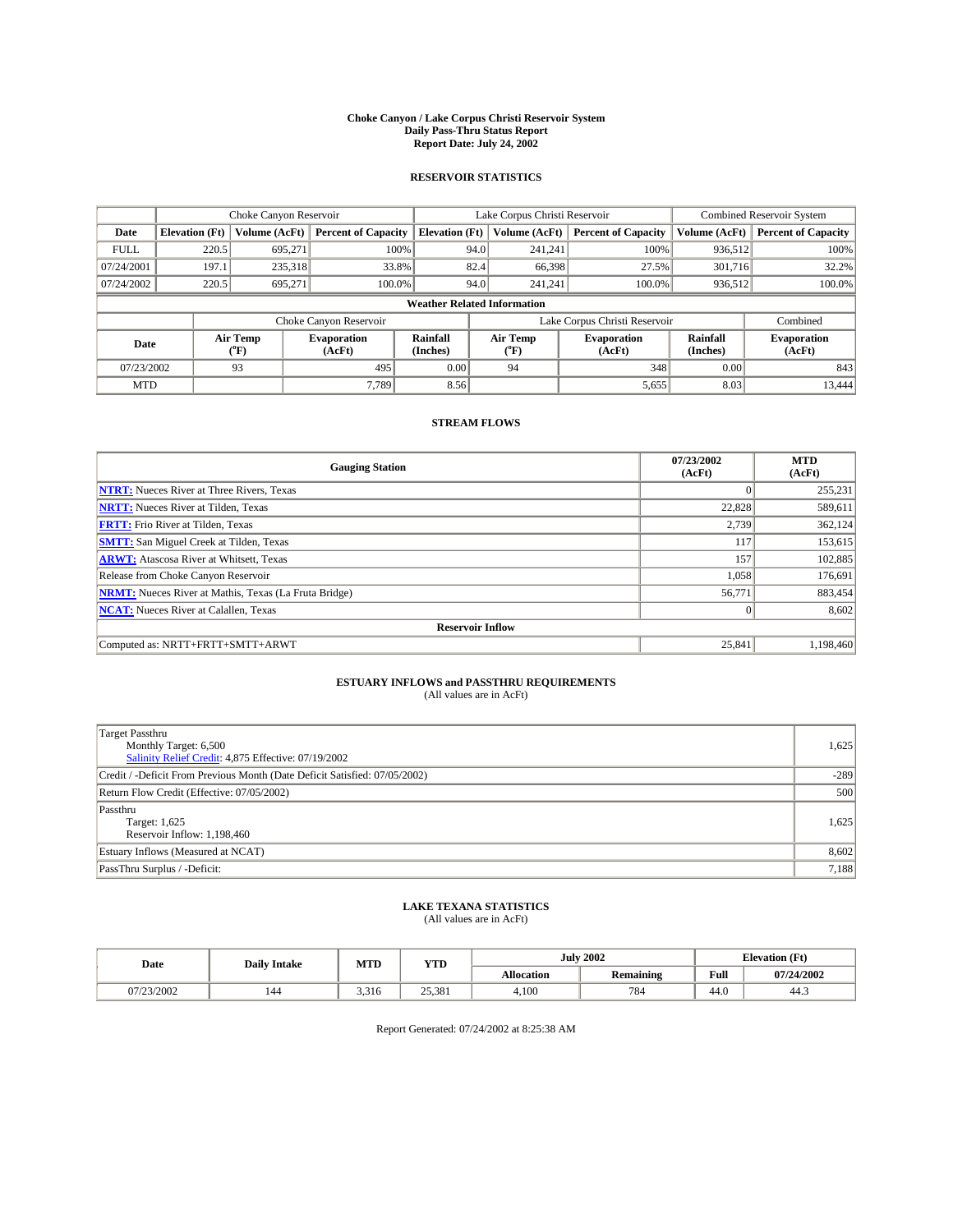#### **Choke Canyon / Lake Corpus Christi Reservoir System Daily Pass-Thru Status Report Report Date: July 25, 2002**

### **RESERVOIR STATISTICS**

|             | Choke Canyon Reservoir |                             | Lake Corpus Christi Reservoir |                                    |                               |                  | Combined Reservoir System    |                             |                              |
|-------------|------------------------|-----------------------------|-------------------------------|------------------------------------|-------------------------------|------------------|------------------------------|-----------------------------|------------------------------|
| Date        | <b>Elevation</b> (Ft)  | Volume (AcFt)               | <b>Percent of Capacity</b>    | <b>Elevation</b> (Ft)              |                               | Volume (AcFt)    | <b>Percent of Capacity</b>   | Volume (AcFt)               | <b>Percent of Capacity</b>   |
| <b>FULL</b> | 220.5                  | 695,271                     |                               | 100%                               | 94.0                          | 241,241          | 100%                         | 936.512                     | 100%                         |
| 07/25/2001  | 197.0                  | 234,778                     |                               | 33.8%                              | 82.3                          | 66.034           | 27.4%                        | 300,812                     | 32.1%                        |
| 07/25/2002  | 220.5                  | 695.271                     | 100.0%                        |                                    | 94.0                          | 241.241          | $100.0\%$                    | 936,512                     | 100.0%                       |
|             |                        |                             |                               | <b>Weather Related Information</b> |                               |                  |                              |                             |                              |
|             |                        |                             | Choke Canyon Reservoir        |                                    | Lake Corpus Christi Reservoir |                  |                              |                             | Combined                     |
| Date        |                        | Air Temp<br>${}^{\circ}$ F) | <b>Evaporation</b><br>(AcFt)  | <b>Rainfall</b><br>(Inches)        |                               | Air Temp<br>("F) | <b>Evaporation</b><br>(AcFt) | <b>Rainfall</b><br>(Inches) | <b>Evaporation</b><br>(AcFt) |
| 07/24/2002  |                        | 92                          | 510                           | 0.00                               |                               | 95               | 482                          | 0.00                        | 992                          |
| <b>MTD</b>  |                        |                             | 8.299                         | 8.56                               |                               |                  | 6,137                        | 8.03                        | 14,436                       |

## **STREAM FLOWS**

| <b>Gauging Station</b>                                       | 07/24/2002<br>(AcFt) | <b>MTD</b><br>(AcFt) |  |  |  |  |  |
|--------------------------------------------------------------|----------------------|----------------------|--|--|--|--|--|
| <b>NTRT:</b> Nueces River at Three Rivers, Texas             | 31,363               | 286,594              |  |  |  |  |  |
| <b>NRTT:</b> Nueces River at Tilden, Texas                   | 15,026               | 604,637              |  |  |  |  |  |
| <b>FRTT:</b> Frio River at Tilden, Texas                     | 2,223                | 364,347              |  |  |  |  |  |
| <b>SMTT:</b> San Miguel Creek at Tilden, Texas               | 97                   | 153.712              |  |  |  |  |  |
| <b>ARWT:</b> Atascosa River at Whitsett, Texas               | 135                  | 103,020              |  |  |  |  |  |
| Release from Choke Canyon Reservoir                          | 645                  | 177,336              |  |  |  |  |  |
| <b>NRMT:</b> Nueces River at Mathis, Texas (La Fruta Bridge) | 44,861               | 928,315              |  |  |  |  |  |
| <b>NCAT:</b> Nueces River at Calallen, Texas                 |                      | 8,602                |  |  |  |  |  |
| <b>Reservoir Inflow</b>                                      |                      |                      |  |  |  |  |  |
| Computed as: (NTRT+FRTT+SMTT)-Release From Choke Canyon      | 33,038               | 1.231.498            |  |  |  |  |  |

## **ESTUARY INFLOWS and PASSTHRU REQUIREMENTS**<br>(All values are in AcFt)

| Target Passthru<br>Monthly Target: 6,500<br>Salinity Relief Credit: 4,875 Effective: 07/19/2002 | 1,625  |
|-------------------------------------------------------------------------------------------------|--------|
| Credit / -Deficit From Previous Month (Date Deficit Satisfied: 07/05/2002)                      | $-289$ |
| Return Flow Credit (Effective: 07/05/2002)                                                      | 500    |
| Passthru<br>Target: 1,625<br>Reservoir Inflow: 1,231,498                                        | 1,625  |
| Estuary Inflows (Measured at NCAT)                                                              | 8,602  |
| PassThru Surplus / -Deficit:                                                                    | 7,188  |

## **LAKE TEXANA STATISTICS** (All values are in AcFt)

| Date       | <b>Daily Intake</b> | MTD   | <b>YTD</b> |                   | <b>July 2002</b> | <b>Elevation</b> (Ft) |            |
|------------|---------------------|-------|------------|-------------------|------------------|-----------------------|------------|
|            |                     |       |            | <b>Allocation</b> | <b>Remaining</b> | Full                  | 07/25/2002 |
| 07/24/2002 | 142                 | 3.461 | 25,526     | 4,100             | 639              | $\sim$<br>44.V        | 44.5       |

Report Generated: 07/25/2002 at 9:29:19 AM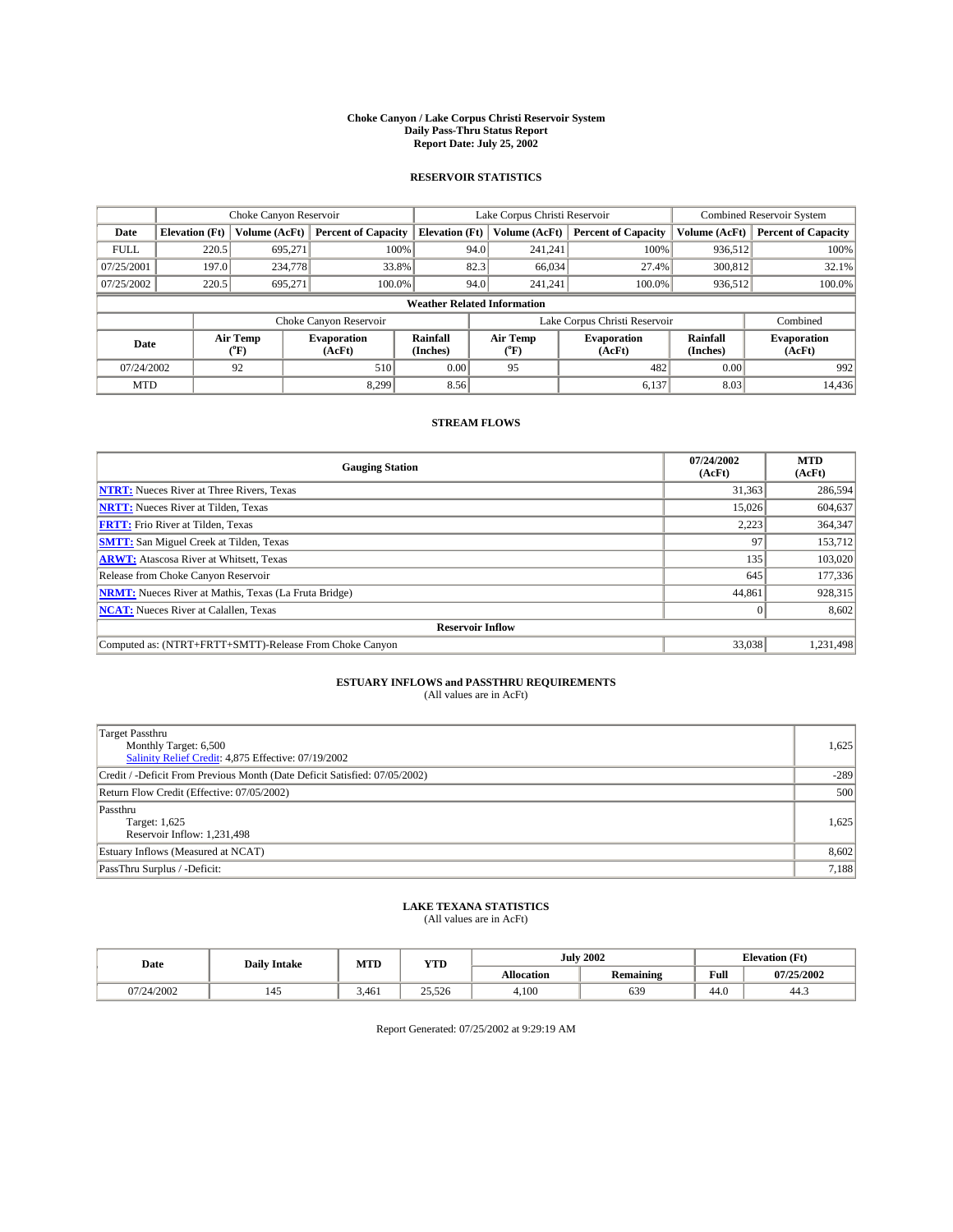#### **Choke Canyon / Lake Corpus Christi Reservoir System Daily Pass-Thru Status Report Report Date: July 26, 2002**

### **RESERVOIR STATISTICS**

|             | Choke Canyon Reservoir |                  | Lake Corpus Christi Reservoir |                                    |                               |                  | Combined Reservoir System    |                             |                              |
|-------------|------------------------|------------------|-------------------------------|------------------------------------|-------------------------------|------------------|------------------------------|-----------------------------|------------------------------|
| Date        | <b>Elevation</b> (Ft)  | Volume (AcFt)    | <b>Percent of Capacity</b>    | <b>Elevation</b> (Ft)              |                               | Volume (AcFt)    | <b>Percent of Capacity</b>   | Volume (AcFt)               | <b>Percent of Capacity</b>   |
| <b>FULL</b> | 220.5                  | 695,271          |                               | 100%                               | 94.0                          | 241,241          | 100%                         | 936.512                     | 100%                         |
| 07/26/2001  | 197.0                  | 234,105          |                               | 33.7%                              | 82.3                          | 65,673           | 27.2%                        | 299,778                     | 32.0%                        |
| 07/26/2002  | 220.5                  | 695.271          | 100.0%                        |                                    | 94.0                          | 241.241          | $100.0\%$                    | 936,512                     | 100.0%                       |
|             |                        |                  |                               | <b>Weather Related Information</b> |                               |                  |                              |                             |                              |
|             |                        |                  | Choke Canyon Reservoir        |                                    | Lake Corpus Christi Reservoir |                  |                              |                             | Combined                     |
| Date        |                        | Air Temp<br>(°F) | <b>Evaporation</b><br>(AcFt)  | <b>Rainfall</b><br>(Inches)        |                               | Air Temp<br>("F) | <b>Evaporation</b><br>(AcFt) | <b>Rainfall</b><br>(Inches) | <b>Evaporation</b><br>(AcFt) |
| 07/25/2002  |                        | 93               | 510                           | 0.00                               |                               | 96               | 370                          | 0.00                        | 880                          |
| <b>MTD</b>  |                        |                  | 8.809                         | 8.56                               |                               |                  | 6,507                        | 8.03                        | 15,316                       |

## **STREAM FLOWS**

| <b>Gauging Station</b>                                       | 07/25/2002<br>(AcFt) | <b>MTD</b><br>(AcFt) |  |  |  |  |  |
|--------------------------------------------------------------|----------------------|----------------------|--|--|--|--|--|
| <b>NTRT:</b> Nueces River at Three Rivers, Texas             | 26,401               | 312,995              |  |  |  |  |  |
| <b>NRTT:</b> Nueces River at Tilden, Texas                   | 10.322               | 614.959              |  |  |  |  |  |
| <b>FRTT:</b> Frio River at Tilden, Texas                     | 1,860                | 366,207              |  |  |  |  |  |
| <b>SMTT:</b> San Miguel Creek at Tilden, Texas               | 81                   | 153,794              |  |  |  |  |  |
| <b>ARWT:</b> Atascosa River at Whitsett, Texas               | 117                  | 103,137              |  |  |  |  |  |
| Release from Choke Canyon Reservoir                          | 645                  | 177,981              |  |  |  |  |  |
| <b>NRMT:</b> Nueces River at Mathis, Texas (La Fruta Bridge) | 36,326               | 964,641              |  |  |  |  |  |
| <b>NCAT:</b> Nueces River at Calallen, Texas                 |                      | 8,602                |  |  |  |  |  |
| <b>Reservoir Inflow</b>                                      |                      |                      |  |  |  |  |  |
| Computed as: (NTRT+FRTT+SMTT)-Release From Choke Canyon      | 27.697               | 1.259.195            |  |  |  |  |  |

## **ESTUARY INFLOWS and PASSTHRU REQUIREMENTS**<br>(All values are in AcFt)

| Target Passthru<br>Monthly Target: 6,500<br>Salinity Relief Credit: 4,875 Effective: 07/19/2002 | 1,625  |
|-------------------------------------------------------------------------------------------------|--------|
| Credit / -Deficit From Previous Month (Date Deficit Satisfied: 07/05/2002)                      | $-289$ |
| Return Flow Credit (Effective: 07/05/2002)                                                      | 500    |
| Passthru<br>Target: 1,625<br>Reservoir Inflow: 1,259,195                                        | 1,625  |
| Estuary Inflows (Measured at NCAT)                                                              | 8,602  |
| PassThru Surplus / -Deficit:                                                                    | 7,188  |

# **LAKE TEXANA STATISTICS** (All values are in AcFt)

| Date       | <b>Daily Intake</b> | MTD   | YTD    |                   | <b>July 2002</b>              | <b>Elevation</b> (Ft) |            |
|------------|---------------------|-------|--------|-------------------|-------------------------------|-----------------------|------------|
|            |                     |       |        | <b>Allocation</b> | $\cdot$ .<br><b>Remaining</b> | Full                  | 07/26/2002 |
| 07/25/2002 | 145                 | 3,606 | 25.671 | 4,100             | 494                           | $\sim$<br>44.U        | 44.5       |

Report Generated: 07/26/2002 at 8:11:43 AM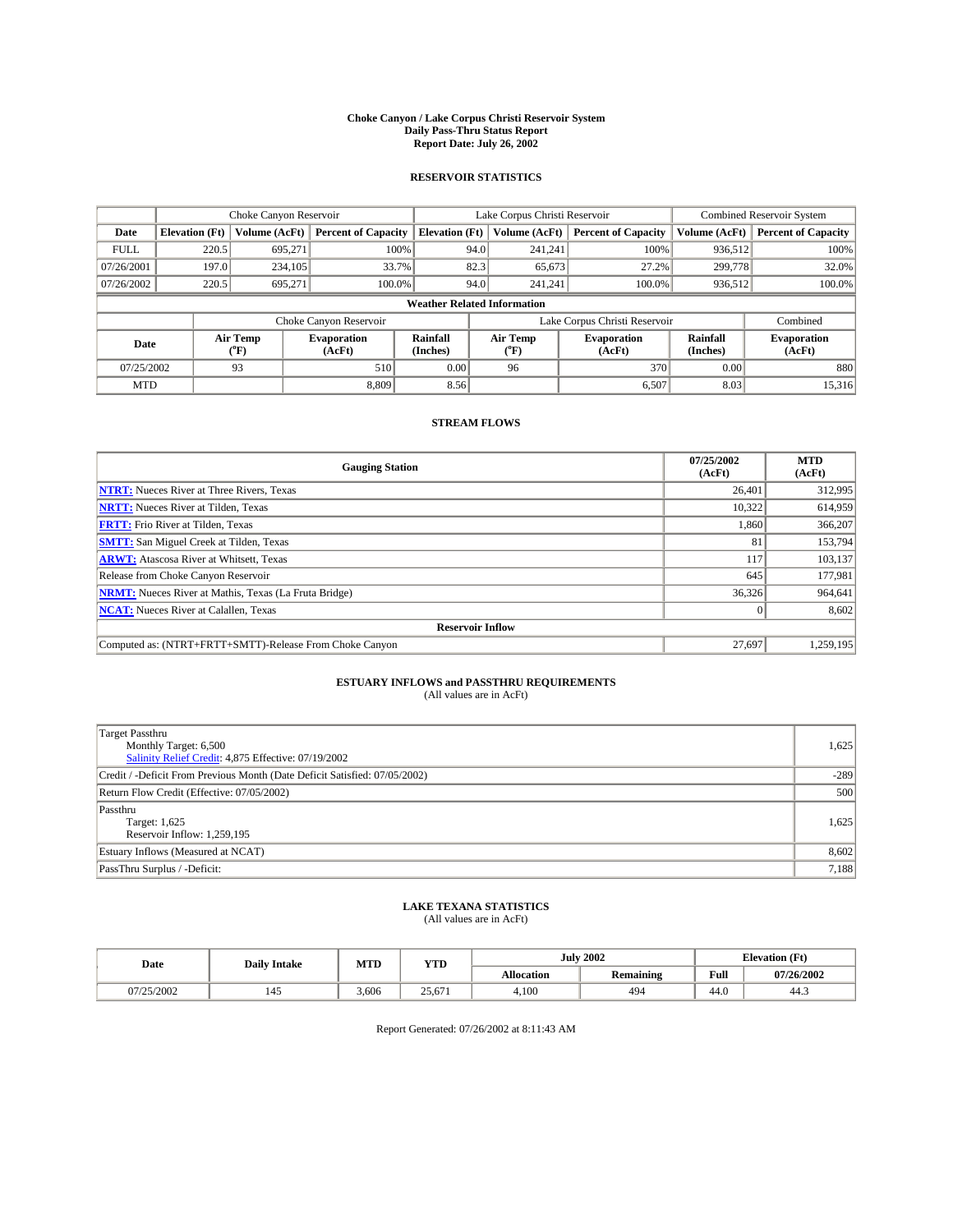#### **Choke Canyon / Lake Corpus Christi Reservoir System Daily Pass-Thru Status Report Report Date: July 27, 2002**

### **RESERVOIR STATISTICS**

|             | Choke Canyon Reservoir |                  | Lake Corpus Christi Reservoir |                                    |                               |                  | <b>Combined Reservoir System</b> |                      |                              |
|-------------|------------------------|------------------|-------------------------------|------------------------------------|-------------------------------|------------------|----------------------------------|----------------------|------------------------------|
| Date        | <b>Elevation</b> (Ft)  | Volume (AcFt)    | <b>Percent of Capacity</b>    | <b>Elevation</b> (Ft)              |                               | Volume (AcFt)    | <b>Percent of Capacity</b>       | Volume (AcFt)        | <b>Percent of Capacity</b>   |
| <b>FULL</b> | 220.5                  | 695.271          | 100%                          |                                    | 94.0                          | 241,241          | 100%                             | 936,512              | 100%                         |
| 07/27/2001  | 197.0                  | 233,836          | 33.6%                         |                                    | 82.3                          | 65,314           | 27.1%                            | 299,150              | 31.9%                        |
| 07/27/2002  | 220.5                  | 695.271          | $100.0\%$                     |                                    | 94.0                          | 241.241          | $100.0\%$                        | 936,512              | 100.0%                       |
|             |                        |                  |                               | <b>Weather Related Information</b> |                               |                  |                                  |                      |                              |
|             |                        |                  | Choke Canyon Reservoir        |                                    | Lake Corpus Christi Reservoir |                  |                                  |                      | Combined                     |
| Date        |                        | Air Temp<br>(°F) | <b>Evaporation</b><br>(AcFt)  | Rainfall<br>(Inches)               |                               | Air Temp<br>("F) | <b>Evaporation</b><br>(AcFt)     | Rainfall<br>(Inches) | <b>Evaporation</b><br>(AcFt) |
| 07/26/2002  |                        | 93               | 555                           | 0.00                               |                               | 97               | 460                              | 0.00                 | 1.015                        |
| <b>MTD</b>  |                        |                  | 9.364                         | 8.56                               |                               |                  | 6,967                            | 8.03                 | 16,331                       |

## **STREAM FLOWS**

| <b>Gauging Station</b>                                       | 07/26/2002<br>(AcFt) | <b>MTD</b><br>(AcFt) |  |  |  |  |  |
|--------------------------------------------------------------|----------------------|----------------------|--|--|--|--|--|
| <b>NTRT:</b> Nueces River at Three Rivers, Texas             | 21,637               | 334,631              |  |  |  |  |  |
| <b>NRTT:</b> Nueces River at Tilden, Texas                   | 8,019                | 622,978              |  |  |  |  |  |
| <b>FRTT:</b> Frio River at Tilden, Texas                     | 1,610                | 367,817              |  |  |  |  |  |
| <b>SMTT:</b> San Miguel Creek at Tilden, Texas               | 69                   | 153,863              |  |  |  |  |  |
| <b>ARWT:</b> Atascosa River at Whitsett, Texas               | 105                  | 103.242              |  |  |  |  |  |
| Release from Choke Canyon Reservoir                          | 427                  | 178,408              |  |  |  |  |  |
| <b>NRMT:</b> Nueces River at Mathis, Texas (La Fruta Bridge) | 27,393               | 992,034              |  |  |  |  |  |
| <b>NCAT:</b> Nueces River at Calallen, Texas                 |                      | 8,602                |  |  |  |  |  |
| <b>Reservoir Inflow</b>                                      |                      |                      |  |  |  |  |  |
| Computed as: (NTRT+FRTT+SMTT)-Release From Choke Canyon      | 22.889               | 1.282.084            |  |  |  |  |  |

## **ESTUARY INFLOWS and PASSTHRU REQUIREMENTS**<br>(All values are in AcFt)

| <b>Target Passthru</b><br>Monthly Target: 6,500<br>Salinity Relief Credit: 4,875 Effective: 07/19/2002 | 1,625  |
|--------------------------------------------------------------------------------------------------------|--------|
| Credit / -Deficit From Previous Month (Date Deficit Satisfied: 07/05/2002)                             | $-289$ |
| Return Flow Credit (Effective: 07/05/2002)                                                             | 500    |
| Passthru<br>Target: 1,625<br>Reservoir Inflow: 1,282,084                                               | 1,625  |
| Estuary Inflows (Measured at NCAT)                                                                     | 8,602  |
| PassThru Surplus / -Deficit:                                                                           | 7,188  |

# **LAKE TEXANA STATISTICS** (All values are in AcFt)

| Date       | <b>Daily Intake</b> | MTD   | <b>YTD</b> |                   | <b>July 2002</b>                  | <b>Elevation</b> (Ft) |            |
|------------|---------------------|-------|------------|-------------------|-----------------------------------|-----------------------|------------|
|            |                     |       |            | <b>Allocation</b> | $\sim$ $\sim$<br><b>Remaining</b> | Full                  | 07/27/2002 |
| 07/26/2002 | 145                 | 3.750 | 25.815     | 4,100             | 350                               | $\sqrt{ }$<br>44.0    | 44.3       |

Report Generated: 07/27/2002 at 8:07:02 AM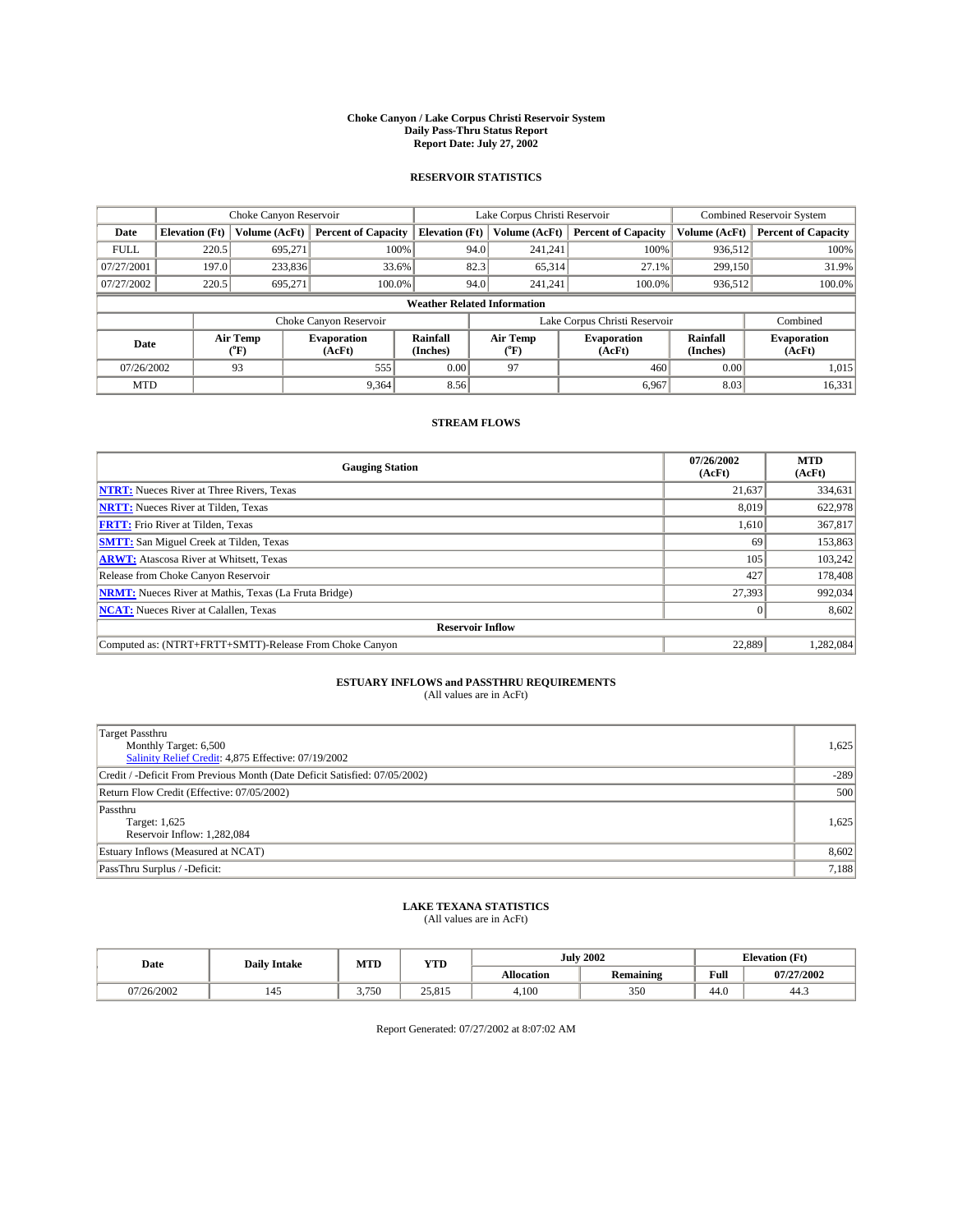#### **Choke Canyon / Lake Corpus Christi Reservoir System Daily Pass-Thru Status Report Report Date: July 28, 2002**

### **RESERVOIR STATISTICS**

|             | Choke Canyon Reservoir             |                  | Lake Corpus Christi Reservoir |                             |                               |                  | Combined Reservoir System    |                             |                              |  |
|-------------|------------------------------------|------------------|-------------------------------|-----------------------------|-------------------------------|------------------|------------------------------|-----------------------------|------------------------------|--|
| Date        | <b>Elevation</b> (Ft)              | Volume (AcFt)    | <b>Percent of Capacity</b>    | <b>Elevation</b> (Ft)       |                               | Volume (AcFt)    | <b>Percent of Capacity</b>   | Volume (AcFt)               | <b>Percent of Capacity</b>   |  |
| <b>FULL</b> | 220.5                              | 695,271          |                               | 100%                        | 94.0                          | 241,241          | 100%                         | 936.512                     | 100%                         |  |
| 07/28/2001  | 196.9                              | 233,299          |                               | 33.6%                       | 82.2                          | 64.601           | 26.8%                        | 297,900                     | 31.8%                        |  |
| 07/28/2002  | 220.5                              | 695.271          | 100.0%                        |                             | 94.0                          | 241.241          | $100.0\%$                    | 936,512                     | 100.0%                       |  |
|             | <b>Weather Related Information</b> |                  |                               |                             |                               |                  |                              |                             |                              |  |
|             |                                    |                  | Choke Canyon Reservoir        |                             | Lake Corpus Christi Reservoir |                  |                              |                             | Combined                     |  |
| Date        |                                    | Air Temp<br>(°F) | <b>Evaporation</b><br>(AcFt)  | <b>Rainfall</b><br>(Inches) |                               | Air Temp<br>("F) | <b>Evaporation</b><br>(AcFt) | <b>Rainfall</b><br>(Inches) | <b>Evaporation</b><br>(AcFt) |  |
| 07/27/2002  |                                    | 93               | 570                           | 0.00                        |                               | 96               | 415                          | 0.00                        | 985                          |  |
| <b>MTD</b>  |                                    |                  | 9,934                         | 8.56                        |                               |                  | 7,382                        | 8.03                        | 17,316                       |  |

## **STREAM FLOWS**

| <b>Gauging Station</b>                                       | 07/27/2002<br>(AcFt) | <b>MTD</b><br>(AcFt) |  |  |  |  |  |  |
|--------------------------------------------------------------|----------------------|----------------------|--|--|--|--|--|--|
| <b>NTRT:</b> Nueces River at Three Rivers, Texas             | 15,940               | 350,571              |  |  |  |  |  |  |
| <b>NRTT:</b> Nueces River at Tilden, Texas                   | 6,709                | 629,688              |  |  |  |  |  |  |
| <b>FRTT:</b> Frio River at Tilden, Texas                     | 1,409                | 369,226              |  |  |  |  |  |  |
| <b>SMTT:</b> San Miguel Creek at Tilden, Texas               | 64                   | 153.927              |  |  |  |  |  |  |
| <b>ARWT:</b> Atascosa River at Whitsett, Texas               | 95                   | 103.337              |  |  |  |  |  |  |
| Release from Choke Canyon Reservoir                          | 645                  | 179,053              |  |  |  |  |  |  |
| <b>NRMT:</b> Nueces River at Mathis, Texas (La Fruta Bridge) | 23,820               | 1,015,854            |  |  |  |  |  |  |
| <b>NCAT:</b> Nueces River at Calallen, Texas                 |                      | 8,602                |  |  |  |  |  |  |
| <b>Reservoir Inflow</b>                                      |                      |                      |  |  |  |  |  |  |
| Computed as: (NTRT+FRTT+SMTT)-Release From Choke Canyon      | 16.767               | 1,298,851            |  |  |  |  |  |  |

## **ESTUARY INFLOWS and PASSTHRU REQUIREMENTS**<br>(All values are in AcFt)

| Target Passthru<br>Monthly Target: 6,500<br>Salinity Relief Credit: 4,875 Effective: 07/19/2002 | 1,625  |
|-------------------------------------------------------------------------------------------------|--------|
| Credit / -Deficit From Previous Month (Date Deficit Satisfied: 07/05/2002)                      | $-289$ |
| Return Flow Credit (Effective: 07/05/2002)                                                      | 500    |
| Passthru<br>Target: 1,625<br>Reservoir Inflow: 1,298,851                                        | 1,625  |
| Estuary Inflows (Measured at NCAT)                                                              | 8,602  |
| PassThru Surplus / -Deficit:                                                                    | 7,188  |

# **LAKE TEXANA STATISTICS** (All values are in AcFt)

| Date       | <b>Daily Intake</b> | MTD   | <b>YTD</b> |                   | <b>July 2002</b> |                | <b>Elevation</b> (Ft) |  |
|------------|---------------------|-------|------------|-------------------|------------------|----------------|-----------------------|--|
|            |                     |       |            | <b>Allocation</b> | <b>Remaining</b> | Full           | 07/28/2002            |  |
| 07/27/2002 | 142                 | 3,895 | 25,960     | 4,100             | 205              | $\sim$<br>44.V | 44.5                  |  |

Report Generated: 07/28/2002 at 9:30:07 AM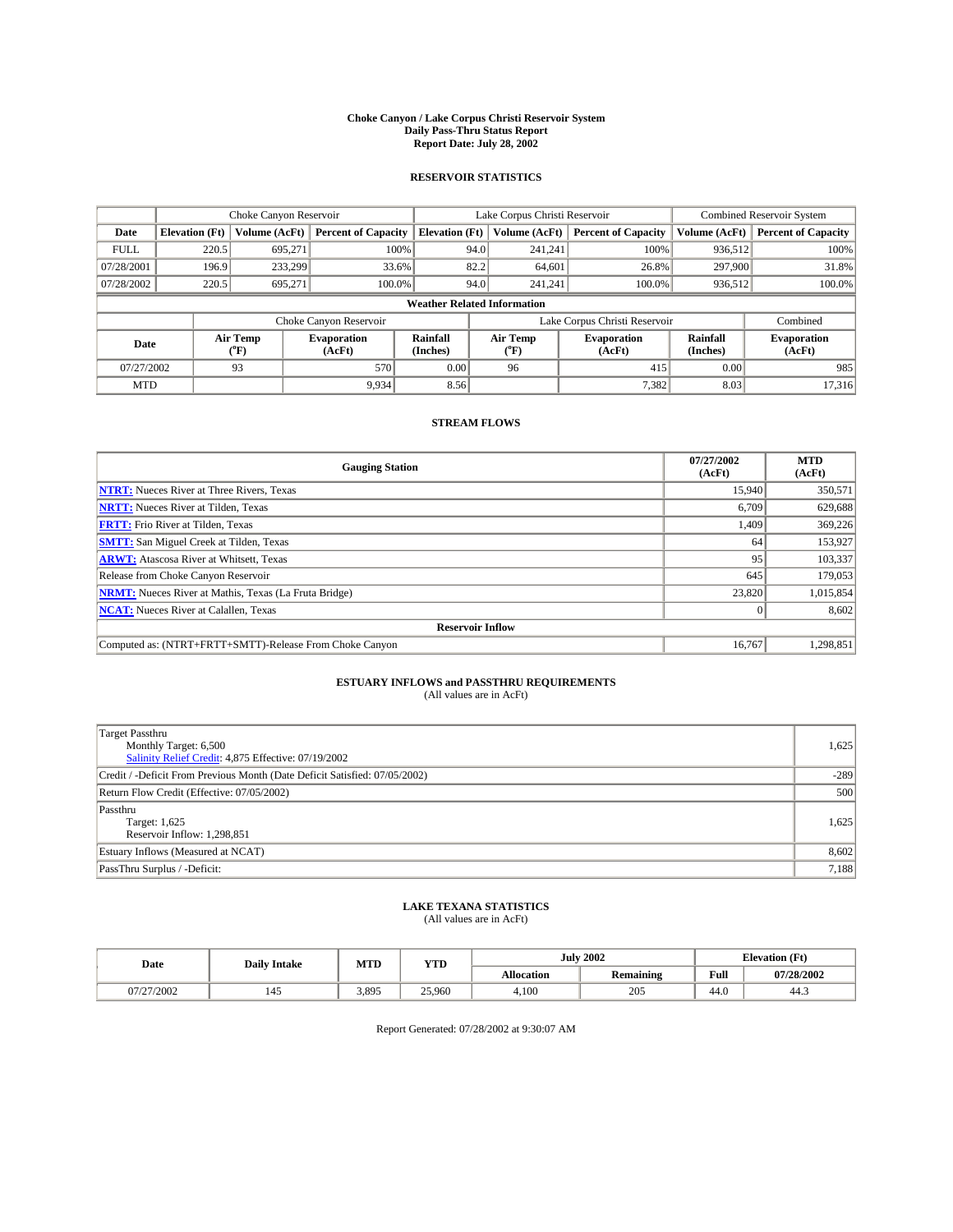#### **Choke Canyon / Lake Corpus Christi Reservoir System Daily Pass-Thru Status Report Report Date: July 29, 2002**

### **RESERVOIR STATISTICS**

|             | Choke Canyon Reservoir             |                  | Lake Corpus Christi Reservoir |                             |                               |                  | Combined Reservoir System    |                             |                              |  |
|-------------|------------------------------------|------------------|-------------------------------|-----------------------------|-------------------------------|------------------|------------------------------|-----------------------------|------------------------------|--|
| Date        | <b>Elevation</b> (Ft)              | Volume (AcFt)    | <b>Percent of Capacity</b>    | <b>Elevation</b> (Ft)       |                               | Volume (AcFt)    | <b>Percent of Capacity</b>   | Volume (AcFt)               | <b>Percent of Capacity</b>   |  |
| <b>FULL</b> | 220.5                              | 695,271          |                               | 100%                        | 94.0                          | 241,241          | 100%                         | 936.512                     | 100%                         |  |
| 07/29/2001  | 196.9                              | 233,031          | 33.5%                         |                             | 82.1                          | 64,072           | 26.6%                        | 297.103                     | 31.7%                        |  |
| 07/29/2002  | 220.5                              | 695.271          | 100.0%                        |                             | 94.0                          | 241.241          | $100.0\%$                    | 936,512                     | 100.0%                       |  |
|             | <b>Weather Related Information</b> |                  |                               |                             |                               |                  |                              |                             |                              |  |
|             |                                    |                  | Choke Canyon Reservoir        |                             | Lake Corpus Christi Reservoir |                  |                              |                             | Combined                     |  |
| Date        |                                    | Air Temp<br>(°F) | <b>Evaporation</b><br>(AcFt)  | <b>Rainfall</b><br>(Inches) |                               | Air Temp<br>("F) | <b>Evaporation</b><br>(AcFt) | <b>Rainfall</b><br>(Inches) | <b>Evaporation</b><br>(AcFt) |  |
| 07/28/2002  |                                    | 95               | 600                           | 0.00                        |                               | 94               | 449                          | 0.00                        | 1.049                        |  |
| <b>MTD</b>  |                                    |                  | 10.534                        | 8.56                        |                               |                  | 7,831                        | 8.03                        | 18,365                       |  |

## **STREAM FLOWS**

| <b>Gauging Station</b>                                       | 07/28/2002<br>(AcFt) | <b>MTD</b><br>(AcFt) |  |  |  |  |  |
|--------------------------------------------------------------|----------------------|----------------------|--|--|--|--|--|
| <b>NTRT:</b> Nueces River at Three Rivers, Texas             | 11,831               | 362,401              |  |  |  |  |  |
| <b>NRTT:</b> Nueces River at Tilden, Texas                   | 5,836                | 635,524              |  |  |  |  |  |
| <b>FRTT:</b> Frio River at Tilden, Texas                     | 1,231                | 370,457              |  |  |  |  |  |
| <b>SMTT:</b> San Miguel Creek at Tilden, Texas               | 58                   | 153.984              |  |  |  |  |  |
| <b>ARWT:</b> Atascosa River at Whitsett, Texas               | 87                   | 103,424              |  |  |  |  |  |
| Release from Choke Canyon Reservoir                          | 397                  | 179,450              |  |  |  |  |  |
| <b>NRMT:</b> Nueces River at Mathis, Texas (La Fruta Bridge) | 15,523               | 1,031,376            |  |  |  |  |  |
| <b>NCAT:</b> Nueces River at Calallen, Texas                 |                      | 8,602                |  |  |  |  |  |
| <b>Reservoir Inflow</b>                                      |                      |                      |  |  |  |  |  |
| Computed as: (NTRT+FRTT+SMTT)-Release From Choke Canyon      | 12.722               | 1,311,573            |  |  |  |  |  |

## **ESTUARY INFLOWS and PASSTHRU REQUIREMENTS**<br>(All values are in AcFt)

| Target Passthru<br>Monthly Target: 6,500<br>Salinity Relief Credit: 4,875 Effective: 07/19/2002 | 1,625  |
|-------------------------------------------------------------------------------------------------|--------|
| Credit / -Deficit From Previous Month (Date Deficit Satisfied: 07/05/2002)                      | $-289$ |
| Return Flow Credit (Effective: 07/05/2002)                                                      | 500    |
| Passthru<br>Target: 1,625<br>Reservoir Inflow: 1,311,573                                        | 1,625  |
| Estuary Inflows (Measured at NCAT)                                                              | 8,602  |
| PassThru Surplus / -Deficit:                                                                    | 7,188  |

# **LAKE TEXANA STATISTICS** (All values are in AcFt)

| Date       | <b>Daily Intake</b> | MTD   | YTD    |                   | <b>July 2002</b>              |                | <b>Elevation</b> (Ft) |
|------------|---------------------|-------|--------|-------------------|-------------------------------|----------------|-----------------------|
|            |                     |       |        | <b>Allocation</b> | $\cdot$ .<br><b>Remaining</b> | Full           | 07/29/2002            |
| 07/28/2002 | 144                 | 4,039 | 26.104 | 4,100             | υı                            | $\sim$<br>44.U | 44.5                  |

Report Generated: 07/29/2002 at 9:42:05 AM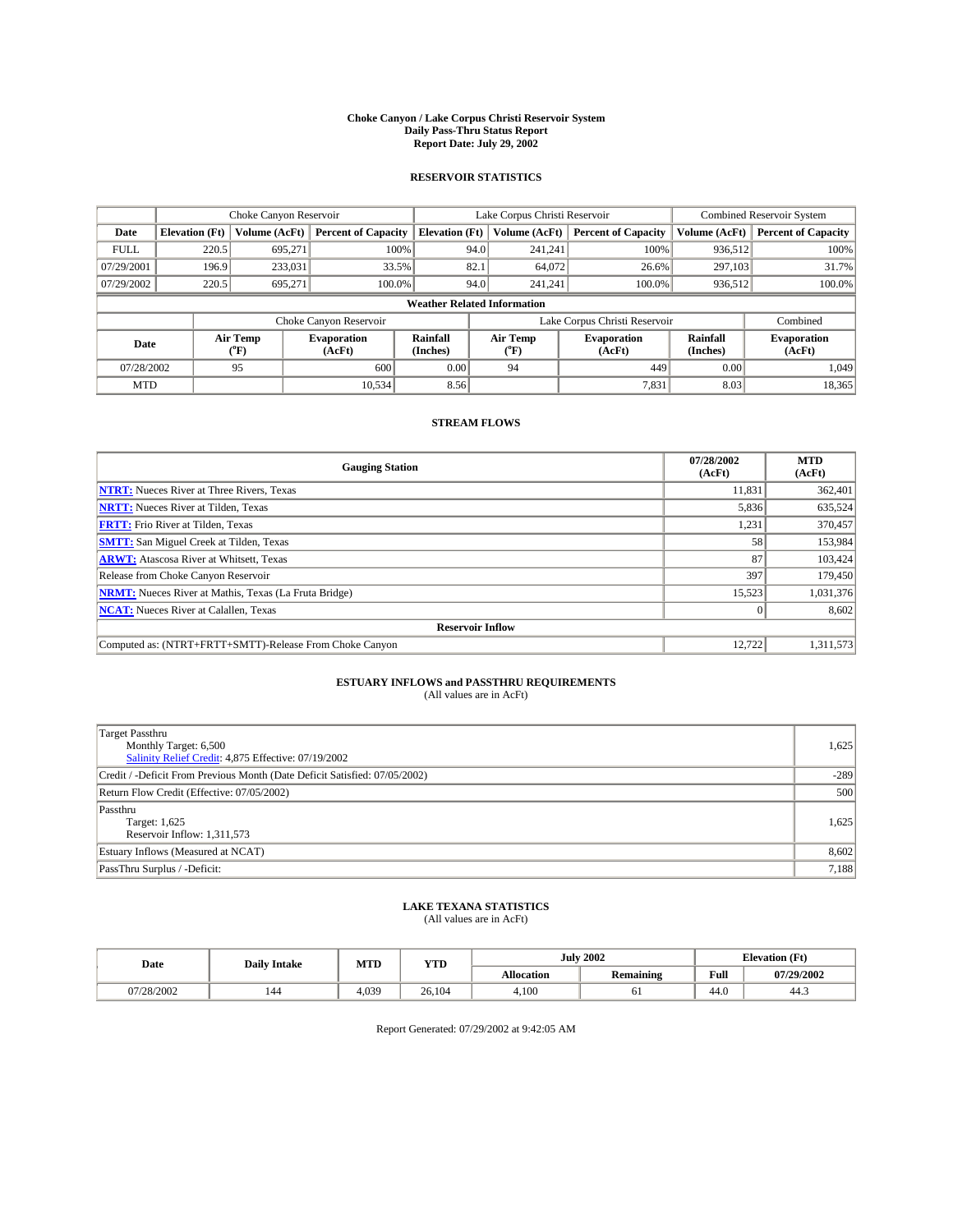#### **Choke Canyon / Lake Corpus Christi Reservoir System Daily Pass-Thru Status Report Report Date: July 30, 2002**

### **RESERVOIR STATISTICS**

|             | Choke Canyon Reservoir             |                  | Lake Corpus Christi Reservoir |                             |                               |                  | <b>Combined Reservoir System</b> |                             |                              |  |
|-------------|------------------------------------|------------------|-------------------------------|-----------------------------|-------------------------------|------------------|----------------------------------|-----------------------------|------------------------------|--|
| Date        | <b>Elevation (Ft)</b>              | Volume (AcFt)    | <b>Percent of Capacity</b>    | <b>Elevation</b> (Ft)       |                               | Volume (AcFt)    | <b>Percent of Capacity</b>       | Volume (AcFt)               | <b>Percent of Capacity</b>   |  |
| <b>FULL</b> | 220.5                              | 695,271          |                               | 100%                        | 94.0                          | 241,241          | 100%                             | 936.512                     | 100%                         |  |
| 07/30/2001  | 196.9                              | 232.629          |                               | 33.5%                       | 82.0                          | 63,374           | $26.3\%$                         | 296,003                     | 31.6%                        |  |
| 07/30/2002  | 220.5                              | 695.271          | 100.0%                        |                             | 94.0                          | 241.241          | $100.0\%$                        | 936,512                     | 100.0%                       |  |
|             | <b>Weather Related Information</b> |                  |                               |                             |                               |                  |                                  |                             |                              |  |
|             |                                    |                  | Choke Canyon Reservoir        |                             | Lake Corpus Christi Reservoir |                  |                                  |                             | Combined                     |  |
| Date        |                                    | Air Temp<br>(°F) | <b>Evaporation</b><br>(AcFt)  | <b>Rainfall</b><br>(Inches) |                               | Air Temp<br>("F) | <b>Evaporation</b><br>(AcFt)     | <b>Rainfall</b><br>(Inches) | <b>Evaporation</b><br>(AcFt) |  |
| 07/29/2002  |                                    | 94               | 570                           | 0.00                        |                               | 94               | 325                              | 0.00                        | 895                          |  |
| <b>MTD</b>  |                                    |                  | 11.104                        | 8.56                        |                               |                  | 8,156                            | 8.03                        | 19,260                       |  |

## **STREAM FLOWS**

| <b>Gauging Station</b>                                       | 07/29/2002<br>(AcFt) | <b>MTD</b><br>(AcFt) |  |  |  |  |  |
|--------------------------------------------------------------|----------------------|----------------------|--|--|--|--|--|
| <b>NTRT:</b> Nueces River at Three Rivers, Texas             | 9,111                | 371,513              |  |  |  |  |  |
| <b>NRTT:</b> Nueces River at Tilden, Texas                   | 5,101                | 640,625              |  |  |  |  |  |
| <b>FRTT:</b> Frio River at Tilden, Texas                     | 1,088                | 371,544              |  |  |  |  |  |
| <b>SMTT:</b> San Miguel Creek at Tilden, Texas               | 52                   | 154,036              |  |  |  |  |  |
| <b>ARWT:</b> Atascosa River at Whitsett, Texas               | 81                   | 103,506              |  |  |  |  |  |
| Release from Choke Canyon Reservoir                          | 199                  | 179,648              |  |  |  |  |  |
| <b>NRMT:</b> Nueces River at Mathis, Texas (La Fruta Bridge) | 11,870               | 1,043,247            |  |  |  |  |  |
| <b>NCAT:</b> Nueces River at Calallen, Texas                 |                      | 8,602                |  |  |  |  |  |
| <b>Reservoir Inflow</b>                                      |                      |                      |  |  |  |  |  |
| Computed as: (NTRT+FRTT+SMTT)-Release From Choke Canyon      | 10.052               | 1,321,625            |  |  |  |  |  |

## **ESTUARY INFLOWS and PASSTHRU REQUIREMENTS**

(All values are in AcFt)

| Target Passthru<br>Monthly Target: 6,500<br>Salinity Relief Credit: 4,875 Effective: 07/19/2002 | 1,625  |
|-------------------------------------------------------------------------------------------------|--------|
| Credit / -Deficit From Previous Month (Date Deficit Satisfied: 07/05/2002)                      | $-289$ |
| Return Flow Credit (Effective: 07/05/2002)                                                      | 500    |
| Passthru<br>Target: 1,625<br>Reservoir Inflow: 1,321,625                                        | 1,625  |
| Estuary Inflows (Measured at NCAT)                                                              | 8,602  |
| PassThru Surplus / -Deficit:                                                                    | 7,188  |

## **LAKE TEXANA STATISTICS** (All values are in AcFt)

| Date       | <b>Daily Intake</b> | MTD | <b>YTD</b> | <b>July 2002</b>  |                  | <b>Elevation</b> (Ft) |            |
|------------|---------------------|-----|------------|-------------------|------------------|-----------------------|------------|
|            |                     |     |            | <b>Allocation</b> | <b>Remaining</b> | Full                  | 07/30/2002 |
| 07/29/2002 | 144                 | 184 | 26.249     | 4,100             | -84              | $\sim$<br>44.V        | 44.∠       |

Report Generated: 07/30/2002 at 8:56:25 AM